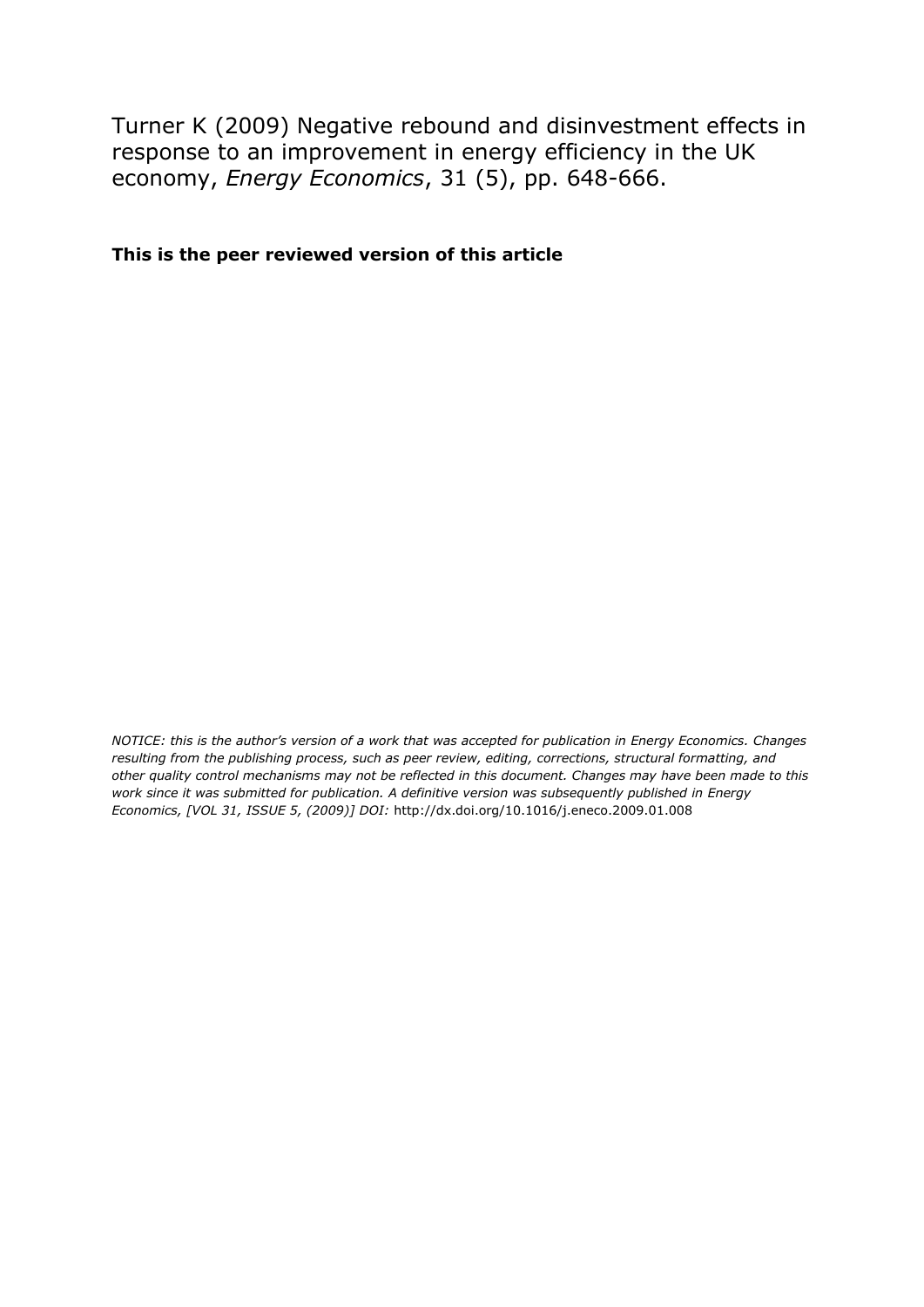# *Negative rebound and disinvestment effects in response to an improvement in energy efficiency in the UK economy*

#### *By Karen Turner\**

*\* Department of Economics, University of Strathclyde, Sir William Duncan Building, 130 Rottenrow, Glasgow G4 0GE. Tel: 44(0)141 548 3864. E-mail: karen.turner@strath.ac.uk* 

#### *Abstract*

This paper uses a computable general equilibrium (CGE) framework to investigate the conditions under which rebound effects may occur in response to increases in energy efficiency in the UK national economy. Previous work for the UK has suggested that rebound effects will occur even where key elasticities of substitution in production are set close to zero. The research reported in this paper involves carrying out a systematic sensitivity analysis, where relative price sensitivity is gradually introduced into the system, focusing specifically on elasticities of substitution in production and trade parameters, in order to determine conditions under which rebound effects become a likely outcome. The main result is that, while there is positive pressure for rebound effects even where (direct and indirect) demands for energy are very price inelastic, this may be partially or wholly offset by negative income, competitiveness and disinvestment effects, which also occur in response to falling energy prices. The occurrence of disinvestment effects is of particular interest. These occur where falling energy prices reduce profitability in domestic energy supply sectors, leading to a contraction in capital stock in these sectors, which may in turn lead to rebound effects that are smaller in the long run than in the short run, a result that runs contrary to the predictions of previous theoretical work in this area.

**Keywords**: general equilibrium, energy efficiency, rebound effects, disinvestment. JEL D57, D58, R15, Q41, Q43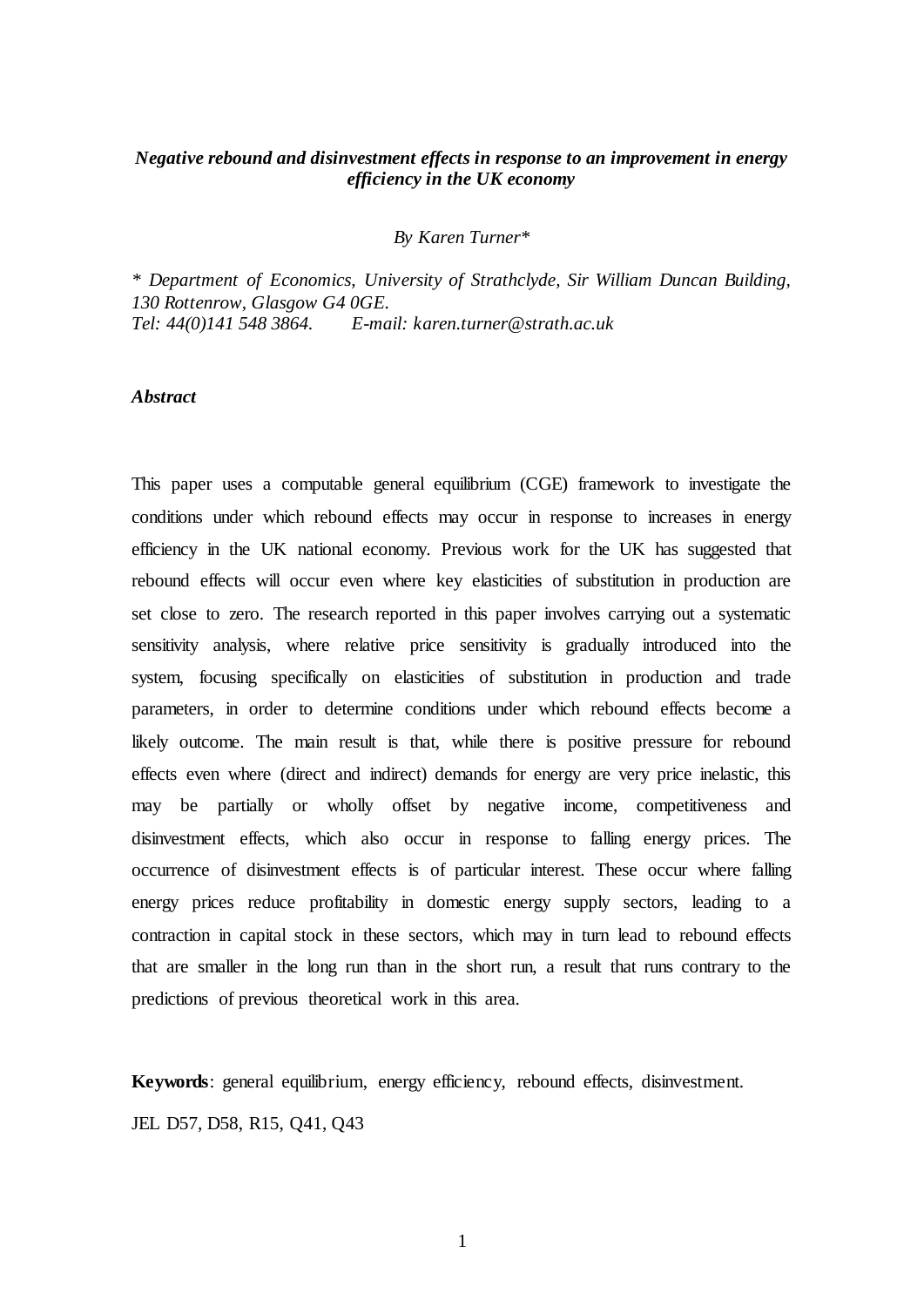#### **1. Introduction and background**

There has recently been increasing interest in both the academic and policy arenas regarding what have come to be known as "rebound" and "backfire" effects (Jevons, 1865; Khazzoom 1980; Brookes 1990; Herring, 1999; Birol and Keppler, 2000; Saunders, 1992, 2000a,b; Schipper, 2000). A small number of applied general equilibrium analyses of economy-wide rebound effects have been published in the energy economics literature (see, for example, Semboja, 1994, for Kenya; Dufournaud et al, 1994, for the Sudan; Grepperud and Rasmussen, 2004, for Norway; Glomsrød and Taojuan, 2005, for China; Hanley et al, 2006 and 2009 for Scotland; and Allan et al, 2007 for the UK). In a UK policy context, a report from the House of Lords (2005) cited rebound effects as a possible explanation as to why improvements in energy efficiency in the UK have not led to corresponding reductions in energy use at the macro level. Subsequently, the UK Department for Environment, Food and Rural Affairs, DEFRA, commissioned a comparative modelling project on the impacts of increased energy efficiency on the national economy (Herring, 2006; Allan et al,  $2006$ ).<sup>1</sup>

The popularity of applied or computable general equilibrium (CGE) models in this context reflects their multi-sectoral nature combined with their fully specified supplyside, facilitating the analysis of both economic and environmental policies. CGE models are particularly suited to studying the drivers of rebound and backfire effects since they allow the system-wide effects of the energy efficiency improvement to be captured. These comprise (i) a need to use less physical energy inputs to produce any given level of output (the pure engineering or efficiency effect); (ii) an incentive to use more energy inputs since their effective price has fallen (the substitution effect); (iii) a compositional effect in output choice, since relatively energy-intensive products benefit more from this fall in the effective price; (iv) an output effect, since supply prices fall and competitiveness increases; and (v) an income effect as real household incomes rise.

Previous work for the UK (Allan et al, 2007) and also for Scotland (Hanley et al, 2006, 2009) has suggested that key parameters in determining the size of rebound effects are elasticities of substitution in production of energy for other inputs (in line with early

<sup>&</sup>lt;sup>1</sup> All of the applications cited above are reviewed in Sorrell (2007) and Allan et al (2008a).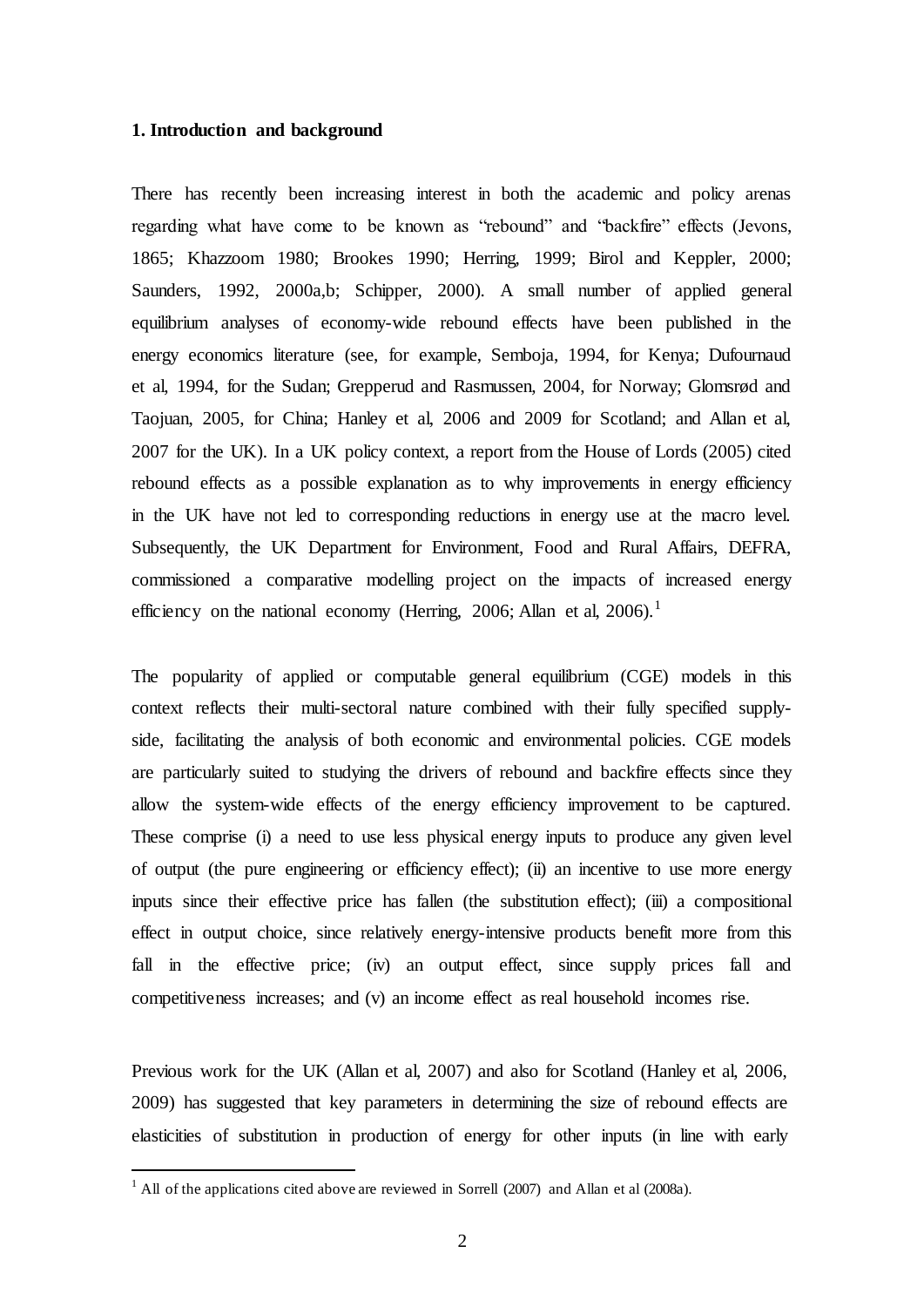results reported by Saunders, 1992) and price elasticities of direct and derived demands for energy through trade (particularly in small open economies where energy itself is traded). It has also suggested that rebound effects will occur even where key elasticities of substitution in production are set close to zero. This paper investigates these issues further by carrying out more systematic sensitivity analysis for the UK. This involves gradually introducing relative price sensitivity into the system, focusing in particular on elasticities of substitution in production and trade parameters, in order to investigate conditions under which rebound effects are likely to occur.

The key result of the work presented in this paper (developed in more detail in Turner, 2008) is that, while there is positive pressure for rebound effects even where (direct and indirect) demands for energy are very price inelastic, this may be partially or wholly offset by negative income and disinvestment effects, which also occur in response to falling energy prices. The occurrence of disinvestment effects is of particular interest, as these may lead to rebound effects that are smaller in the long run than in the short run, a result that runs contrary to the predictions of theoretical work reported in Wei (2007) and Saunders (2008).

The paper is structured as follows. Section 2 provides a brief account of what is meant by rebound effects in response to an improvement in energy efficiency. Section 3 gives a general introduction to our energy-economy-environment CGE model of the UK, referred, UKENVI. Section 4 outlines the broad properties of the response to a positive energy efficiency shock in both cases. In Section 5 these results are subjected to a systematic sensitivity analysis, by varying the value of production and trade parameters. A summary and conclusions are provided in Section 6.

#### **2. The rebound effect**

#### **2.1 A simple theoretical exposition**

Following Hanley et al (2009) and Turner (2008), we begin by distinguishing between energy measured in natural or physical units, E, and efficiency units, ε (i.e. the effective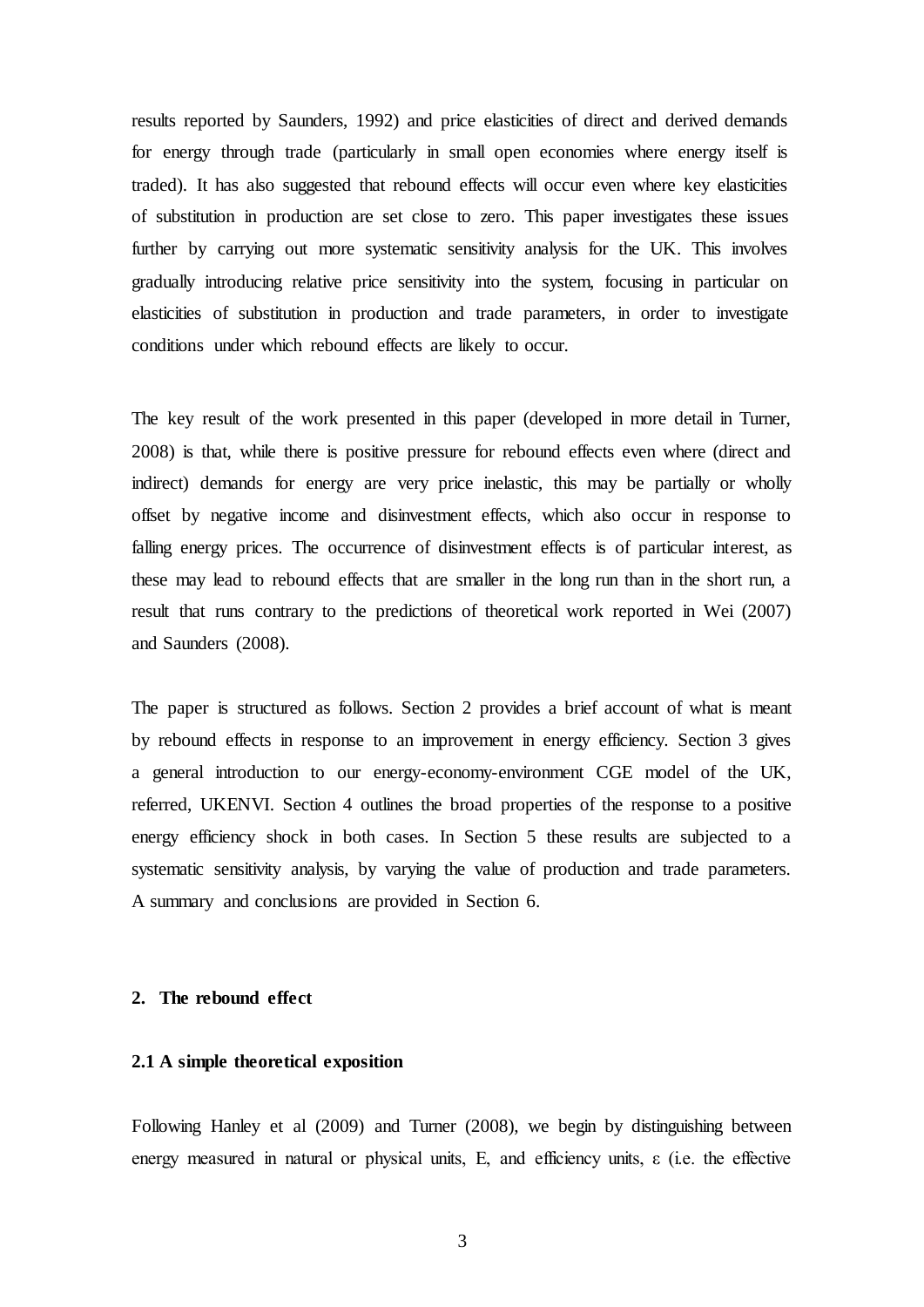energy service delivered). If we have energy augmenting technical progress at a rate  $\rho$ , the relationship between the proportionate change in E and  $\varepsilon$  is given as:

$$
\dot{\varepsilon} = \rho + \dot{E}
$$

This implies that an X% increase in energy efficiency has an impact on output (associated with a given amount of physical energy use) that is identical to an  $X\%$ increase in energy inputs, without the efficiency gain.

The increase in energy efficiency has a corresponding impact on the price of energy, when that energy is measured in efficiency units. Specifically:

$$
\dot{\mathbf{p}}_{\varepsilon} = \dot{\mathbf{p}}_{\varepsilon} - \rho
$$

where p represents price and the subscript identifies energy in either physical or efficiency units. If we assume (for now) constant energy prices in physical units, an X% improvement in energy efficiency generates an X% reduction in the price of energy in terms of efficiency units, or an X% reduction in the implicit or effective price of energy.

With physical energy prices constant, a decrease in the price of energy in efficiency units will generate an increase in the demand for energy in efficiency units. This is the source of the rebound effect. In a general equilibrium context:

$$
\dot{\varepsilon} = -\eta \dot{p}_{\varepsilon}
$$

where  $\eta$  is the general equilibrium price elasticity of demand for energy and has been given a positive sign. For an energy efficiency gain that applies across all uses of energy within the economy, the change in energy demand in natural units can be found by substituting equations  $(2)$  and  $(3)$  into equation  $(1)$ , giving:

$$
(4) \qquad \qquad \dot{E} = (\eta - 1)\rho
$$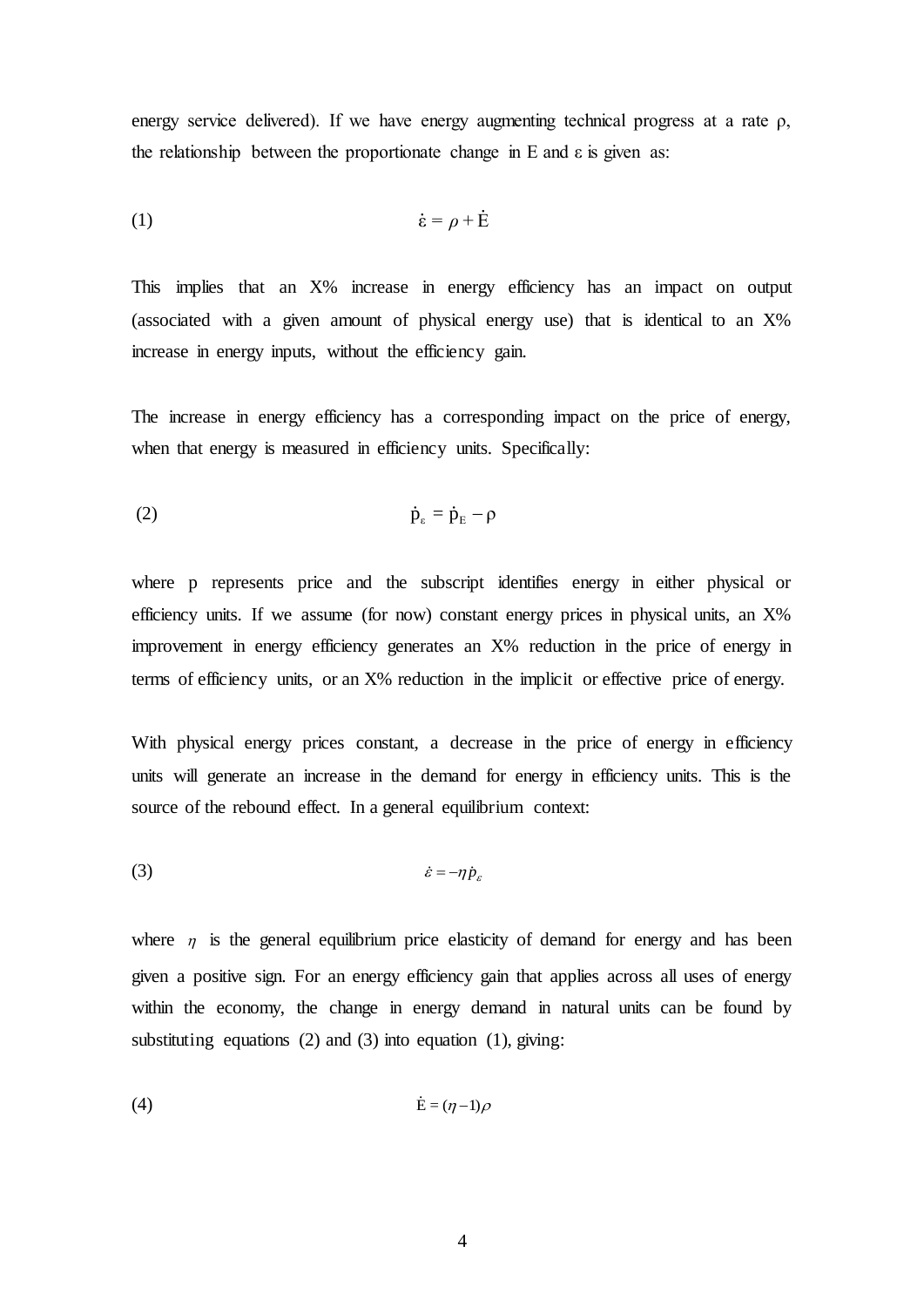For an efficiency increase of  $\rho$ , rebound, R, expressed in percentage terms, is defined as:

(5a) 
$$
R = \left[1 + \frac{\dot{E}}{\rho}\right] \times 100
$$

It is important to define the boundaries of the efficiency improvement in measuring the rebound effect. For example, in the empirical work reported here for the UK, energy efficiency is only improved in a subset of its uses: that is, in its use in production, and there, only locally supplied energy (not imports) is affected. The proportionate change in energy use is therefore  $(L)$ *T I L E E*  $\frac{\Delta E_T}{E}$ , where the T and I subscripts stand for total (UK) and industrial respectively and L indicates locally supplied inputs. Similarly, the implied reduction in the price of energy in efficiency units only applies to its use in production, not in elements of final demand, such as household consumption. In these circumstances, the rebound effect should be calculated as:

(5b) 
$$
R = \left[1 + \frac{\dot{E}_T}{\alpha \rho}\right] \times 100
$$

where  $\alpha$  is the share of energy use affected by the efficiency improvement. Here, use of locally supplied energy by industry,  $\frac{E_I(L)}{R}$ *T E*  $\frac{T(L)}{E_T}$  .

The rebound effect in (5) measures the extent to which energy demand fails to fall in line with the increase in energy efficiency. Where rebound is equal to 0%, energy use falls in proportion to the increase in energy efficiency. Rebound values less than 100% but greater than 0% imply that there has been some energy saving as a result of the efficiency improvement, but not by the full extent of the efficiency gain. For example, if a 5% increase in energy efficiency generates a 4% reduction in energy use, this corresponds to a 20% rebound. Where rebound is equal to 100%, there is no change in energy use as the result of the change in energy efficiency. Rebound values greater than 100% imply positive changes in energy use, measured in physical units. This is an extreme case of rebound, commonly referred to as 'backfire'.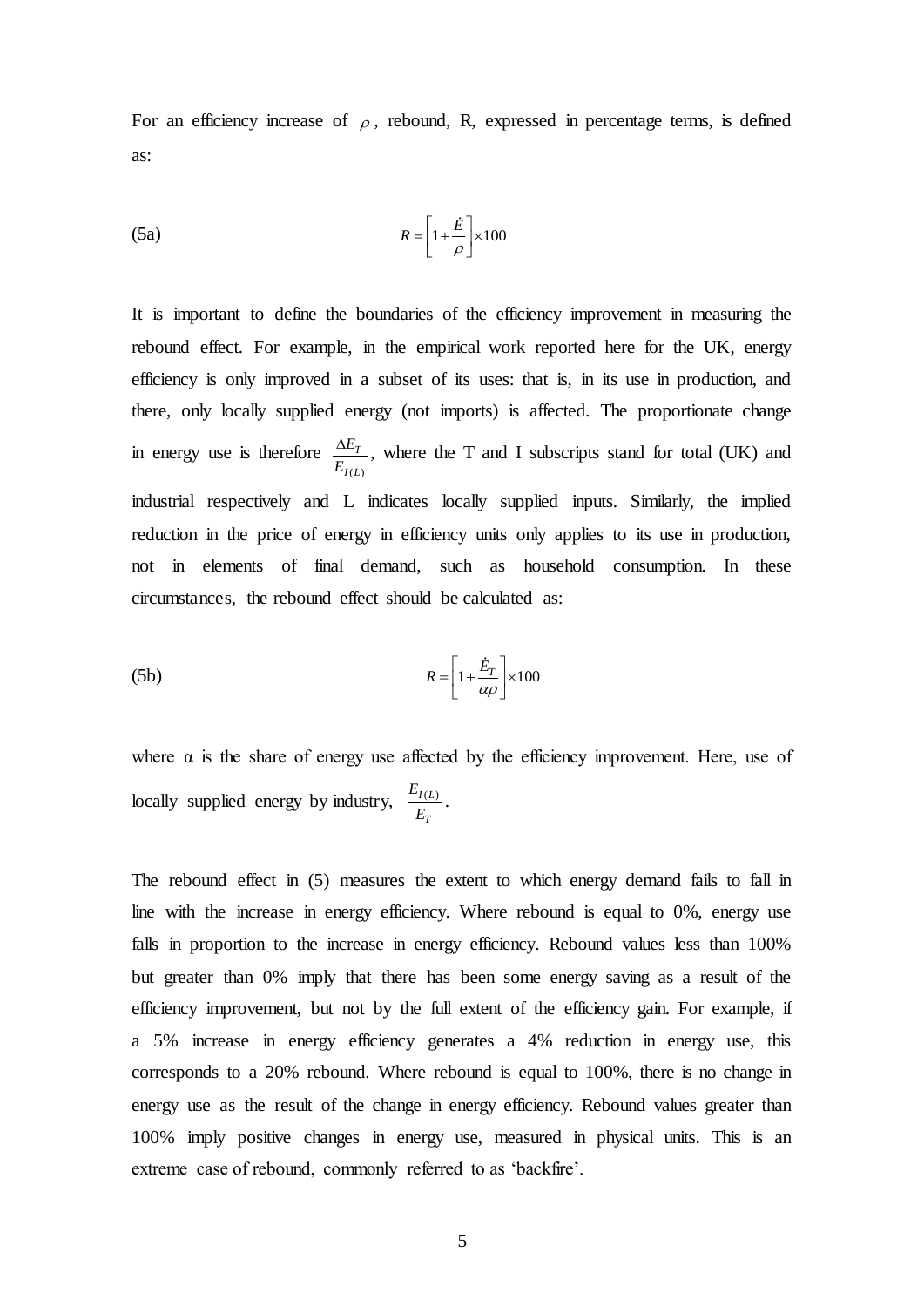Substituting equation (4) into equation (5), the link between rebound and the general equilibrium price elasticity of demand for energy is made absolutely clear:

$$
(6) \t\t R = \eta \times 100
$$

In line with the range of rebound values above, there are four important ranges/points of general equilibrium price elasticity values. If the elasticity is zero, the fall in energy use equals the improvement in efficiency and rebound equals zero. If the elasticity lies between zero and unity, so that energy demand in relatively price inelastic, there is a fall in energy use but some rebound effect. If the elasticity is equal to one (unitary elasticity), the reduction in energy use required given the increase in efficiency is entirely offset by increased demand for energy as a result of the drop in effective price. Where the elasticity is greater than unity, so that demand is relatively price elastic, the net impact is an increase in energy use. With a price elastic general equilibrium demand for energy, rebound is greater than 100% and backfire occurs.

#### **2.2 Empirical considerations**

For simplicity, the theoretical exposition above assumes that physical energy prices are held constant. This conceptual approach would be appropriate for a fuel that is imported and where the natural price is exogenous or only changes in line with the demand measured in natural units. However, there are two problems that will introduce greater complexity in the analysis of real economies. The first is that energy is often produced domestically with energy as one of its inputs, with the implication that the price of energy in physical units will be endogenous, giving further impetus for rebound effects. The second is the problem of identifying of the general equilibrium elasticity of demand for energy,  $\eta$ , which is shown above to be the crucial determinant of the size of rebound effects in response to a given change in energy augmenting technological progress. The responsiveness of energy demand at the aggregate level to changes in (effective and actual) energy prices will depend on a number of key parameters and other characteristics in the economy, as the theoretical analysis of Allan et al (2008b) demonstrates. As well as elasticities of substitution in production, which tend to receive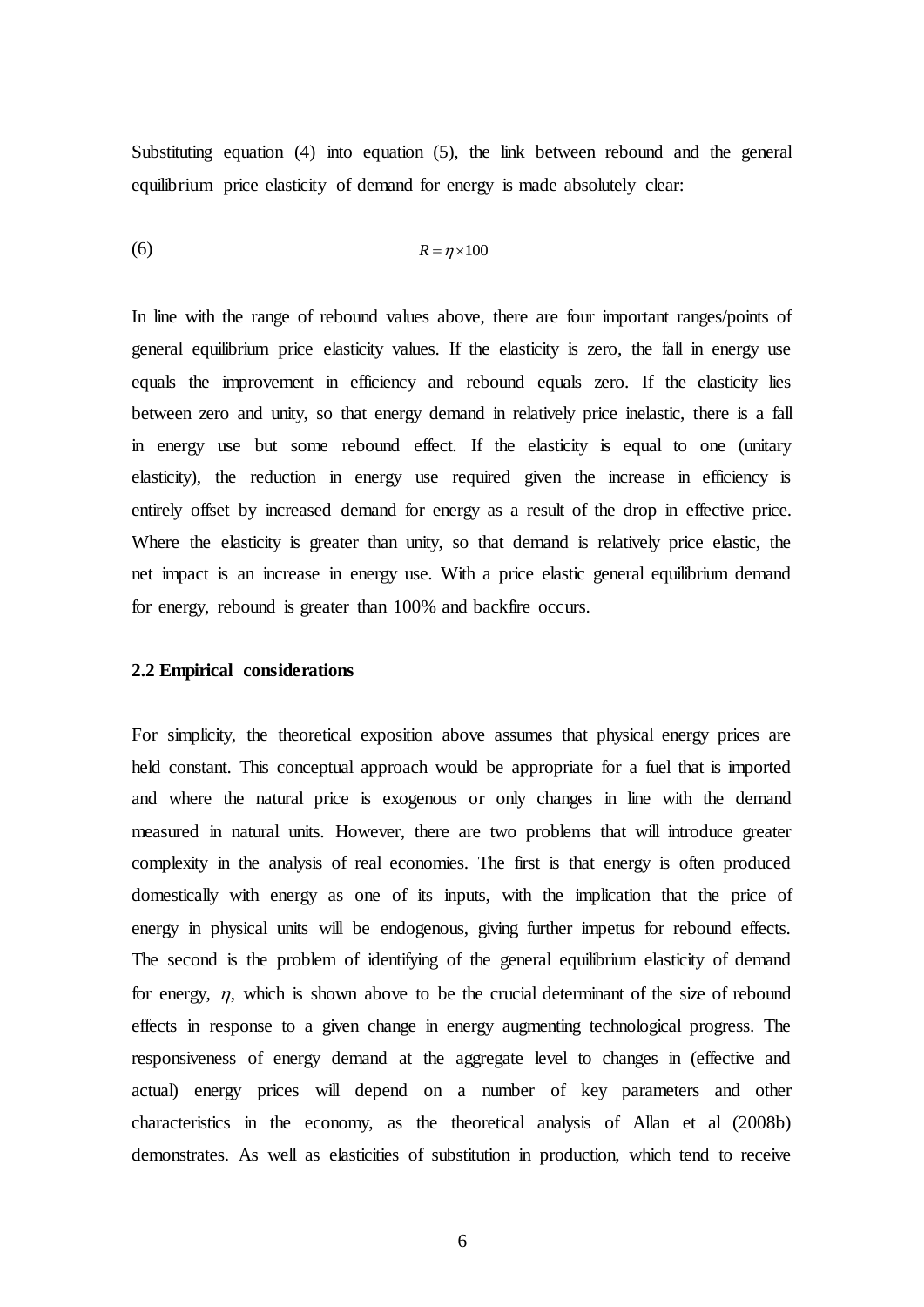most attention in the literature (see Broadstock et al, 2007, for a review) these include: price elasticities of demand for individual commodities; the degree of openness and extent of trade (particularly where energy itself is traded); the elasticity of supply of other inputs/factors; the energy intensity of different activities; and income elasticities of energy demand (the responsiveness of energy demand to changes in household incomes). Thus, the extent of rebound effects is, in practice, always an empirical issue.

Moreover, the analysis of potential rebound effects requires a general equilibrium framework due to the type and range of underlying effects that drive rebound. These can be characterised as follows:

- (i) **The pure engineering or efficiency effect** demand for energy is reduced as less physical energy inputs are required to produce any given level of output;
- (ii) **The substitution effect** as demand for energy increases as the price of energy falls relative to other input prices;
- (iii) **The composition effect** in output choice at the aggregate level as relatively energy-intensive products benefit more from the fall in effective and/or actual energy prices price;
- (iv) **The output/competitiveness effect** resulting from the fall in supply price of commodities that (directly and/or indirectly) use energy as an input to production;
- (v) **The income effect** resulting from increased real household incomes, which will impact on household consumption of all commodities, including the direct and/or indirect consumption of energy.

# **2.3 The disinvestment effect**

The effects listed above are generally accepted in the rebound literature. However, this paper argues a general equilibrium analyses of the economy-wide response to increased energy efficiency and falling *actual* energy prices (where there is domestic supply of energy) also allows us to consider another potential effect, but this time one that will act to counter effects (ii) to (v) above and dampen long-run rebound effects. This is: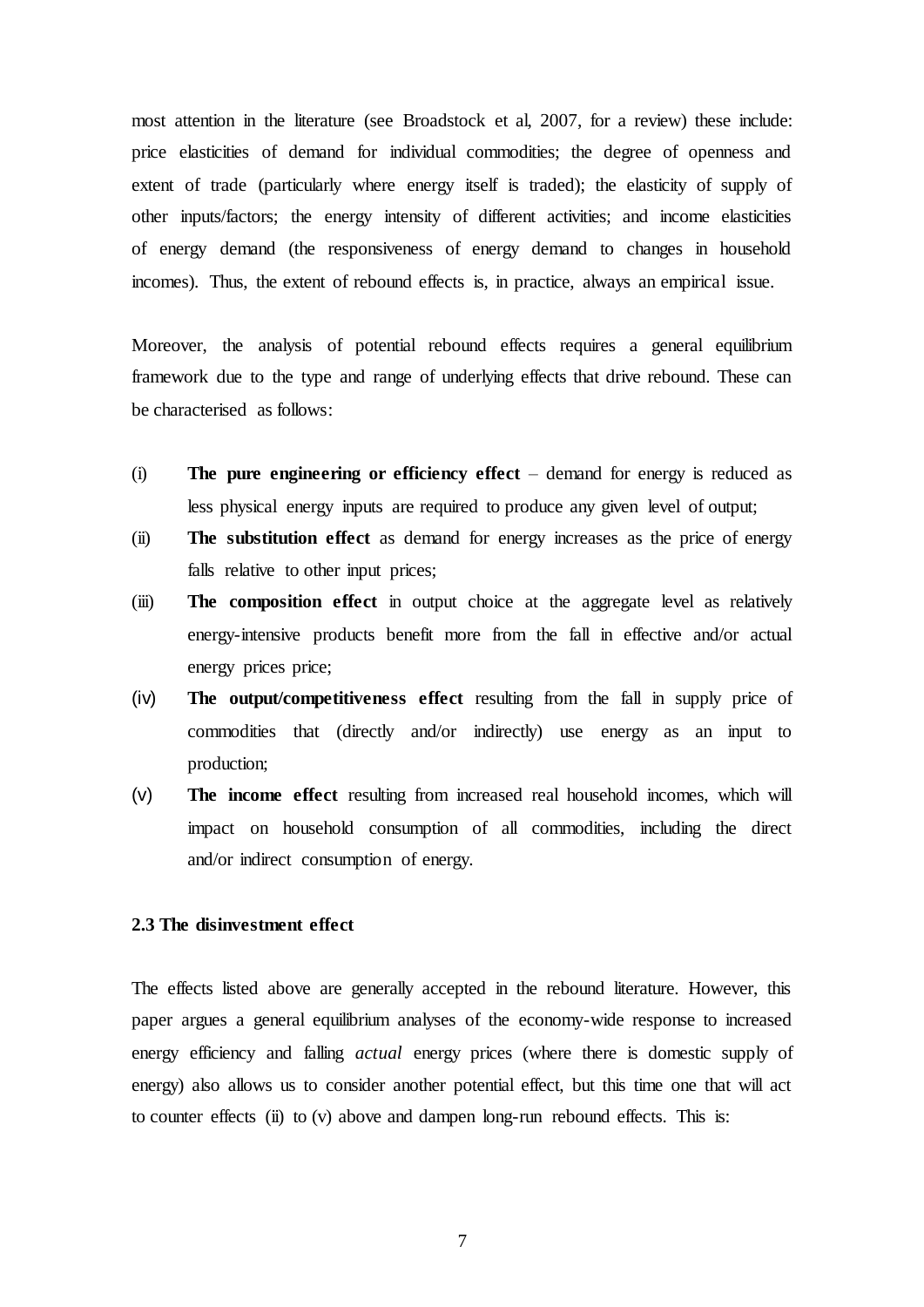(vi) **The disinvestment effect**, which may occur in domestic energy supply sectors if direct and derived demands for energy are not sufficiently elastic to prevent falling energy prices leading to a decline in revenue, profitability and the return on capital in these sectors. This constrains the elasticity of supply of energy, putting upward pressure on the actual price of energy.

This disinvestment effect (initially observed for the UK by Allan et al, 2007) challenges the argument put forward by Wei (2007) and Saunders (2008) that rebound effects will always be bigger in the long run than in the short run. Wei and Saunders argue that because capital (and labour) are fixed in the short-run, the short-run rebound effect is also constrained. Thereafter, investment will occur (in response to increased marginal productivity of all factors as efficiency improves), allowing the space of production possibilities to expand as the economy adjusts to a long-run equilibrium, and rebound effects to grow. However, this prediction does not hold for all sectors in Allan et al's (2007) analysis for the UK, also using the UKENVI model, or the more detailed sensitivity analyses reported here. Where decreases in actual local energy prices trigger a decline in revenues to the local energy supply sectors this causes a sufficient drop in capital rental rates to stimulate disinvestment (a contraction in capacity) in these sectors. Such a decline in revenues will occur where the general equilibrium price elasticity of demand for energy is sufficiently inelastic that the increase in quantity demanded is less than proportionate to the drop in price. Just as positive investment allows the rebound effect to grow, this contraction in capacity in the energy supply sectors acts to constrain the long-run rebound effect and may lead to rebound being bigger in the short run than in the long run and, in some cases, to the observation of negative rebound effects.

This highlights the role of employing numerical general equilibrium analysis in elucidating the complex economy-wide interactions that underlie rebound effects and the contribution that such analyses can make in developing the theoretical literature. Even though the empirical model used here is at an early stage of development and key variables, such as the equilibrium capital rental rate, have not been empirically verified, having an endogenously determined numerical variable allows us to engage in analytical work to identify key factors that influence the presence and likely direction of important effects such as disenvestment. The example of the capital rental rate/return on capital is an important one: the crucial distinction between the analysis using the

8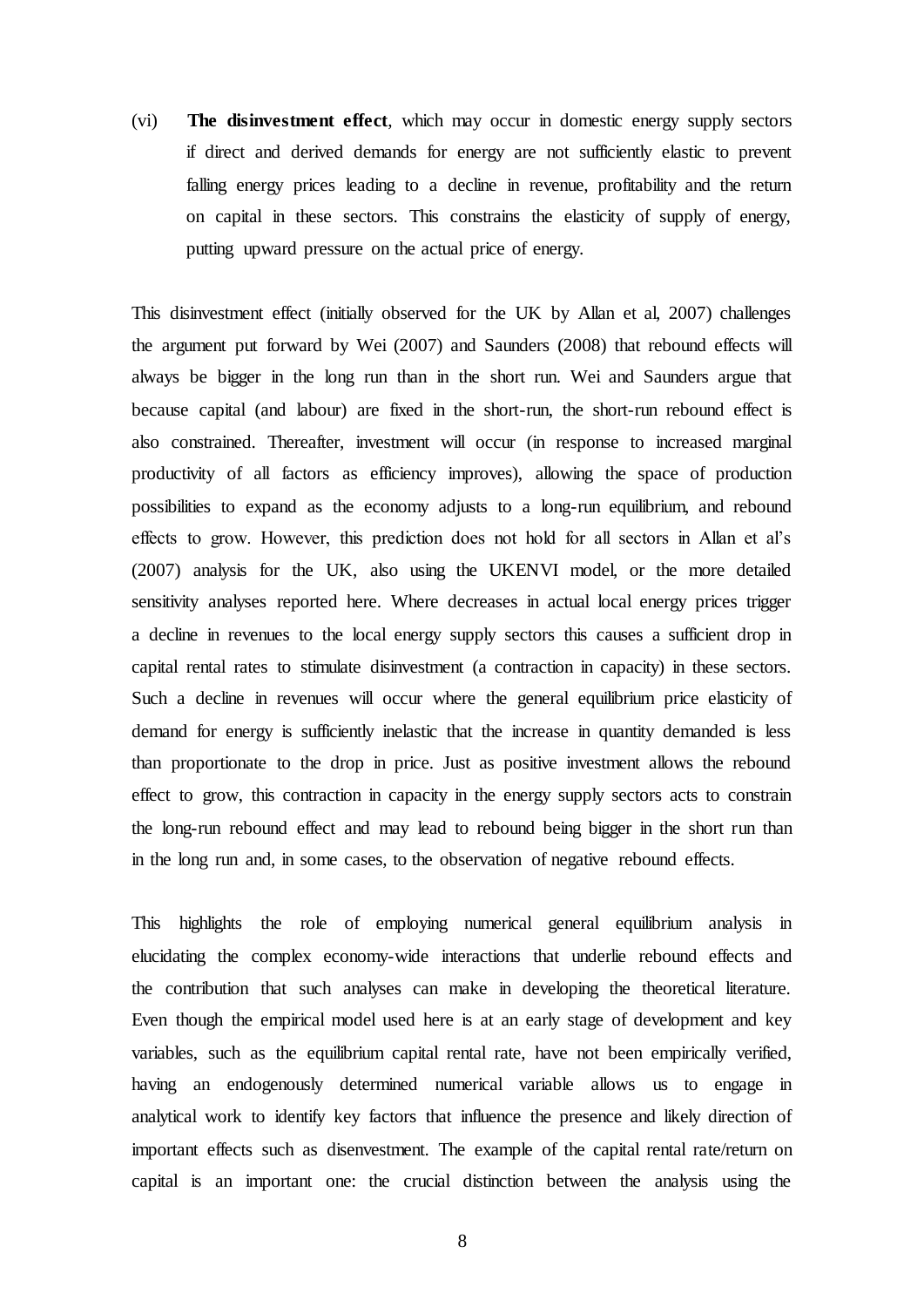UKENVI framework employed here and the theoretical work presented by Wei (2007) is that the latter assumes that the return on capital is fixed at unity, whereas in UKENVI it is endogenously determined and affected by changing profitability at the sectoral level. While Wei's (2007) theoretical analysis makes a number of simplifying assumptions, the analysis of the disinvestment effect in the current paper highlights the potential ramifications of this single constraining assumption.

#### **3. The UKENVI energy-economy CGE model of the UK economy**

The UK model employed here is a variant of the generic AMOSENVI model, the energy-environment variant of the basic AMOS CGE framework developed by Harrigan et al (1991). AMOS is an acronym for A Model of Scotland, deriving its name from the fact the framework was initially calibrated on Scottish data. However, AMOS is a flexible modelling framework, incorporating a wide range of possible model configurations, which can be calibrated for any small open regional or national economy for which an appropriate social accounting matrix (SAM) database exists (for example, in Learmonth et al, 2007, the AMOS framework is applied to the Jersey economy). A condensed description of the AMOSENVI modelling framework is provided in Appendix 1. This section provides a broad overview of the structure of the model.

#### **3.1 General structure**

UKENVI has 3 transactor groups, namely households, corporations, and government; 25 commodities and activities, 5 of which are energy commodities/supply: coal; oil; gas; renewable and non-renewable electricity (see Figure 1 and Table 1 for details). The UK is modelled as a small open national economy, with a single exogenous external transactor, ROW.

The generic AMOSENVI framework allows a high degree of flexibility in the choice of key parameter values and model closures. However, a crucial characteristic of the model is that, no matter how it is configured, cost minimisation is imposed in production with multi-level production functions, generally of a CES form but with Leontief and Cobb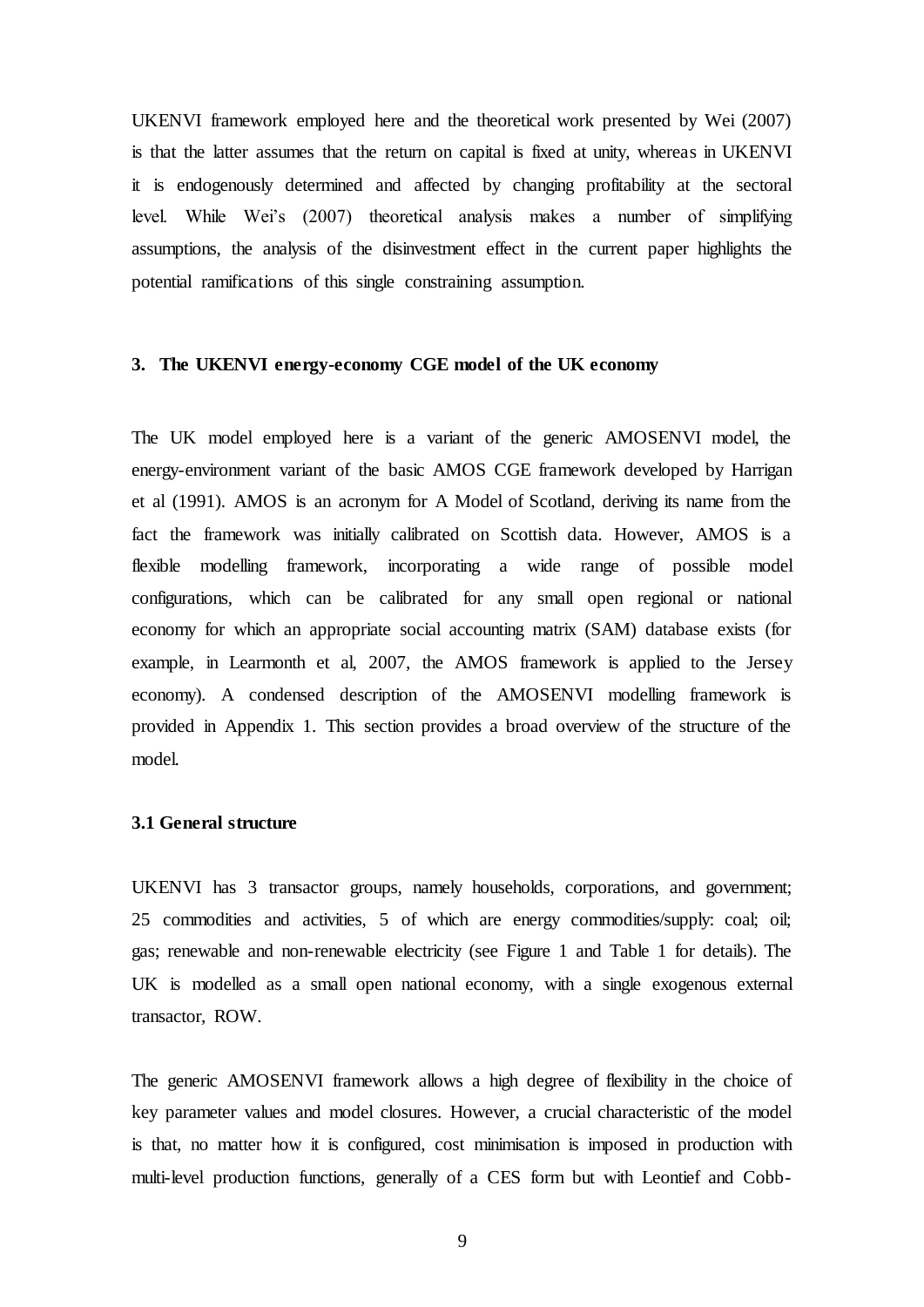Douglas being available as special cases (see Figure 1). There are four major components of final demand: consumption, investment, government expenditure and exports. In the current application, real government expenditure is assumed to be exogenously determined (but this need not be the case). Consumption is a linear homogeneous function of real disposable income. The external region, ROW, is exogenous, but the demand for domestic exports and imports is sensitive to changes in relative prices between (endogenous) domestic and (exogenous) external prices (Armington, 1969). That is, local and externally produced goods are treated as imperfect substitutes (allowing some deviation between local and external and local commodity prices, even if this is only transitory). Investment is a little more complex as discussed below in Section 3.3.

#### **3.2 Labour market**

A single local labour market is imposed and characterised by perfect sectoral mobility. Wages are determined via a bargained real wage function in which the real consumption wage is directly related to workers' bargaining power, and therefore inversely to the unemployment rate (Blanchflower and Oswald, 1994; Minford et al, 1994). Here, we parameterise the bargaining function from the econometric work reported by Layard et al (1991):

(7) 
$$
w_{L,t} = \alpha - 0.068u_L + 0.40w_{L,t-1}
$$

where:  $w_L$  and  $u_L$  are the natural logarithms of the local real consumption wage and the unemployment rate respectively, t is the time subscript and  $\alpha$  is a calibrated parameter.<sup>2</sup> Empirical support for this "wage curve" specification is now widespread, even in a regional context (Blanchflower and Oswald, 1994).

# **3.3 Capital and investment**

<sup>&</sup>lt;sup>2</sup> Parameter  $\alpha$  is calibrated so as to replicate the base period. This calibrated parameter plays no part in determining the sensitivity of the endogenous variables to exogenous disturbances but the initial assumption of equilibrium implied by the calibration procedure is an important one.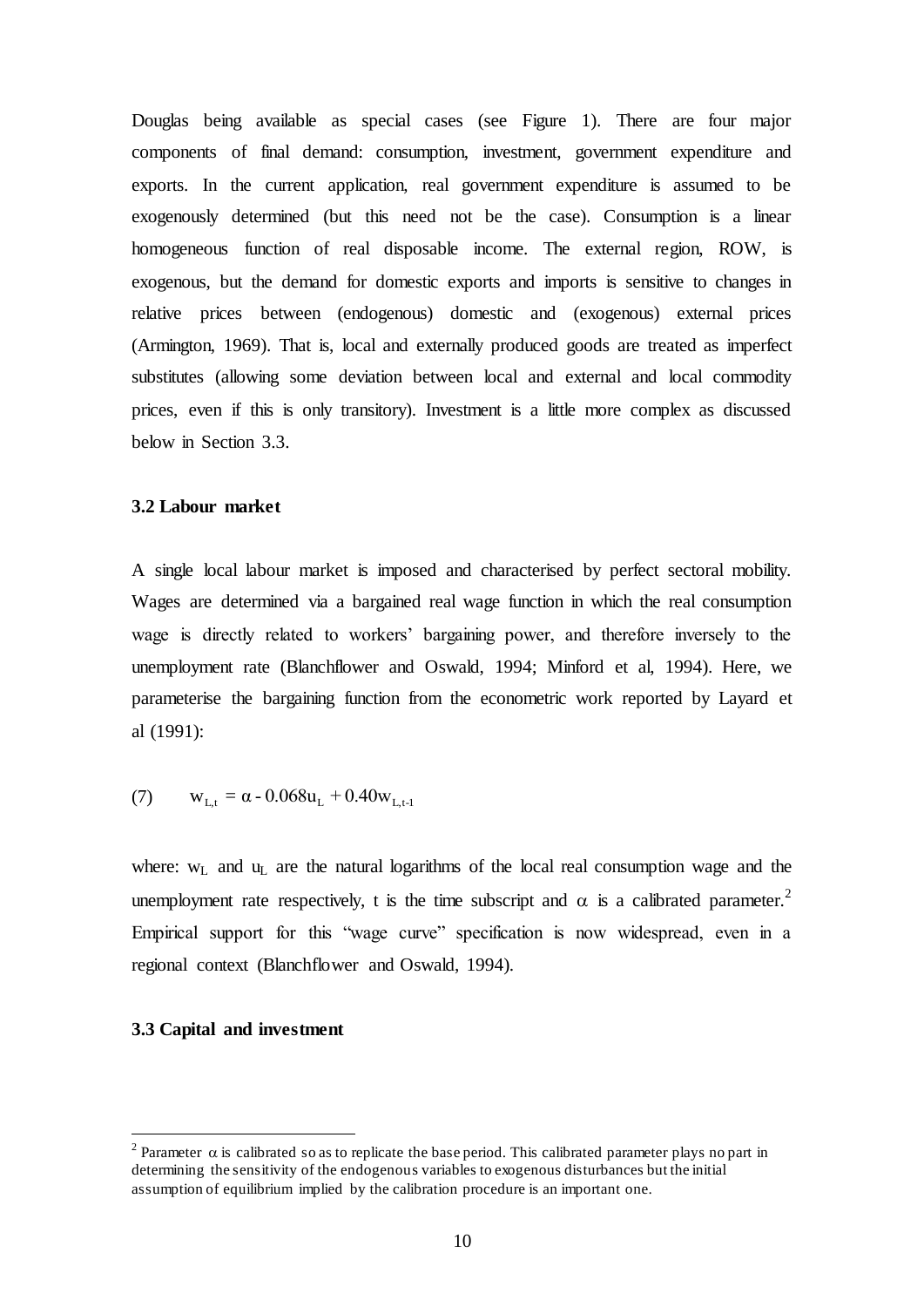Within each period of the multi-period simulations using the UKENVI framework, both the total capital stock and its sectoral composition are fixed, and commodity markets clear continuously. The return on capital is assumed to be equal across all sectors in long-run equilibrium but will vary following a disturbance, depending on changes in revenue and profitability at the sectoral level, until long-run equilibrium is restored. Each sector's capital stock is updated between periods via a simple capital stock adjustment procedure, according to which investment equals depreciation plus some fraction of the gap between the desired and actual capital stock. The desired capital stock is determined on cost-minimisation criteria (and will reflect changing profitability at the sectoral level) and the actual stock reflects last period's stock, adjusted for depreciation and gross investment. The economy is assumed initially to be in long-run equilibrium, where desired and actual capital stocks are equal. This treatment is wholly consistent with sectoral investment being determined by the relationship between the capital rental rate and the user cost of capital. The capital rental rate, or return on capital, is the rental that would have to be paid in a competitive market for the (sector specific) physical capital while the user cost is the total cost to the firm of employing a unit of capital. The interest rate, capital depreciation and tax rates are all taken to be exogenously determined, so that the capital price index is the only endogenous component of the user cost. If the rental rate exceeds the user cost in any one sector, desired capital stock is greater than the actual capital stock, the return on capital will increase in that sector, and there is therefore an incentive to increase capital stock. The resultant capital accumulation puts downward pressure on rental rates and so tends to restore equilibrium (with a new level and composition of the total capital stock in the economy). In the long run, the capital rental rate equals the user cost in each sector, and the risk-adjusted rate of return is equalised between sectors. Interest rates are assumed fixed in international capital markets, so that the user cost of capital varies with the price of capital goods.

The key point to note at this point (and what drives the disinvestment effect introduced above and observed in the case of the domestic energy supply sectors in all of the UK simulations reported in Sections 4 and 5) is that the reverse argument will also hold. If output prices in any sector *i* fall and the increase in demand for that sector's output do not rise sufficiently to prevent total revenue, and therefore profitability, from falling (i.e. if the general equilibrium demand for sector *i* output is not sufficiently responsive, or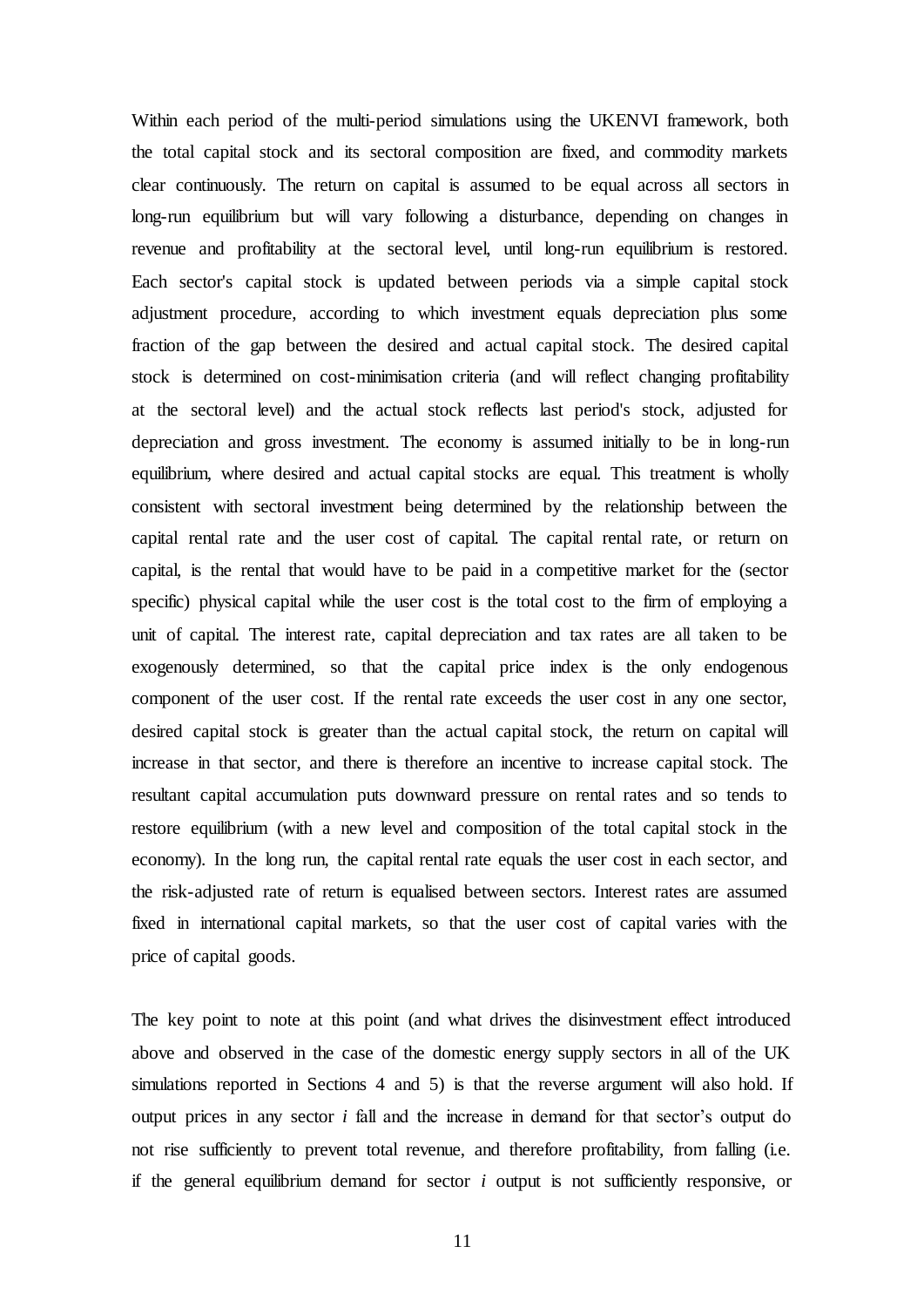elastic, to the drop in price), the return on capital in sector *i* will decrease. If the return on capital, or capital rental rate drops is less than the user cost, desired capital stock will be less than actual capital stock in sector *i*, providing an incentive to reduce capital stock in that sector. The resultant shedding of capital will put upward pressure on the capital rental rate (and output price) in sector *i* in order to restore equilibrium. In the long run the capital rental rate will again be equal to the user cost in sector *i*, and the risk-adjusted rate of return on capital will be equalised across sectors, but with a reduced level of capital stock and production capacity in sectors where disinvestment has taken place.

### **3.4 Treatment of energy and other inputs to production**

 $\overline{a}$ 

Figure 1 summarises the production structure in each of the 25 sectors in the UKENVI framework. This separation of different types of energy and non-energy inputs in the intermediates block is in line with the general 'KLEM' (capital-labour-energymaterials) approach that is most commonly adopted in the literature. There is currently no consensus on precisely where in the production structure energy should be introduced, for example, within the primary inputs nest, most commonly combining with capital (e.g. Bergman, 1988, Bergman, 1990), or within the intermediates nest (e.g. Beauséjour *et al*, 1995). Given that energy is a produced input, it seems most natural to position it with the other intermediates, and this is the approach we adopt here. However, any particular placing of the energy input in a nested production function restricts the nature of the substitution possibilities between other inputs. The empirical importance of this choice is an issue that requires more detailed research, which we intend to do as part of the ESRC-funded programme of research of which this paper is part, building on the econometric approach adopted by Kemfert (1998).<sup>3</sup>

<sup>&</sup>lt;sup>3</sup> Note that there is also debate in the CGE literature regarding the use of nested functional forms because of the imposition of separability assumptions (see Turner, 2002 for a review of this debate). To avoid this problem, Hertel and Mount (1985), Depotakis and Fisher (1988) and Li and Rose (1995) adopt some type of flexible functional form (FFF) production function with dual Generalised Leontief or Translog cost functions. The idea is to make the production function as flexible possible by minimising the number of prior assumptions about its form. In practice, however, this argument over whether to use CES or FFF is likely to boil down to a trade off between flexibility and tractability. In a model with a highly detailed treatment of energy, Naqvi (1998) argues that separability assumptions are necessary from a practical point of view, where there are multiple inputs and/or multiple sectoral outputs. Indeed, as noted by Turner (2002), Hertel and Mount (1985), Depotakis and Fisher (1988) and Li and Rose (1995) all choose to employ two-levels cost functions, with substitution between KLEM inputs on the first level, then within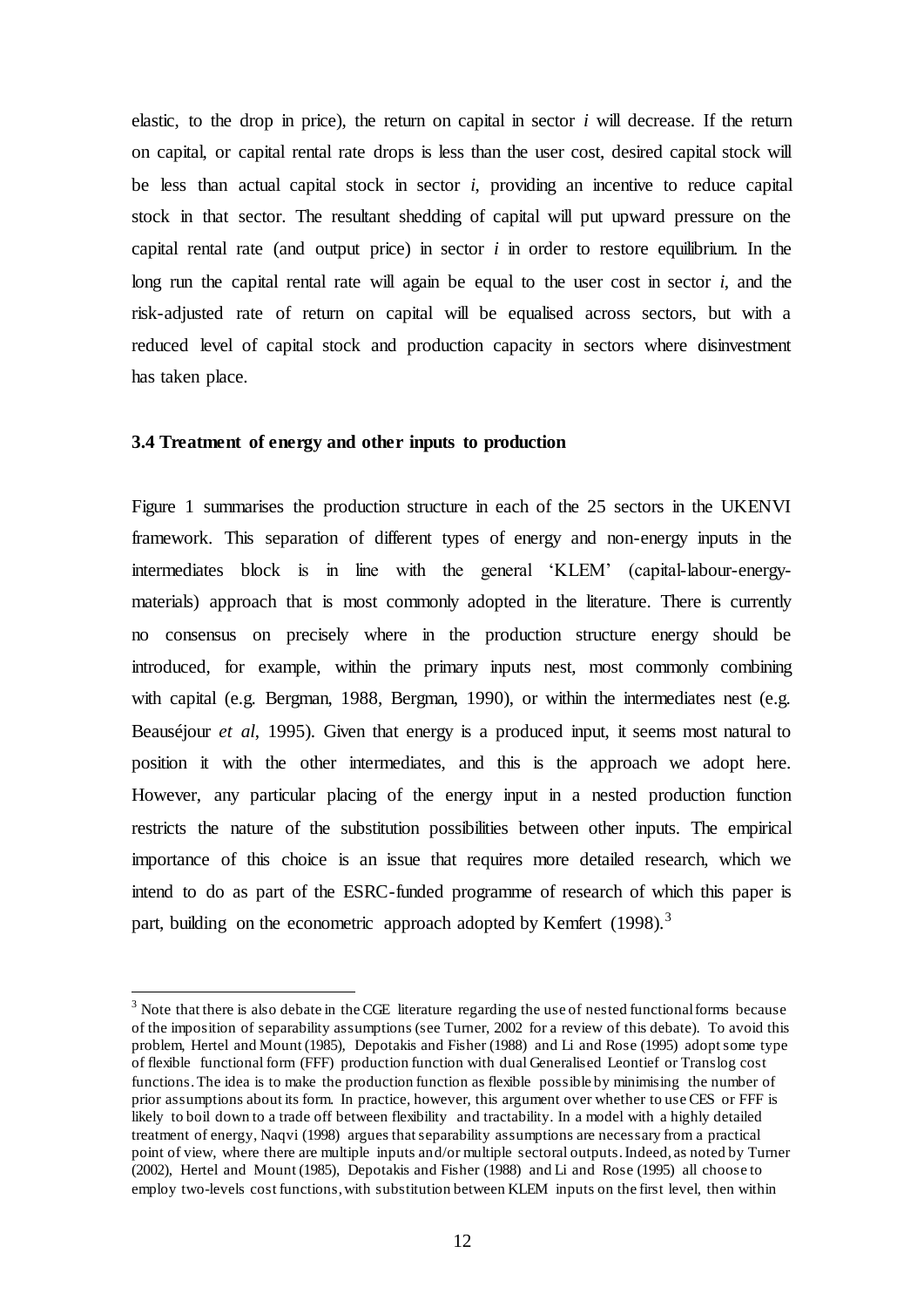The multi-level production functions in Figure 1 are generally of constant elasticity of substitution (CES) form, so there is input substitution in response to relative price changes, but with Leontief and Cobb-Douglas (CD) available as special cases. In the applications reported below for both Scotland and the UK, Leontief functions are specified at two levels of the hierarchy in each sector – the production of the non-oil composite and the non-energy composite – because of the presence of zeros in the base year data on some inputs within these composites. CES functions are specified at all other levels.

At present, econometric estimates of key parameter values are not available for the UKENVI model (but, as noted above, this will be the focus of future research, with one aim of the sensitivity analysis reported being the identification key priorities for econometric work). In the base case scenario simulations reported in Section 4, the elasticity of substitution at all points in the multi-level production function is assumed to take the value of 0.3, apart from where Leontief functions have been imposed and in the case of the electricity composite, a higher value of 5.0 is imposed (to reflect the homogeneity of electricity from different sources and consequent higher degree of substitutability). The Armington trade elasticities are generally set at 2.0, with the exception of exports of renewable and non-renewable electricity, which are set at 5.0, again to reflect the homogeneity of electricity as a commodity in use.

The energy efficiency shock is introduced by increasing the productivity of the energy composite in the production structure of all industries. This procedure operates exactly as in equation (1). It is energy augmenting technical change. The efficiency with which energy is used in the household or government consumption, investment, or export final demand sectors does not change. Moreover, note that under the current production structure in Figure 1, it is only possible to apply the efficiency shock to use of local energy, and not imports. This is an important limitation (see Turner, 2008) and one that will be addressed in future research.

the energy and/or materials aggregates on the second level. Thus, even these authors are in fact prepared to accept some separability assumptions.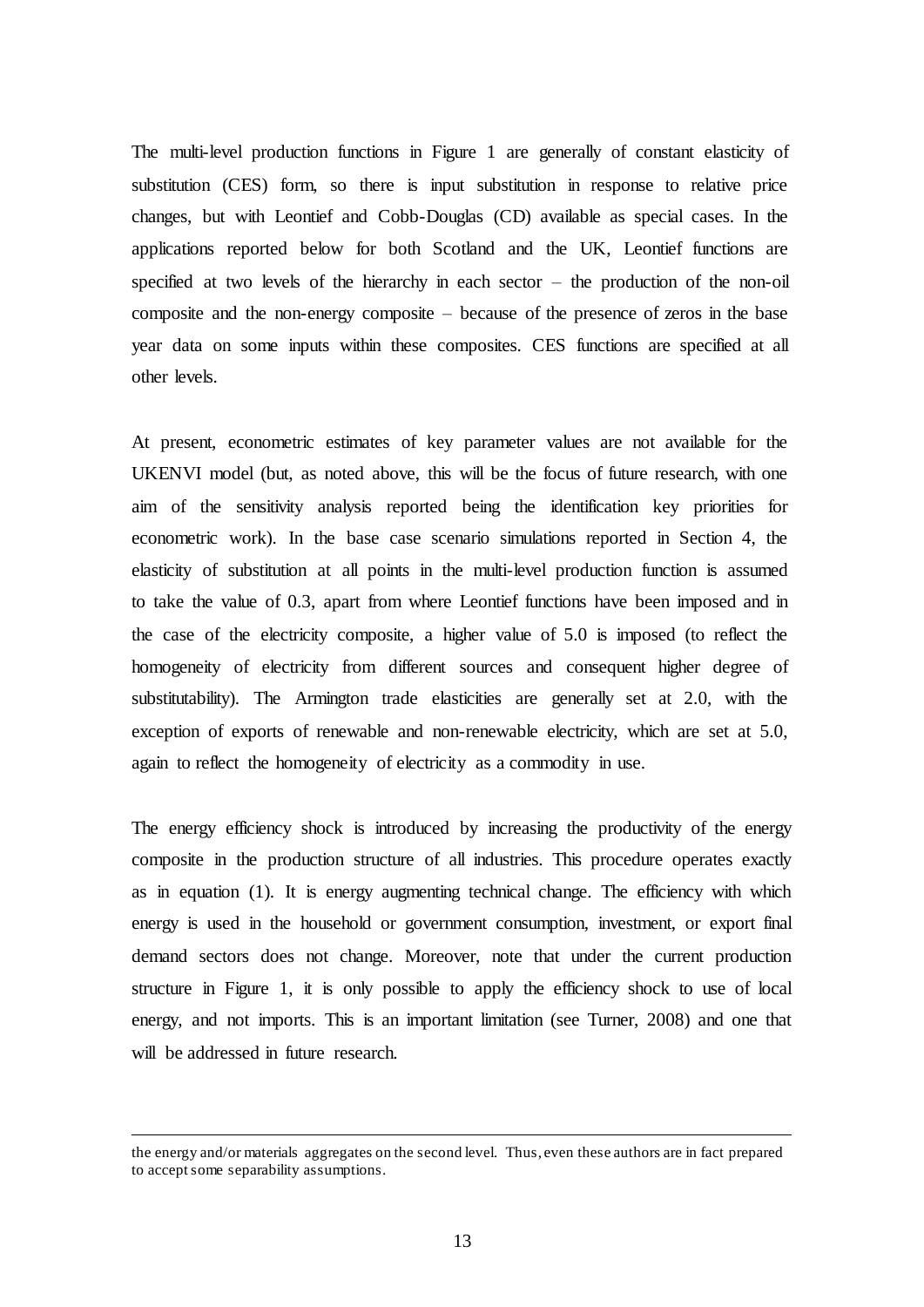#### **3.5 Database**

The main database for UKENVI is a specially constructed SAM for the UK economy for the year 2000. This required the initial construction of an appropriate UK Input-Output (IO) table since an official UK analytical table has not been published since the 1995 table in 2002 (National Statistics, 2002). A twenty-five sector SAM was then developed for the UK using the estimated IO table as a major input. The sectoral aggregation is chosen to focus on key energy use and supply sectors. The division of the electricity sector between renewable and non-renewable generation uses an experimental disaggregation provided for Scotland by the Scottish Government IO team. This was then adjusted to reflect the different pattern in electricity generation between the UK and Scotland. Full details on the construction of the UK IO table and SAM are provided in Allan et al (2006).

# **4. Impacts of an increase in energy efficiency in the UK economy: base case scenario**

#### **4.1 Simulation strategy and calculation of rebound effects**

This section presents the results from simulations of an illustrative 5% exogenous (and costless) increase in energy efficiency in all production sectors in the UK models, where production and trade parameters are specified as outlined in Section 3.4 for the base case scenario. This shock is a one-off step increase in technical efficiency, imposed as an energy-augmenting change to the energy composite. That is to say, in each industry there is a 5% increase in the efficiency with which the energy composite combines with the non-energy composite to produce the local intermediate composite input (see Figure 1).

At this stage it is important to note that introducing consideration of costs involved in introducing an energy efficiency improvement will affect the nature and size of rebound effects (see Allan et al, 2007), as will the precise nature of its introduction. Such issues will be considered in future research in the ongoing project of which this paper is an output. Here, in the first instance, the analysis is more analytical in nature and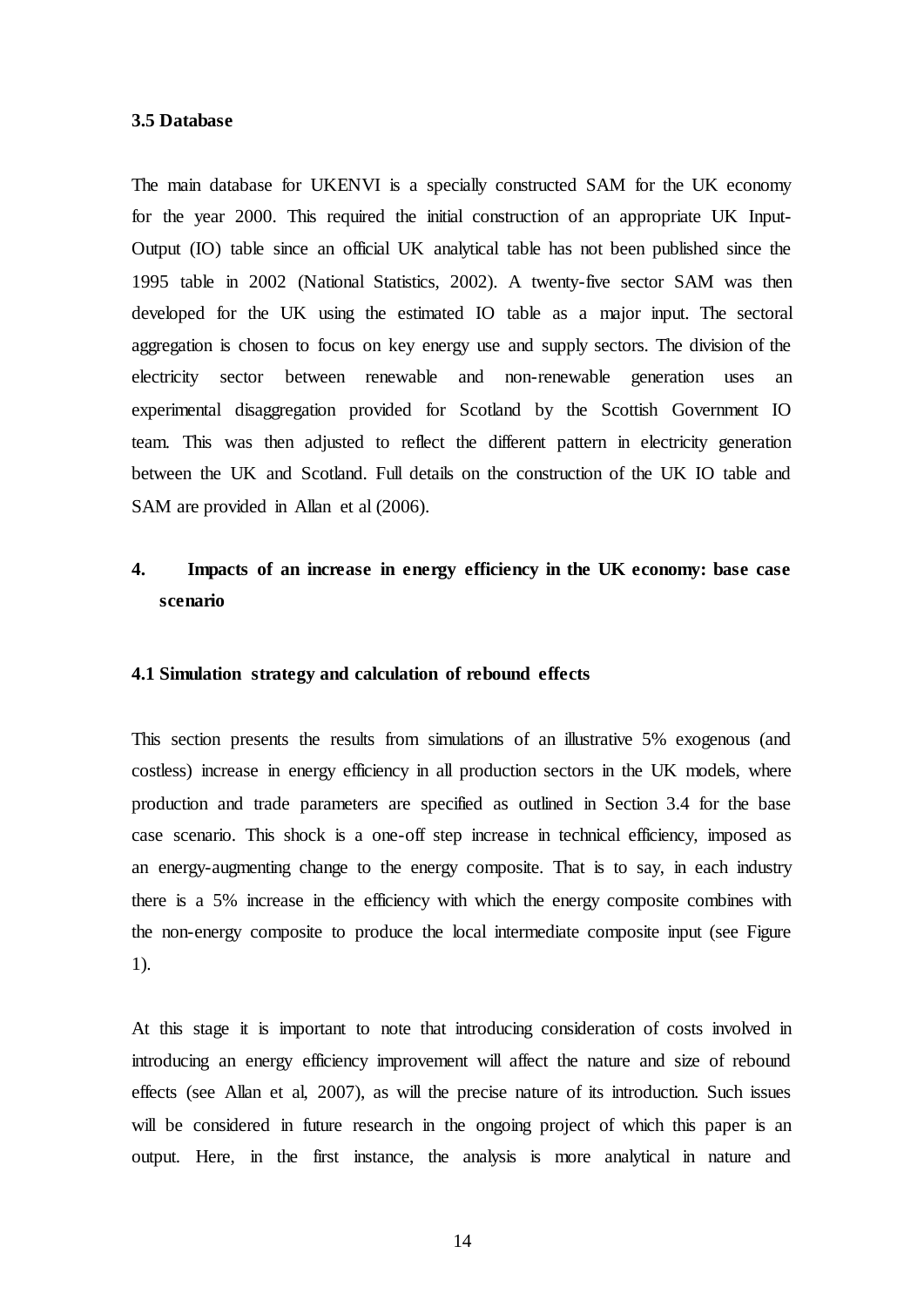simplified by focussing on an exogenous and costless increase in energy efficiency. This is an important step as it allows us to consider the main basic drivers of the rebound effect (i.e. the general equilibrium responses to reductions in effective, and actual, energy prices) in isolation. However, for a more policy-orientated analysis, future development of the model should include treatment of industry-specific factors and actual policy tools that would be relevant for real policy initiatives. Future research with UKENVI should also allow us to model the impacts of increase energy efficiency in the household sectors, where much policy action may be aimed (for example, with respect to domestic heating).

However, at this stage, for the reasons outlined above, attention is focussed on understanding the basic drivers of the rebound effect and what may intensity or constrain it. We input a 5% increase in energy augmenting technological progress to all 25 production sectors as in equation (1) to the UKENVI model and calculate rebound as in equation (5). Intermediate inputs of locally supplied energy account for 71.9% of total UK demand for (UK) electricity and 59.4% of the demand for (UK) non-electricity energy which give the corresponding values for  $\alpha$  when equation (5b) is used to calculate rebound effects (the implication is that the 5% energy efficiency shock in production equates to a shock affecting 3.6% of total electricity use and 2.97% of nonelectricity energy use).

When the efficiency improvement is introduced to the UKENVI models, the resulting changes in key energy and economic variables are reported in terms of the percentage change from the base year values given by the 2000 UK SAM. The economy is taken to be in long-run equilibrium prior to the energy efficiency improvement, so that when the model is run forward in the absence of any disturbance it simply replicates the base year dataset in each period. The reported results refer to percentage changes in the endogenous variables relative to this unchanging equilibrium. All of the effects reported in each case are directly attributable, therefore, to the stimulus to energy efficiency.

#### **4.2 Simulation results – base case scenario**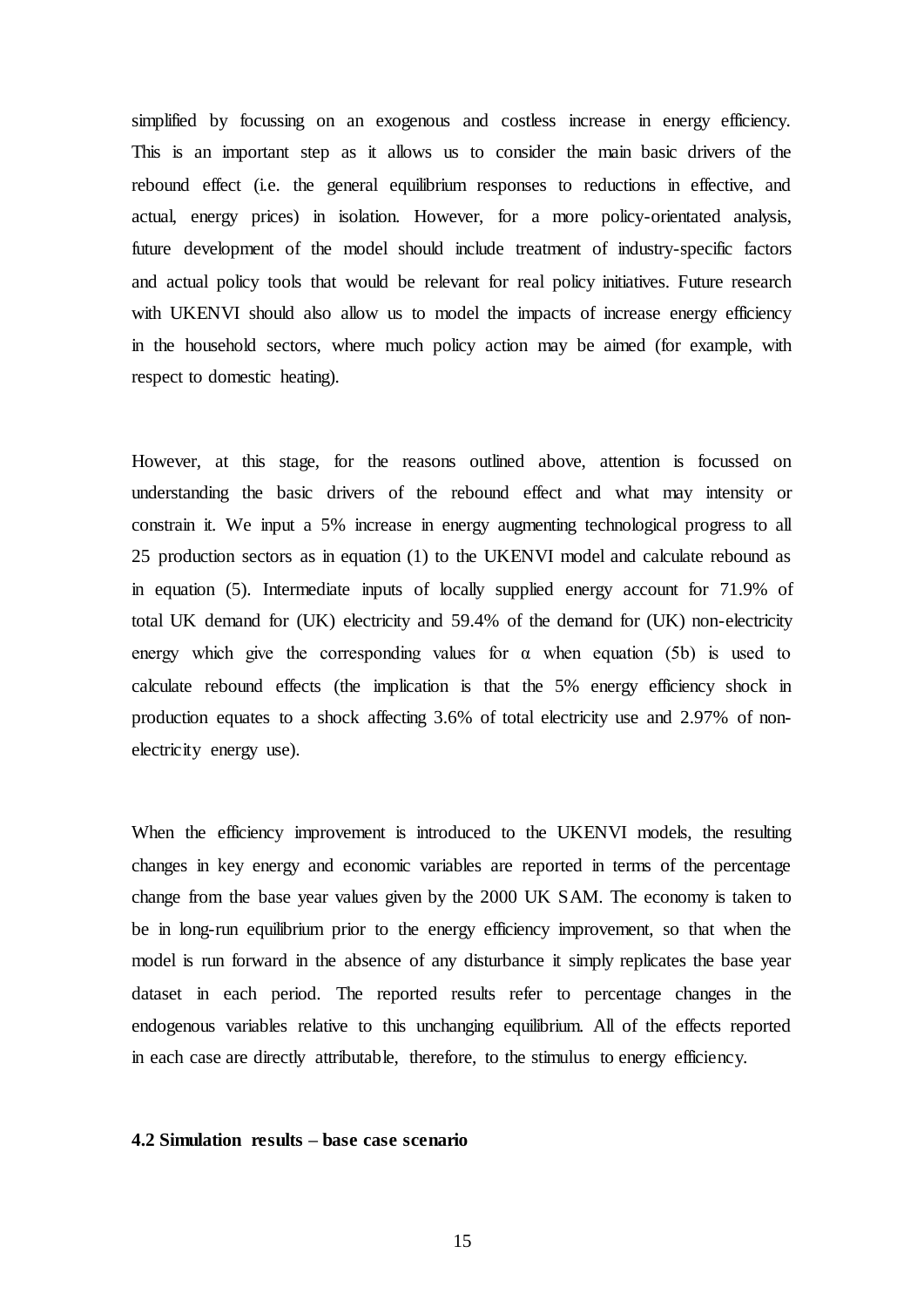Table 2 reports the impacts on key aggregate variables for the central case scenario. Here, the efficiency change is introduced as explained above and the default model configuration and parameter values are used (see Section 3.4). The figures reported are percentage changes from the base year values. Because the economy is taken to be in full (long-run) equilibrium prior to the energy efficiency improvement, the results are best interpreted as being the proportionate changes over and above what would have happened, *ceteris paribus*, without the efficiency shock. The short and long run time periods in Table 2 are conceptual time periods. In the short-run (the first period after the shock), both labour (population) and capital stocks are assumed to be fixed at the level of individual sectors. In the 'long run' capital stocks have full adjusted fully to their desired sectoral values.<sup>4</sup>

Where we run the model in period-by-period mode, a close adjustment to the long run values will often take a number of years. Here, in the case of the UK, for this particular shock (and base scenario specification), the model begins to converge on long-run values after around 25 periods (with each period interpreted as a year given the annual data used to construct the SAM database).

With wage determination characterised by a bargained wage curve, a beneficial supplyside policy, such as an improvement in energy efficiency, increases employment, reduces the unemployment rate and increase real wages. This has a positive impact on UK economic activity that is generally greater in the long run than in the short run (with the exception of household consumption). In the long run there is an increase of 0.17% in GDP, 0.21% in employment and 0.22% in exports. The expansion is lower in the short run, where GDP increases by 0.11%, where there is a larger increase in consumption but actually a fall in *total* exports (due to a net rise in output prices in some sectors – e.g. 'Agriculture', 'Construction', 'Communications, Finance and Business' as the price of labour and capital rise – see Figure 2). There is also a drop in total imports. The net effect on imports depends on the strength of the relative price effect (as UK prices fall, imports to production and final consumption activities will fall

 $4$  If we introduce migration of labour between the UK and the rest of the world, population stocks wo uld also update. For example, in our Scottish model (see Hanley et al, 2009, and Turner, 2008) we assume a flow migration function where the supply of labour responds to changes in relative wage and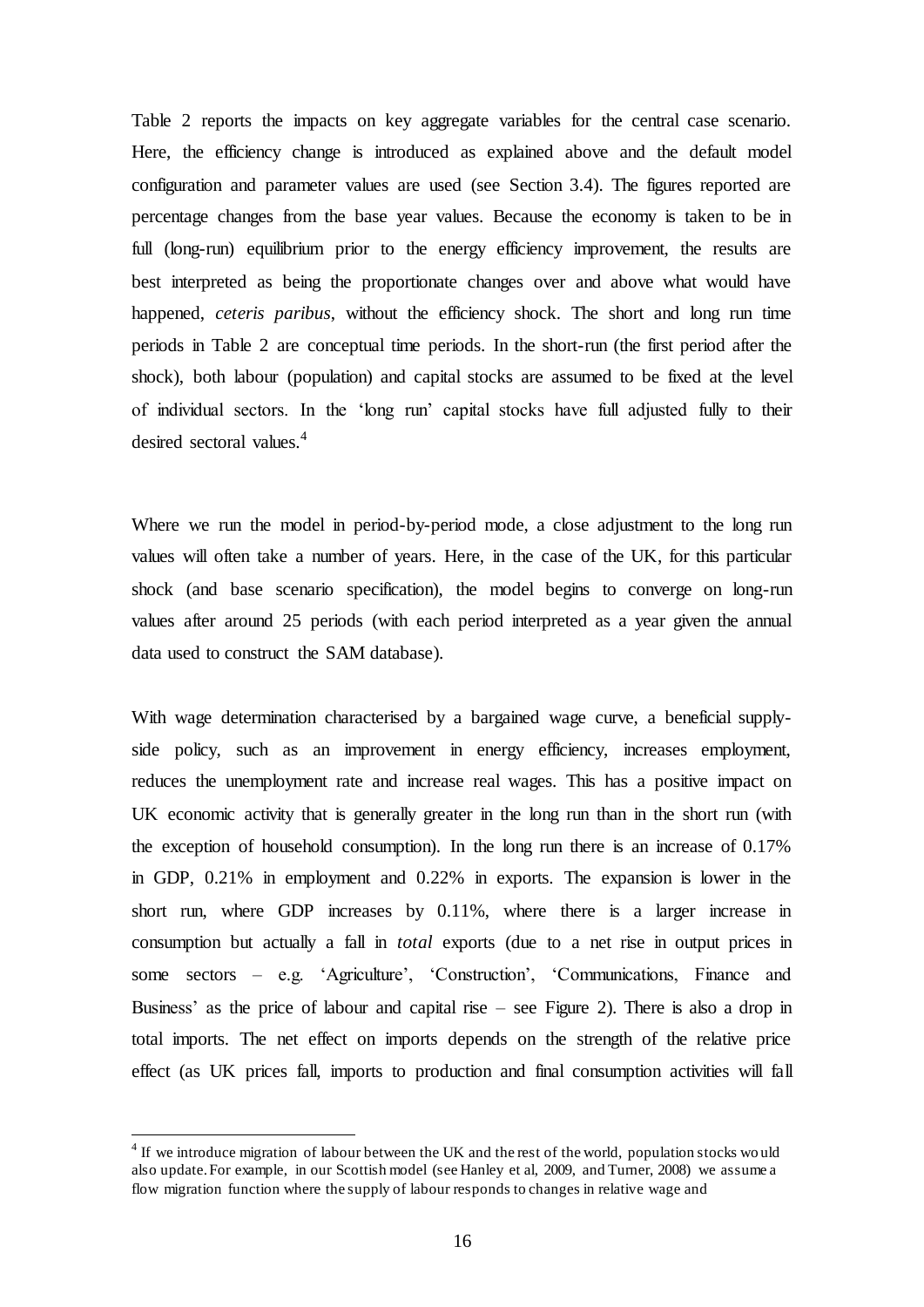in favour of locally produced goods) and the stimulus generated by increased economic activity (which will increase UK demand for all local and imported commodities). In the first column of Table 2 the former effect dominates and imports decrease.

However, it is the change in energy use and consequent rebound effects that are of most interest to us here. Table 2 shows that there is a drop in total electricity and nonelectricity energy consumption, but this is less than proportionate to the increase in energy efficiency, with the implication that rebound effects are observed. However, in contrast to the predictions of Wei (2007) and Saunders (2008), outlined above in Section 2.3, the decrease in energy consumption grows over time and we have rebound effects that are smaller in the long run than in the short run. This result also contrasts with those reported for Scotland by Hanley et al (2009) and Turner (2008) for an identical energy efficiency shock, where rebound effects grow over time. The explanation lies in what happens to local energy prices.

Figure 2 shows the short and long run impacts on UK output prices of the 5% increase in energy augmenting technological progress. For each sector this will reflect the net effect of changes in costs of production (capital rental rates, nominal wages, price of energy and non-energy intermediates) as well as the demand-side response. Figure 2 shows that, while output prices generally fall across the board, in some sectors the price rises initially (due to the increased price of labour and capital rental rates while capacity is constrained). The largest fall in output prices is observed in the more energy-intensive energy supply sectors. Note that what is happening here is, since we have local production of energy, *actual* as well as effective energy prices fall. The system-wide response to the drop in both effective and actual energy prices acts to offset the engineering or pure efficiency effect of the initial disturbance. Figure 3 shows that the output of the all five UK energy supply sectors falls in the short run as less energy is required in the production of output in other sectors. That is, while final consumption of oil, coal, gas and electricity rises as prices fall, the efficiency effect that is taking place in intermediate demand causes a net reduction in the demand for UK energy. In the case of Scotland, Turner (2008) found that falling energy prices, particularly in the electricity sectors, stimulate export demand for the outputs of the Scottish energy supply sectors to

unemployment rates. However, given restrictions on the flow of migration at the national level in the UK, a more sophisticated treatment of migration would be required.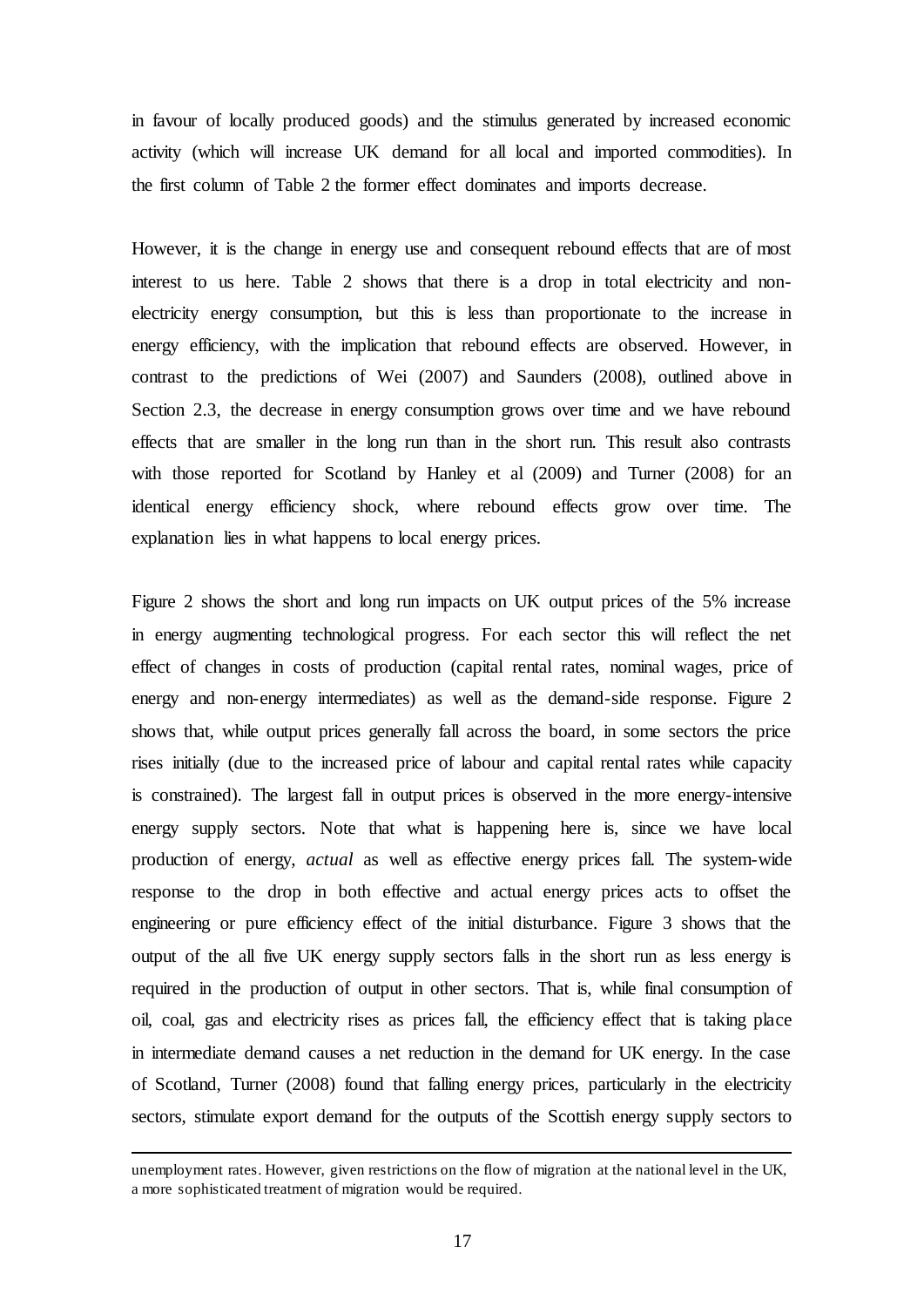such an extent that competitiveness effects quickly dominate the negative impacts of the efficiency effect. However, with the exception of Oil (which exported almost 30% of its output in our base year of 2000), the UK the energy supply sectors are not heavily traded relative to their Scottish counterparts (each of the other four exporting less than 2% of their output) and therefore positive competitiveness effects are of little importance relative to the efficiency effect in the short-run. Crucially, the lack of export demand for the outputs of the UK energy supply sectors means that the net price elasticity of demand for the outputs of these sectors is relatively inelastic. This manifests in Figure 2, where we see a relatively large drop in short run output prices, particularly in the two electricity sectors (simple supply and demand theory shows us that price drops by more the more inelastic the declining demand). The long-run drop in local energy prices is smaller than in the short run and output in these sectors remains below base year levels. The opposite is true in the corresponding Scottish simulations reported by Turner (2008), where more conventional rebound effects are observed.

The key factor driving the short and long run rebound and energy supply sector results observed for the UK in Table 2 is the fact that falling local energy prices trigger the disinvestment effect introduced in Section 2.3 above. The simultaneous net decline in price and demand causes profitability in the UK energy supply sectors to fall such an extent that disinvestment occurs  $-$  i.e. firms begin to run down their capital stocks. As profitability falls, the return on capital (in these relatively capital-intensive industries) decreases (see Figure 4), and this triggers disinvestment and a contraction in capacity (see Figure 5). In order to halt the disinvestment and reach a new equilibrium (with a lower capital stock) prices have to begin rising again (see Figure 6) to allow the return on capital to be restored at a rate equal to the user cost of capital (see Section 3.3). This rise in local energy prices will in turn limit the size of the substitution, composition, output and income effects that drive rebound effects as the economy adjusts. For this reason, in the second column of Table 2 we observe that the drop in both electricity and non-electricity consumption are larger and the associated rebound effects are smaller in the long run that they are in the short run.

This is perhaps the crucial finding in this paper, and one that contrasts with Wei's (2007) and Saunder's (2008) argument that the long-run rebound effect will always be bigger than the short-run rebound effect because capital (and labour) are fixed in the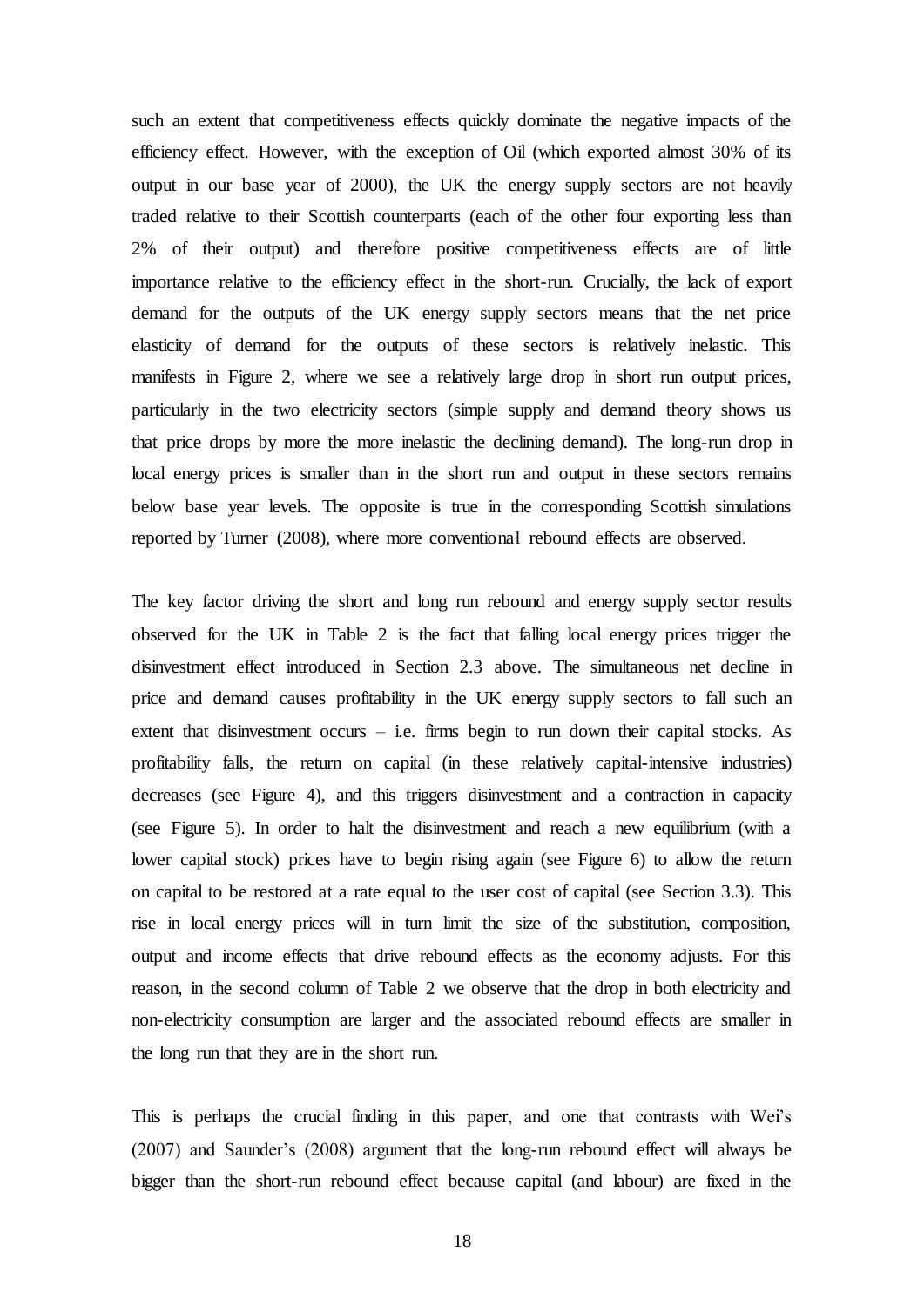short-run (constraining the rebound effect), but thereafter investment will occur (in response to increased marginal productivity of all factors as efficiency improves), expanding the space of production possibilities. Here this prediction does not hold in all sectors because the reduction in profitability as output prices fall in energy supply sectors (particularly electricity supply) causes a sufficient drop in capital rental rates to stimulate disinvestment (a contraction in capacity) in these sectors, which in turn constrains the long-run rebound effect. The crucial distinction between the empirical general equilibrium framework employed here and the theoretical one presented by Wei (2007), which gives rise to the argument of a universal increase in capacity (and rebound effects that are bigger in the long run than in the short run), is that Wei's model assumes that the return on capital is fixed at unity, whereas here it is endogenously determined and affected by changing profitability.

### **5. Sensitivity analysis**

#### **5.1. Simulation strategy for sensitivity analysis**

Of course, as explained in Section 3.4, in the lack of firm empirical evidence to inform key parameter values that are likely to be important in determining the nature of rebound effects, these have to be informed by the modeller's judgement. In such circumstances, sensitivity analysis is essential. Allan et al (2007) does conduct some sensitivity analysis for the UK case examined above. For the Scottish case cited above, Hanley et al (2009) similarly conduct limited sensitivity analyses, where their main finding is that the specification of the price elasticities of RUK export demand for Scottish electricity is the key parameter with respect to the strength of rebound and presence of backfire effects. On the other hand, Allan et al (2007) conclude that the UK results are most sensitive to elasticities of substitution in production (particularly between the energy and non-energy composites). The relative importance of production over trade parameters for the UK would be expected, since this is a national economy (of which Scotland is part) with more limited external trade, particularly in energy. Allan et al's (2007) and Hanley et al's (2009) sensitivity analyses were not limited to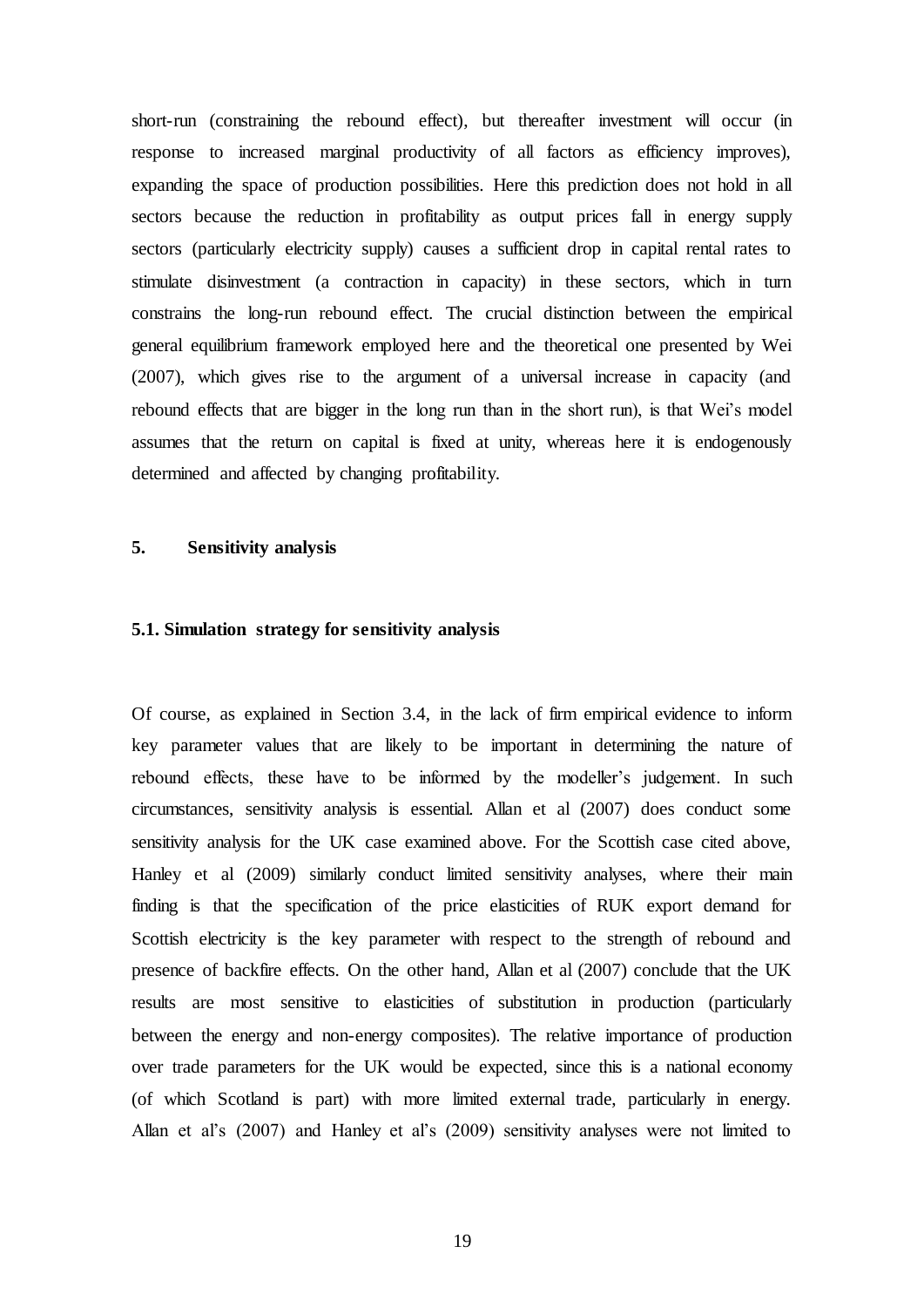parameter values in production and trade, but this is where some of the most interesting results are found.

The main objective of the current paper is to conduct a more systematic sensitivity analysis of the influence of these two groups of parameters on the UK results reported above. The intention is not to try and determine what the correct parameter values are for either model, or to give more accurate estimates of rebound effects for the UK. Rather, given that the underlying cause of rebound effects is what happens to prices in the system, and that the suggestion in previous work in Allan et al (2007) and Hanley et al (2009) has been that rebound effects will occur even where key elasticities of substitution in production are set close to zero, the intention here is to investigate just how much price sensitivity in production and/or trade is required to induce the type of results observed so far. Therefore, this section of this paper is devoted to carrying out a systematic sensitivity analysis, where relative price sensitivity via the production and trade parameters is gradually increased the UK model.

The sensitivity analysis involves running the matrix of simulations shown in Table 3. Down each column, trade parameters (imports in both production and final consumption and exports from production) are held constant at the values shown at the top of the column while all parameters in production are varied as shown on the left of the grid, and vice versa along each row. The simulations are run as multi-period simulations, but, given the number of simulations involved, Table 4 reports only the short run (first period/year after the shock) and long run (when the economy has fully adjusted) rebound results for the UK. Moreover, as the results are qualitatively similar, we focus our attention on non-electricity energy consumption. A fuller set of results, including corresponding sensitivity analyses for Scotland are reported in Turner (2008).

Note that the initial intention was to use Leontief functional forms to represent the case of zero elasticity and Cobb Douglas to represent unitary elasticity (CES is unstable with an elasticity values of 0 and 1). However, the initial simulation runs in these cases (with the exception of Cobb Douglas for the trade parameters) either would not solve or gave results with huge backfire effects where these would not be expected (this may reflect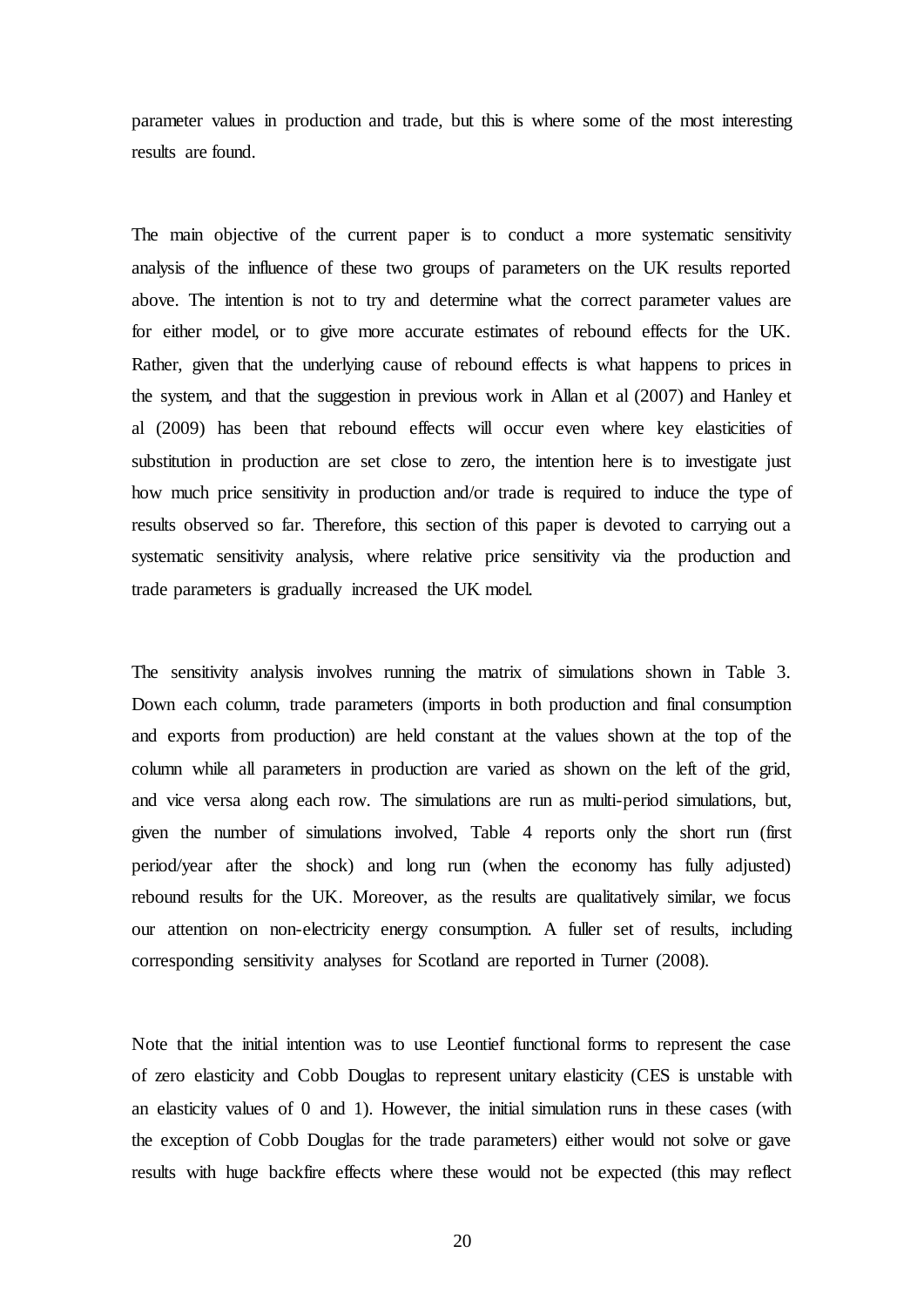the arguments put by Saunders, 2008, regarding appropriate functional forms for estimating rebound in a partial equilibrium context). Therefore, as indicated in Table 4 for the zero elasticity/Leontief case, we have instead used CES with the smallest positive value that would allow the models to solve for production (0.064) and trade  $(0.3)$ .<sup>5</sup> In the Cobb-Douglas/unitary elasticity case, CES is used with the elasticity value set at 0.999999 in the case of production. However, Cobb-Douglas is retained for unitary trade elasticities, as this appears to give sensible results (Sanders's, 2008, arguments about Cobb-Douglas resulting in unrealistically high rebound effects are only made in the case of production functions).

#### **5.2.The relative size of short run and long run rebound effects**

We examine the results in Table 4 in the context of the key issues identified above. First, in Section 4, we observed rebound effects that were bigger in the short run than in the long run. This was caused by a disinvestment effect and ran contrary to the theoretical predictions of Wei (2007) and Saunders (2008). If we consult Table 4 we see that this is not a general result. The shaded cells in Table 4 show cases where rebound is bigger in the short-run than in the long run but unshaded cells indicate cases where the opposite is true. However, disinvestment is still present in this latter set of cases: here the *short run* rebound effect is *also* constrained, by weak competitiveness effects where export demand is highly inelastic, a point to which we return below. The disinvestment effect occurs in most of the UK simulations reported in Table 4, only disappearing for all of the non-electricity energy supply sectors in simulations 126, 139, 140, 152, 153 and 154 (see simulation identifier in Table 3), where both trade and production are highly price elastic. However, the electricity disinvestment effect does not disappear at all in the UK simulations reported here and this is what continues to dampen the longrun non-electricity energy rebound effect in the six simulations identified above. Given the contraction in capacity in the non-renewable electricity supply sector (and lower demand for its outputs given a declining drop in the price of output) the increased demand of this sector (which is the biggest individual user of the non-electricity energy)

<sup>&</sup>lt;sup>5</sup> Leontief technology is retained in the two nests of the production function in Figure  $1$  – production of the non-oil and non-energy composites – where the presence of zeros in the SAM database mean that CES functions cannot be used.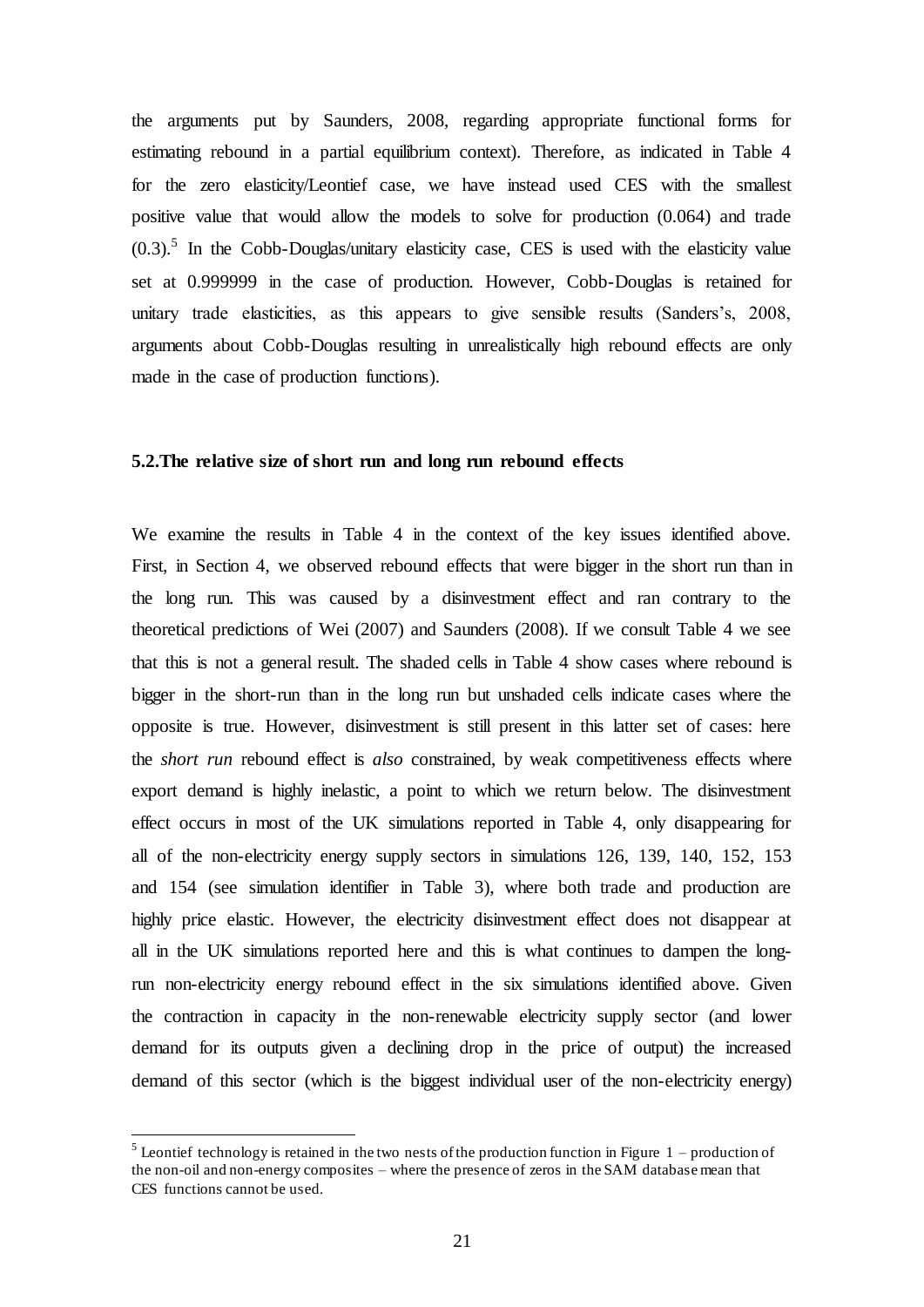for the outputs of the three non-electricity sectors is smaller in the long run that in the short run.

The disinvestment effect is not peculiar to the UK economy. Turner (2008) shows that disinvestment effects do occur in the Scottish case as well. If we label the unshaded and shaded areas in Table 4 as A and B respectively, the schematic in Figure 7, which reflects Turner's (2008) qualitative results for non-electricity rebound in the Scottish case, shows that where trade elasticities are set at 1.1 or lower, disinvestment also constrains long-run rebound in the corresponding Scottish simulations. In both Scotland and the UK, the base case scenarios discussed in Section 4 above, lie toward the upper right hand side of the grid. However, differences in the structure of the two economies, particularly with respect the trade in energy, mean that the magnitude of the disinvestment effect differs as we move along each row (holding production elasticities constant while trade elasticities grow). In both Scotland and the UK, the disinvestment effect lessens as trade (particularly export demand) becomes more price elastic (though import demand will also be important as, with external prices determined exogenously, increased substitution in favour of imports will limit the drop in output prices and profitability). In the case of Scotland, the depressing effect of disinvestment on long run rebound begins to disappear after trade elasticities reach unity and we have an additional area of the grid in Figure 7 where the net impact is bigger rebound in the long run than in the short run. However, in the UK, which is a relatively less open economy (again, particularly with respect to energy supply), the dampening effect of disinvestment on long run rebound persists throughout the grid, only beginning to disappear in the case of the non-electricity energy supply sectors in the last three columns of Table 4 (but only in cases where production parameters are also elastic).

Recall that the disinvestment effect occurs because output prices in the energy supply sectors in particular (which also tend to be highly energy intensive sectors) drop in response to the increase in energy efficiency. The lower the price elasticity of demand for energy (due in Table 4 and Figure 7 to low substitution elasticities in production and low Armington price elasticities of export demand and/or the initial level of external demand), price drops further and profitability falls so much that capital rental rates (the return on capital) collapse and disinvestment occurs. Where the trade parameters are set at less than 1, there are a number of cases where there is actually a negative terms of

22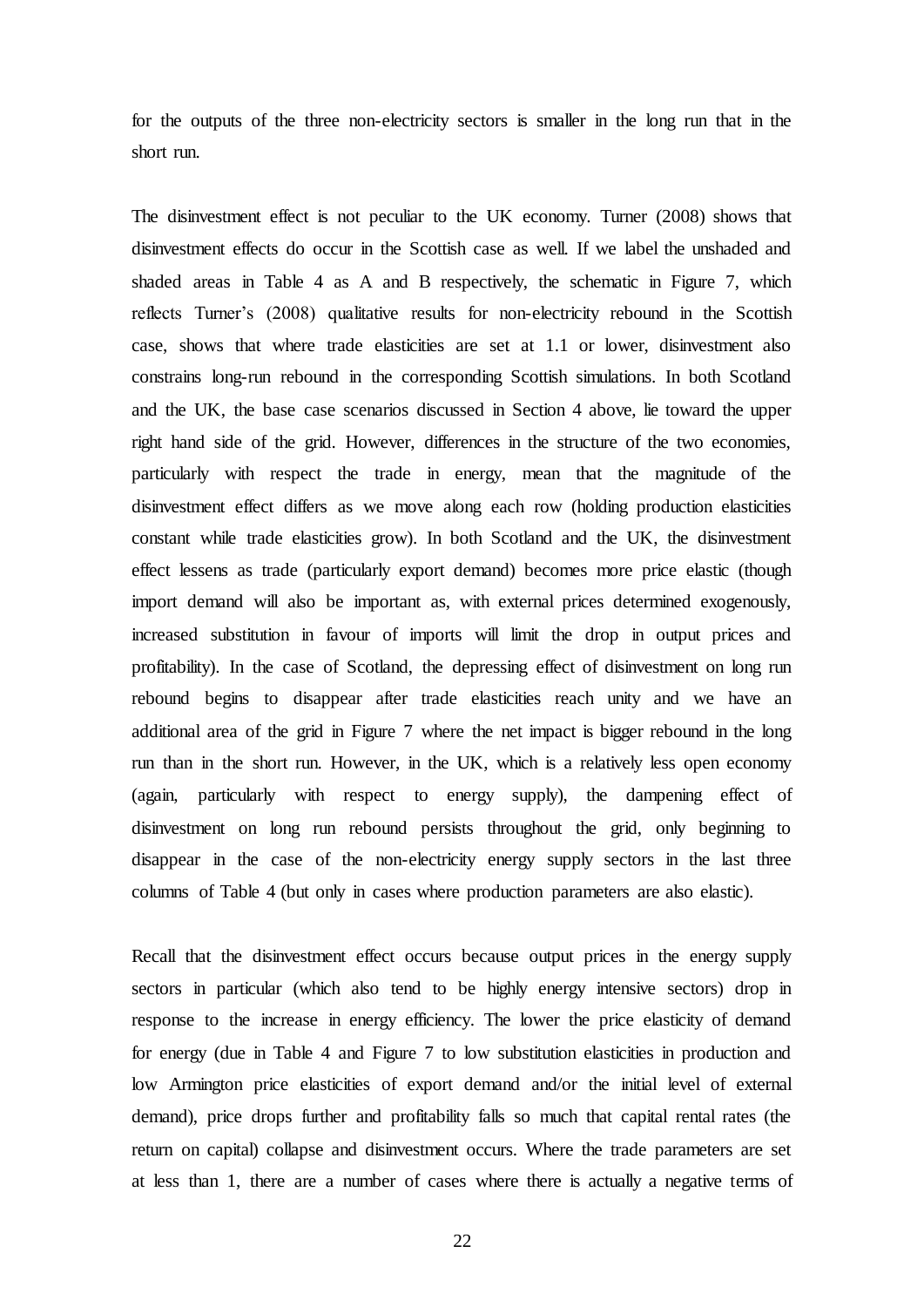trade effect in the UK economy, with a decrease in GDP, employment and consumption (see Table 5). In these case the increase in energy efficiency actually manifests itself as a *negative* supply shock due to the collapse in local energy supply prices. Turner (2008) shows that this also happens in the comparable Scottish simulations. Indeed note that in Tables 4 and 5 there are some simulations - marked with an asterix - where the negative supply effect is so extreme that the UKENVI model fails to solve for a new equilibrium. Note also that in Figure 7 there are two additional columns in the Scottish case, where trade parameters are set to 0.064 and 0.1: the UK model would not solve at all for these cases. This negative effect is greater the higher the production elasticities are set (i.e. as we read down the columns), because here the system responds to the drop in energy prices by using more energy in production throughout the economy, while the drop in output prices (i.e. the positive competitiveness effect) lessens the more elastic is intermediate demand for energy. Thus we observe very large rebound, and sometimes backfire, effects accompanying a contraction in aggregate economic activity (backfire is possible even in the presence of disinvestment in the UK energy supply sectors due to the efficiency improvement).

In terms of the relative strength of short and long run effects, as noted above, we have identified an area (labelled A in the schematic in Figure 7) where a reversal of this relationship occurs, still in the presence of disinvestments, but in cases where inelastic trade parameters combine with more elastic production parameters. This reversal is again explained by what happens with prices and the impact on competitiveness in the short-run. As in the shaded area B, disinvestment constrains the long-run rebound effect. However, in the columns where trade parameters are set at very low values, this means that export demand is highly inelastic. This constrains the positive competitiveness effect and, consequently, the short-run rebound effect. As export demand becomes more elastic, the short-run rebound effect grows overtaking the growth of the long-run effect (which is still depressed by disinvestment) in the shaded area of the grid. This is slower to happen the higher the production parameter values as more elastic intermediate demand for energy limits the fall in prices that stimulates the competitiveness effect. This limits the short-run response in export demand, which in turn negatively impacts the positive supply side effects expected from an efficiency improvement (the increase/decrease in GDP becomes smaller/larger as we read down

23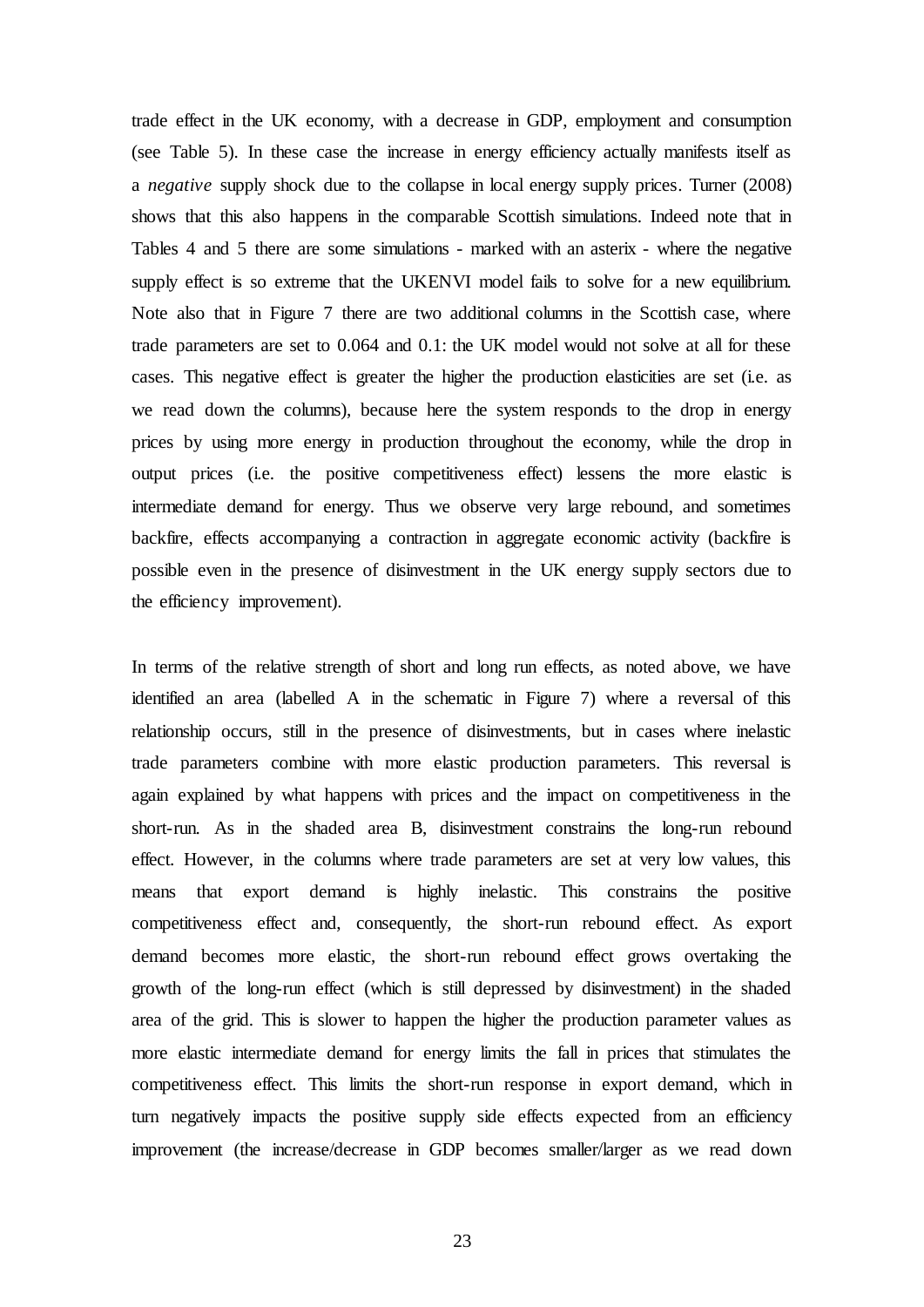the columns with low trade elasticities in the short run grid in Table 5) and limits the size of the short run rebound effect.

### **5.3 Presence of backfire effects**

Allan et al's (2007) more limited sensitivity analysis for the UK notes that backfire (i.e. rebound greater than 100%) does not occur in the UK case. However, examination of Table 4 again shows that this is not a general result. In a large number of cases, backfire effects actually occur in both the short and long run (Turner, 2008 shows that this is also the case for electricity rebound effects). However, the presence of backfire effects is only observed in Table 4 in cases where elasticities of substitution in production are greater than 1. As shown by Saunders (2008), for CES functions, backfire require that the elasticity of substitution be greater than 1 minus the physical energy input share. Given that the energy share is typically small the finding in Table 4 is consistent with Saunders (2008) partial equilibrium analysis. It also demonstrates the importance of elasticities of substitution in production in determining the general equilibrium pirce elasticity of demand for energy. Remember from the theoretical exposition in Section 2.1 that there four important ranges of the general equilibrium price elasticity of demand for energy. If this lies between zero and unity there would be a fall in energy use but some rebound effect, though not backfire, which would require that the general equilibrium price elasticity of demand for energy is equal to or greater than unity. The results in Table 4 are consistent with this conclusion (and Turner, 2008, shows that this is also the case for UK electricity rebound and in the Scottish case). While, the two sets of parameters examined in the sensitivity analysis do not tell the whole story (factors such as the elasticity of supply of other factors of production and income elasticities of energy demand will also contribute), the fact that (even where trade parameters are inelastic) backfire occurs when production parameters are raised to unity (or just over unity) implies that elasticities of substitution in production are very important drivers of rebound effects in the UK.

#### **5.4 Presence of 'negative rebound' effects**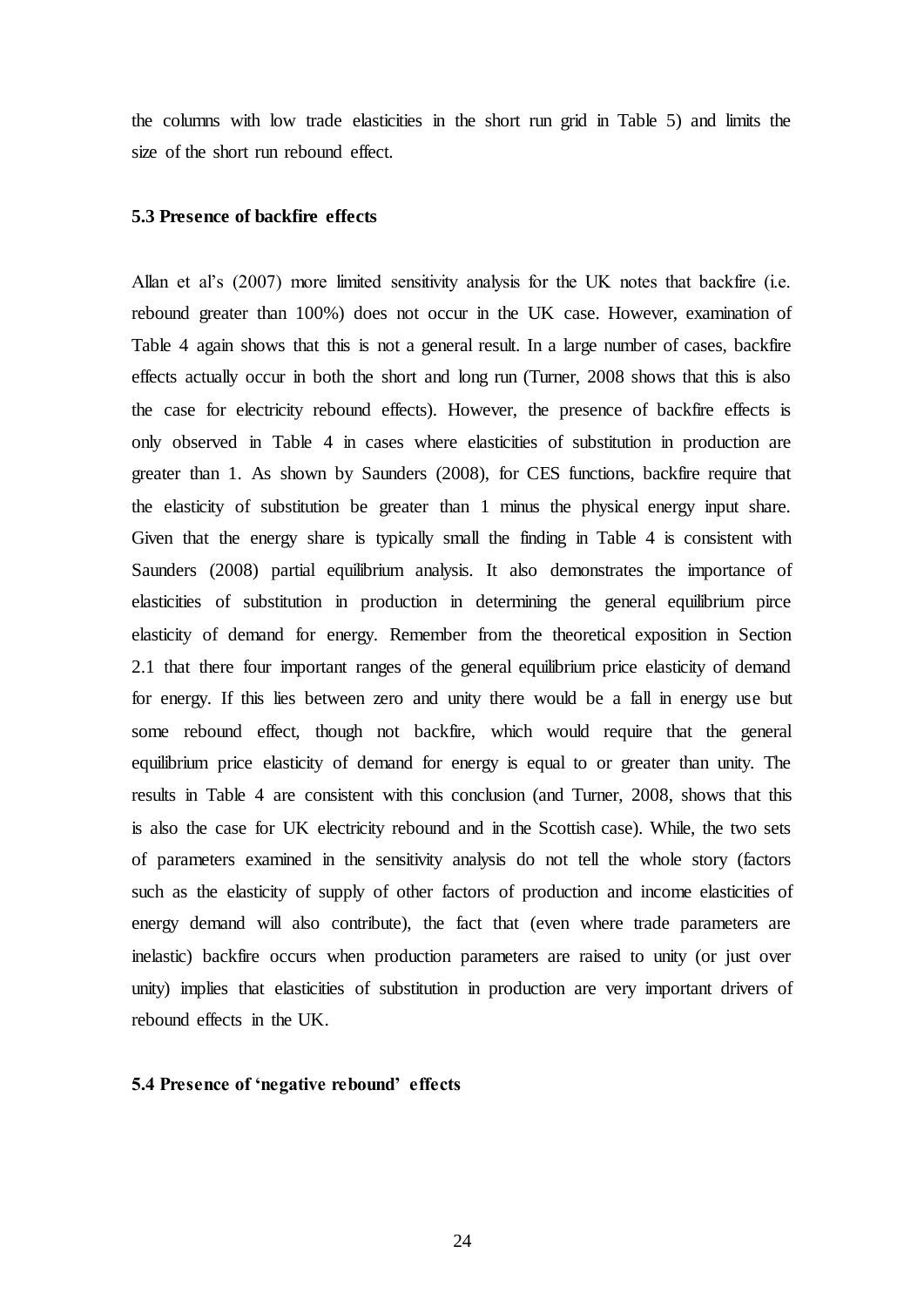Another interesting result in the long run grid of Table 4 is the apparent occurrence of *negative* rebound results. That is, we have proportionate decreases in total energy consumption that are greater than the proportionate increase in energy efficiency. Saunders (2008) discusses the possibility of 'super-conservation', which he explains is a counter-intuitive result ("How can, say, a 1% increase in fuel efficiency result in a 2% decline in fuel use?", Saunders, 2008, p.20). The UKENVI model does not incorporate any of the production function specifications found by Saunders (2008) to give such results. The negative rebound effects observed here arise from a different sourece. Here it is the effects of falling (actual and effective) energy prices that lead to further reductions in energy use. We have already seen that falling energy prices may in fact reduce profitability to such an extent as to trigger disinvestment, which will act to constrain rebound effects. This is not an energy saving/conservation in response to the change in efficiency as such  $-$  it is a general equilibrium response to falling profitability, factor returns and incomes. In this section we explore what underlies the observations of long run negative rebound effects in Table 4.<sup>6</sup>

One factor that may put downward pressure on rebound effects is the impact of falling incomes in the household sector where direct and derived elastcities of demands for labour are very low. For example, Learmonth et al (2007) find that in cases where very low elasticities of substitution in production combine with highly inelastic export demands, the direct and derived demand for labour falls to such an extent that energy use and pollution generation in the household sector actually decrease as output and employment rise in all sectors of the economy rise. This is a result of reduced real household income and expenditure. Therefore, in Table 6, household consumption of energy is removed from the calculation of rebound effects using equation (5b) in all cases where long run negative non-electricity energy rebound effects are found in Table 4. That is, the rebound effects in Table 6 focus on the intermediate or production rebound effect (where no boundary adjustment is required to equation (5). Turner (2008) finds that this has may have either positive and negative impacts on the rebound effects, depending on (a) whether household income actually falls; (b) if it does, whether falling household consumption leads to a shift in favour of expenditure on local goods (given the decrease in local output prices) or a decrease in consumption of both

 $6$  Turner (2008) also finds some occurrences of short run negative rebound effects where trade parameters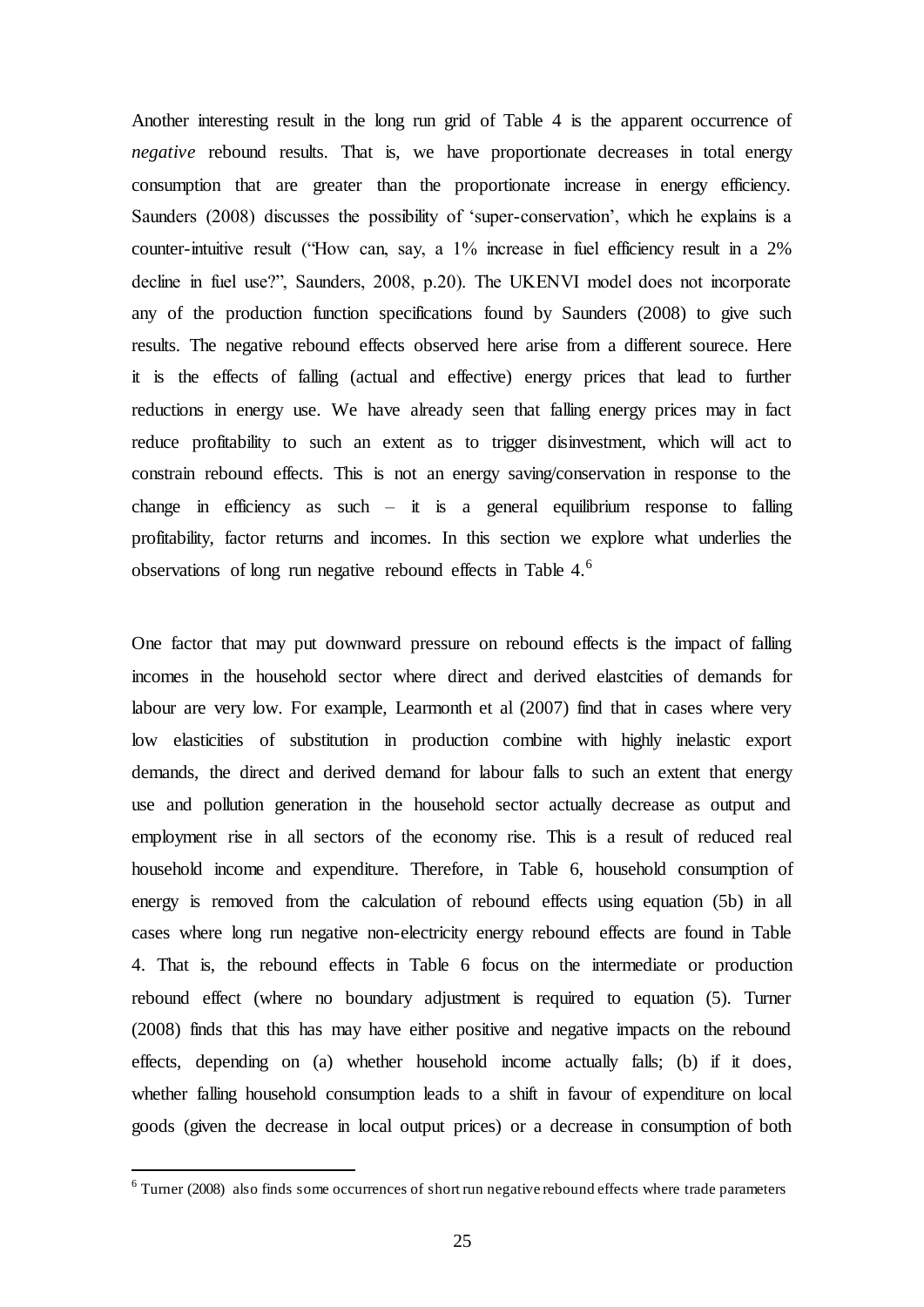local and imported goods. However, comparing the results in Tables 4 and 6 we can see that, in the case of the UK non-electricity energy rebound effects for these simulations, removing household income further depresses the negative rebound effects observed in Table 4, and actually leads to two additional cases on the right of the second row in Table 6.

Therefore, while household income and consumption effects offer some explanation for the negative rebound effects in Table 4, the fuller explanation must lie in the production sectors that have been targeted with the shock. The question, then, is whether this is due to additional energy savings triggered by the efficiency improvement or price effects within the system

Hanley et al (2009) carry out sensitivity analysis in terms of which sectors the energy efficiency improvement actually takes place in. They find that when they target only the energy supply sectors the rebound effects grow significantly. The energy intensity of production in the energy supply sectors offers a partial explanation. However, a key issue is the huge positive competitiveness effects driving rebound when the energy supply sectors, particularly the electricity sectors, are directly targeted. When the shock is targeted only at the other 20 energy use sectors, rebound effects decrease dramatically. Table 7 shows the results of similarly targeting the efficiency shock in the UK case (for the base case scenario model configuration) only at the 20 non-energy supply sectors (sectors 1-20 in Table 1). Note that this changes the calculation of the rebound effect using equation 5(b) as intermediate inputs of locally supplied energy to the non-energy supply sectors account for just 29% of total UK demand for (UK) electricity and 30.6% of the demand for (UK) non-electricity energy (so that the 5% energy efficiency shock in production equates to a shock affecting 1.45% of total electricity use and 1.53% of non-electricity energy use).

As in Hanley's (2009) results for Scotland, in comparing Tables 2 and 7 we can see that rebound effects are smaller when the energy supply sectors themselves are not targeted. Indeed, in Table 7 a negative long-run electricity rebound effect is observed (the long-

are highly inelastic.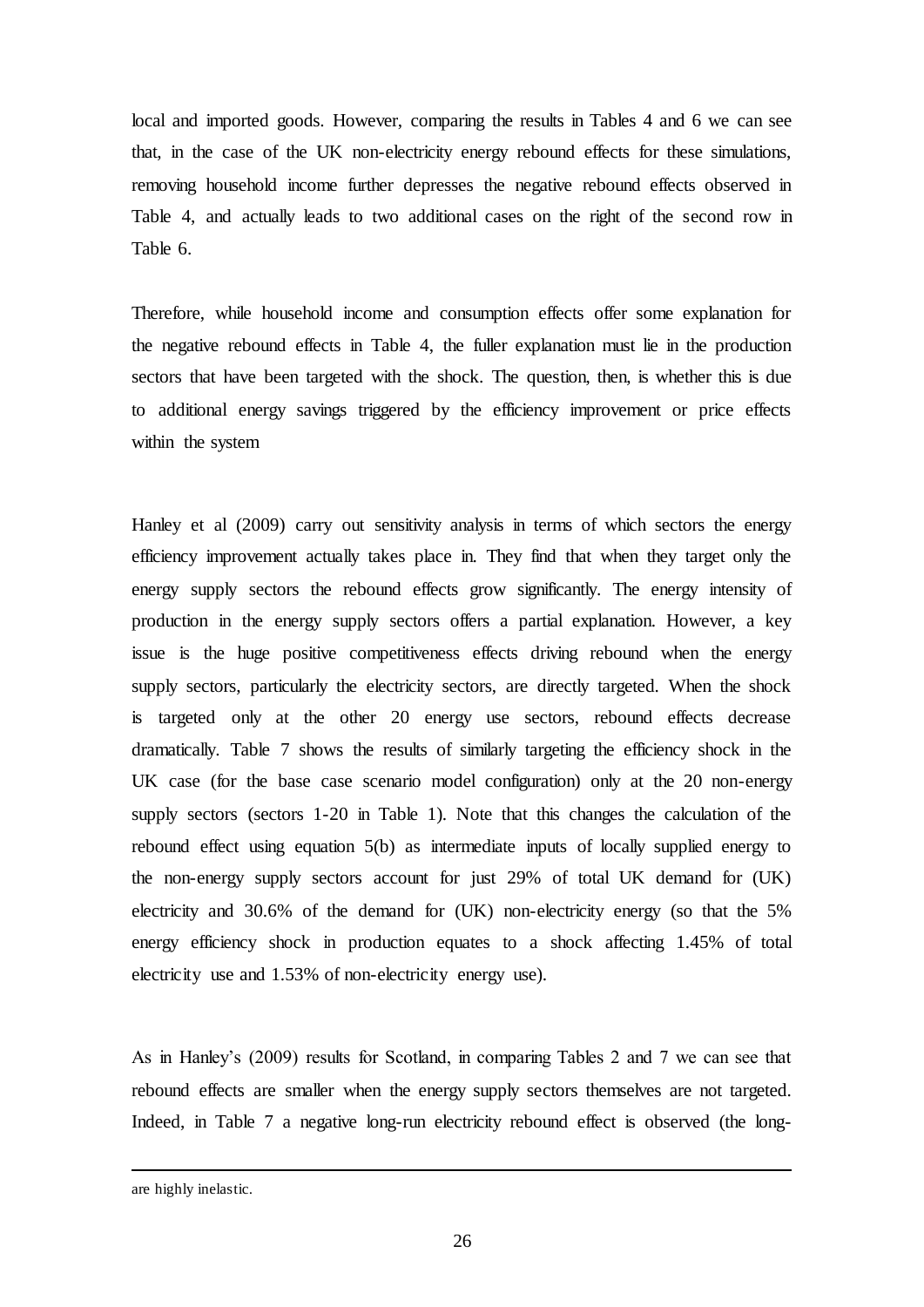run drop in total electricity consumption is greater than the effective 1.45% increase in energy efficiency when only the non-energy supply production sectors are targeted with the shock).

In order to further examine whether breaking down the shock in this way helps us to understand the occurrence of negative rebound effects, let us take the most extreme, price inelastic scenario and largest non-electricity energy negative rebound effect observed in Table 4. This is simulation 6, with unitary elasticity (Cobb Douglas technology) in trade and all production parameters set at 0.064. Table 8 shows the results of targeting the energy efficiency shock at the 20 non-energy supply sectors. Negative rebound effects are observed for both types of energy consumption in the long run and these are larger than those reported for the base case scenario given more inelastic production and trade parameters. However, this is not due to additional energy conservation in the energy use sectors as a direct result of the change in efficiency itself. If we examine Figure 8, we see that the short run drop in non-electricity energy consumption is proportionately less than the 5% efficiency improvement *within* in each of the 20 production sectors targeted with the shock (the denominator of equation [5b] is the full 5% when calculating the sector-specific rebound effect).

The source of the long-run economy-wide negative rebound effect is what happens in the five energy supply sectors, which account for just under 30% of the long run reduction in non-electricity energy use. There are several causes and effects of what happens in the energy supply sectors. First, there is a net decrease in demand for energy as an input to production in the other 20 energy use sectors, with the pure efficiency effect only slightly offset by positive substitution and competitiveness effects, given that intermediate and final demands are both highly price inelastic. Second, despite the very inelastic direct and derived demand for labour in this simulation, there is actually an increase real household income and expenditure, including expenditure on all local goods and services (but a decrease in imports). However, this is a very small increase (only 0.1% in the long run). Third, there are negative multiplier effects in the energy supply sectors themselves as these (relatively energy-intensive) sectors reduce their own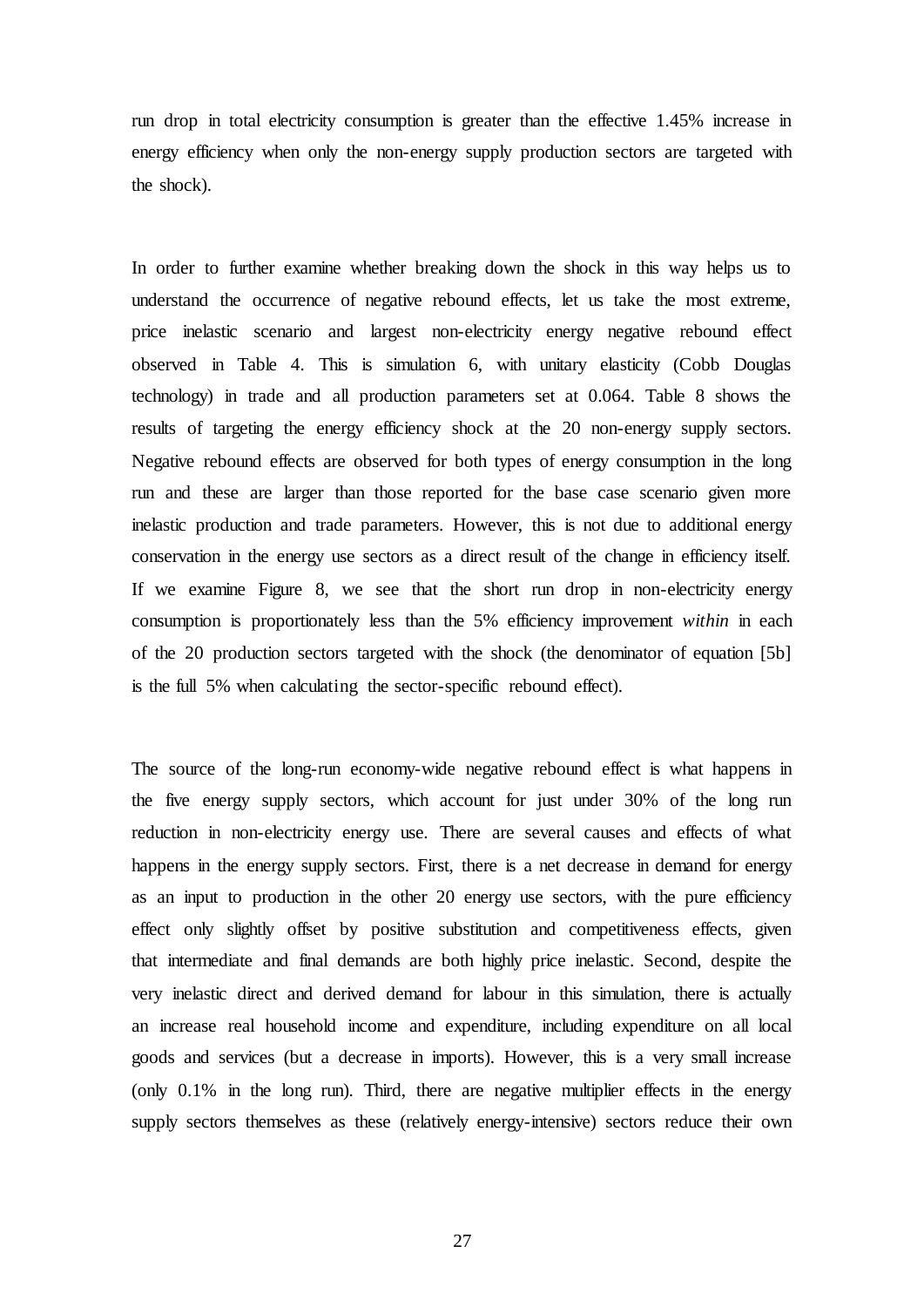intermediate demand for energy inputs in response to the demand contractions elsewhere in the economy.

All of these factors will effect the size of rebound in both the short and long run. However, in terms of the long run rebound effect reported in Table 8, the key contributory factor is the disinvestment effect. While export demand for UK energy does grow slightly in response to falling prices in the energy supply sectors, the net contraction in what is already very inelastic demand causes prices to drop proportionately more than output so that there is a decline in revenue and profitability. This causes capital rental rates to collapse in the relatively capital-intensive energy supply sectors, triggering the disinvestment effect, which is a key contributory factor to the long run negative rebound effect observed here (capital stocks decrease by between 1.1% in the Gas sector and 2.1% in the electricity sectors over the long run)

#### **6. Summary and conclusions**

While the empirical analysis presented here is specific to the case study of the UK, and limited by problems of data availability and reliability, the observation and explanation of disinvestment effects that act to dampen long run rebound effects is perhaps the key contribution of this paper. The disinvestment effect will have more general significance in analysis of energy efficiency improvements in economies where there is domestic supply of energy. It may also be applicable at the global level where, despite OPEC's command of marginal supply, downward demand pressures do exert downward pressure on prices.<sup>7</sup>

The results presented here show that the disinvestment effect is a necessary, but not sufficient, condition for rebound effects to be bigger in the short run than in the long run (as short run rebound may also be dampened by negative competitiveness effects), a result that runs counter to the theoretical predictions of Wei (2007) and Saunders (2008). One crucial difference between the theoretical general equilibrium analysis presented by Wei (2007), which underlies the predictions of Saunders (2008) also, and

 $7$  I am grateful to an anonymous referee for making this point.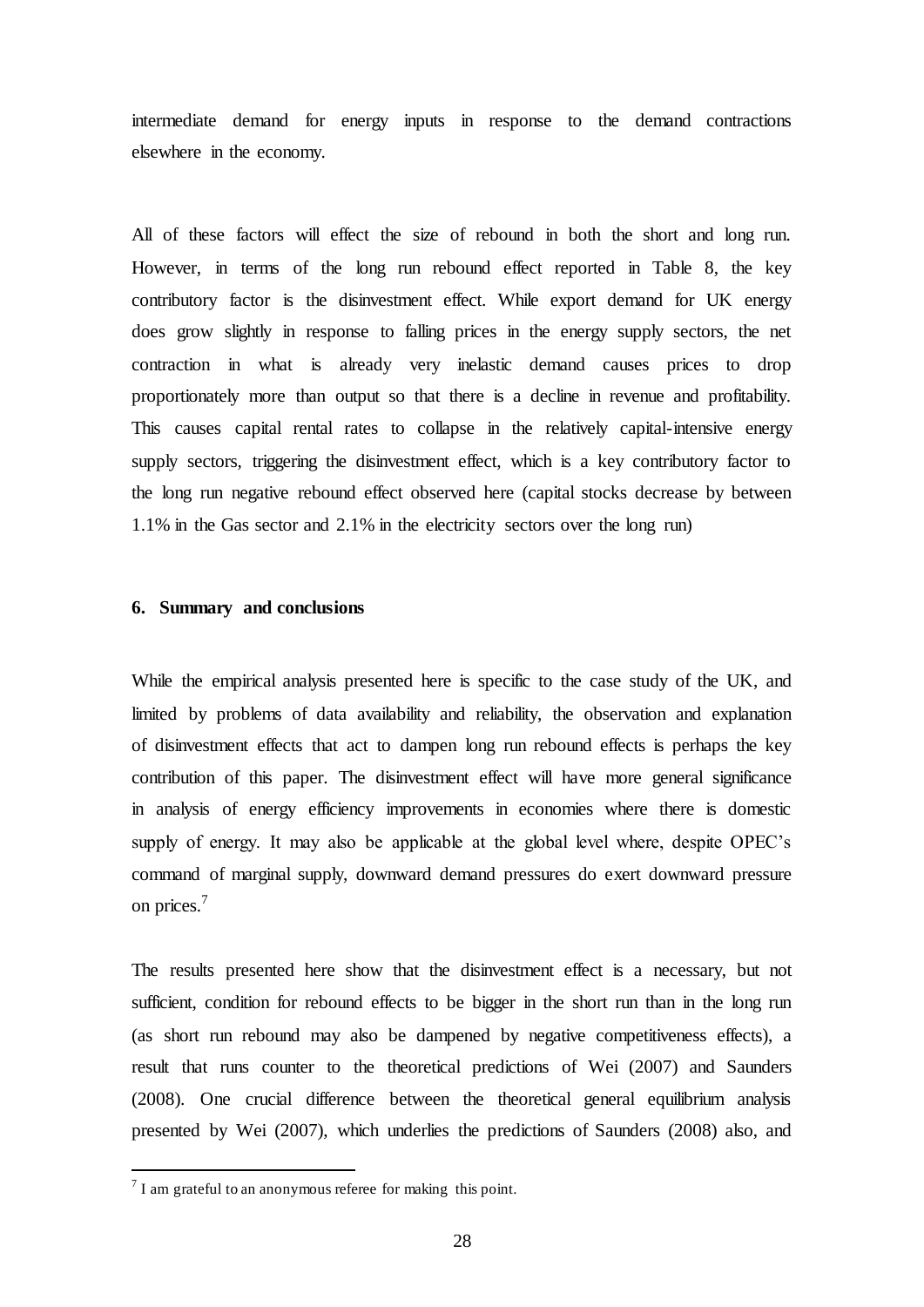the empirical general equilibrium analysis presented here is whether the return on capital, or capital rental rate, is fixed (as in Wei's model) or endogenously determined (as in the UKENVI model here). Where the return on capital is endogenous it will be negatively affected by falling profitability and lead to a contraction in capital stock in the affected (energy supply) sectors, even through aggregate investment and productive capacity at the economy-wide level is likely to rise in response to a positive supply shock such as an increase in efficiency in one of the factors of production.

However, given that the results reported here have been shown to be sensitive to elements of model specification (including the treatment of imported energy – see Turner, 2008) and the quality of data to construct the base year SAM, further research is required. In terms of model development, a key point of debate in the energy literature more generally has been the specification of production functions and, in particular, the substitutability of capital for energy, including issues of capital vintage and homogeneity. Given the importance of disinvestment effects in the results presented here, the treatment of capital is likely to be of crucial importance. Therefore, the next step in the programme of research of which this paper is part will be to introduce a wider set of possible model configurations and investigate the sensitivity of rebound results to alternative specifications. Another important activity will be to attempt to empirically estimate key elasticities in production and trade, and other factors that influence the general equilibrium price elasticity of demand for energy, as well as attempting to model more 'realistic' and policy relevant scenarios (i.e. relaxing the assumption of a costless and exogenous improvement in energy augmenting technological progress). In the UK case in particular, the analysis here suggests that econometric estimation of nested KLEM production functions and elasticities of substitution therein, in likely to be a crucial development for the UKENVI model, perhaps following the approach proposed by Kemfert (1998).

# **Acknowledgements**

The research reported here has been funded by the ESRC through the First Grants Initiative (Grant reference RES-061-25-0010). However, this research builds on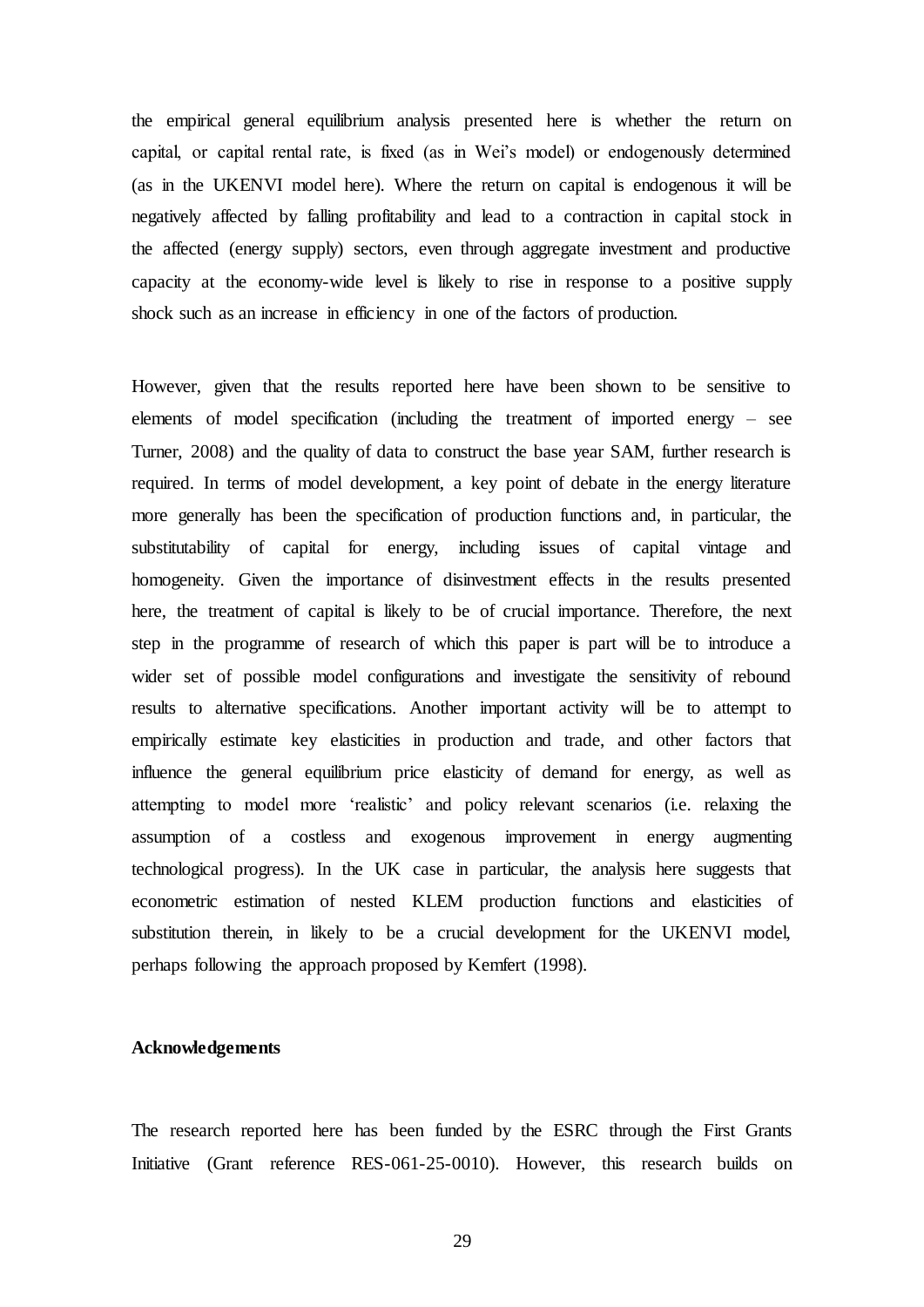previous and related research funded by the EPSRC through the SuperGen Marine Energy Research Consortium (Grant reference: EP/E040136/1). An earlier version of this paper was presented as a keynote speech at the International Input Output Association Meeting on Managing the Environment in Seville, Spain, July 2008. I am grateful to participants at this conference, and subsequent seminars at the Universities of Strathclyde, Stirling and Newcastle their valuable comments and feedback, and also to Steve Sorrell at the UK Energy Research Centre (UKERC) and Harry Saunders (Decision Processes Incorporated, California) for comments and advice which have helped develop the work reported here. I am grateful to two anonymous referees who responded to the initial submission of this paper with very helpful suggestions and comments that I feel have strengthened this paper significantly. I am also indebted to my colleagues on the regional and energy modelling teams at the Fraser of Allander Institute, Department of Economics at the University of Strathclyde, namely Peter McGregor, Kim Swales and Grant Allan for their ongoing work on developing the AMOSENVI modelling framework employed here. I am further indebted to the aforementioned colleagues, and to Nick Hanley, Department of Economics, University of Stirling, as my co-authors on previous work investigating rebound effects in Scotland and the UK, work that the research reported here builds upon. Finally, I would like to thank Amanda Lim and Janine De Fence for their very valuable research assistance in running and reporting the numerous simulations required for this paper.

#### **References**

Allan, G., N.D. Hanley, P.G. McGregor, J.K. Swales and K.R. Turner (2006), 'The Macroeconomic Rebound Effect and the UK Economy', Final Report to DEFRA, May 2006.

Allan, G.J., Hanley, N.D., McGregor, P.G., Swales, J.K. and Turner, K.R. (2007) The impact of increased efficiency in the industrial use of energy: a computable general equilibrium analysis for the United Kingdom, **Energy Economics**, 29, pp. 779-798.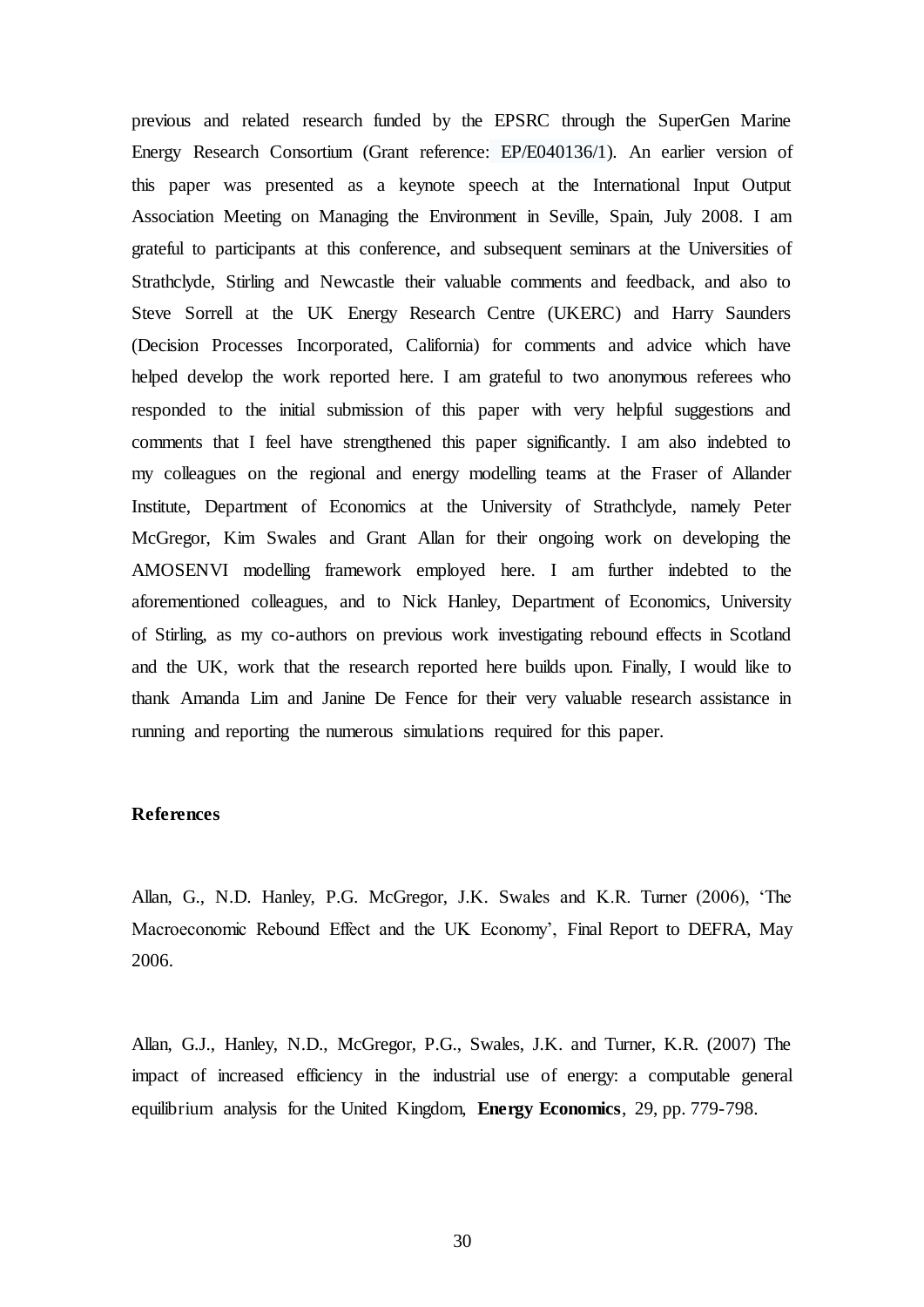Allan, G.J., Gilmartin, M., McGregor, P.G., Swales, J.K. and Turner, K.R., (2008a), Modelling the economy-wide rebound effect, in **Energy Efficiency and Sustainable Consumption: The Rebound Effect**, Palgrave MacMillan.

Allan, G.J., Gilmartin, M., McGregor, P.G., Swales, J.K. and Turner, K.R., (2008b), Economics of energy efficiency, in J. Evans and L.C. Hunt, eds, **International Handbook of Energy Economics**, Edward Elgar, Cheltenham, UK, forthcoming.

Armington, P. (1969), A theory of demand for products distinguished by place of production, **IMF Staff Papers**, 16, pp. 157-178.

Beauséjour, L., Lenjosek, G., and Smart, M. (1995) A GCE Approach to Modelling Carbon Dioxide Emissions Control in Canada and the United States, **The World Economy**, 18, pp.457-489.

Bergman, L. (1988) Energy Policy Modelling: a Survey of General Equilibrium Approaches, **Journal of Policy Modelling,** 10, pp.377-399.

Bergman, L. (1990) Energy and Environmental Constraints on Growth: a CGE Modelling Approach, **Journal of Policy Modelling**, 12, pp.671-691.

Bergman, L. (2005) CGE Modelling of Environmental Policy and Resource Management, Chapter 24 in Mäler and Vincent (eds) **Handbook of Environmental Economics, Volume 3: Economywide and International Environmental Issues,** Elsevier, North Holland.

Birol, F. and Keppler J. H. (2000) Prices, technology development and the rebound effect, **Energy Policy**, 28, pp. 457-479.

Blanchflower, D.G. and Oswald, A.J. (1994), **The Wage Curve**, M.I.T. Press, Cambridge, Massachusetts.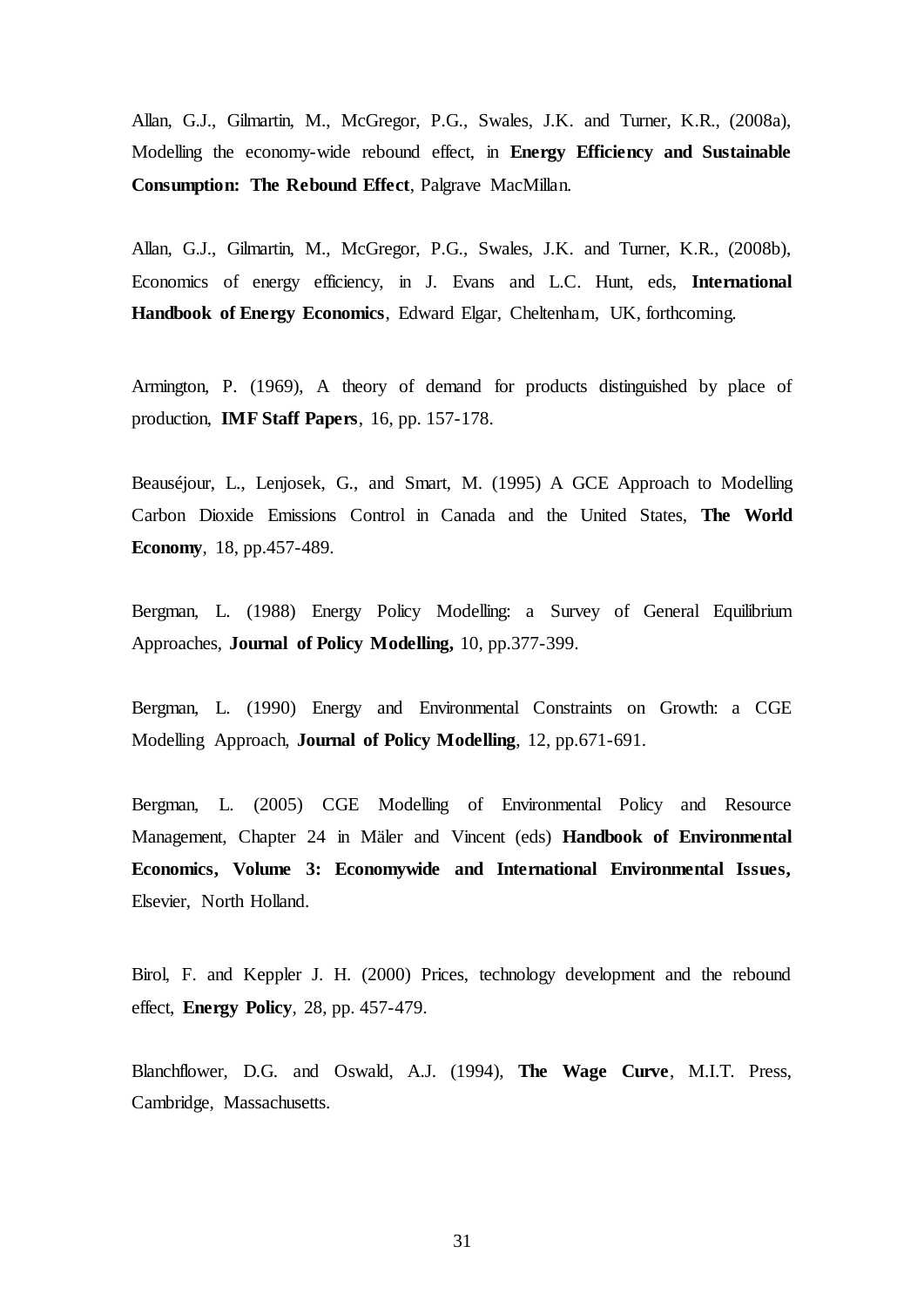Böhringer, C. and Rutherford, T. (1997) Carbon Taxes with Exemptions in an Open Economy: a General Equilibrium Analysis of the German Tax Initiative, **Journal of Environmental Economics and Management**, Vol.32, pp.189-203.

Broadstock, D., Hunt, L. and Sorrell, S. (2007) Evidence from elasticity of substitution studies, in Sorrell, S. (ed) **The Rebound effect: an assessment of the evidence for economy-wide energy savings from improved energy efficiency.** UK Energy Research Centre.

Link: **<http://www.ukerc.ac.uk/Downloads/PDF/07/0710ReboundEffect/0710Techreport3.pdf>**.

Brookes, L. (1990) The greenhouse effect: the fallacies in the energy efficiency solution, **Energy Policy**, 18, pp. 199-201

Conrad, K. (1999) Computable General Equilibrium Models for Environmental Economics and Policy Analysis, in J.C.J.M. van den Bergh ed. **Handbook of Environmental and Resource Economics**, Edward Elgar Publishing Ltd, 1999.

Despotakis, K.A. and A.C. Fisher (1988) Energy in a Regional Economy: a Computable General Equilibrium Model for California, **Journal of Environmental Economics and Management**, 15, pp.313-330.

Dufournaud, C.M., Quinn, J.T. and Harrington, J.J. (1994) An applied general equilibrium (AGE) analysis of a policy designed to reduce the household consumption of wood in the Sudan, **Resource and Energy Economics,** 16, pp.69-90.

Glømsrod, S. and Taojuan, W. (2005) Coal cleaning: a viable strategy for reduced carbon emissions and improved environment in China?, **Energy Policy,** 33, pp.525-542.

Grepperud, S. and Rasmussen, J. (2004) A general equilibrium assessment of rebound effects, **Energy Economics,** 26, pp.261-282.

Hanley ND, McGregor PG, Swales JK, Turner KR. (2006) The impact of a stimulus to energy efficiency on the economy and the environment: A regional computable general equilibrium analysis. **Renewable Energy**, 31; pp.161-171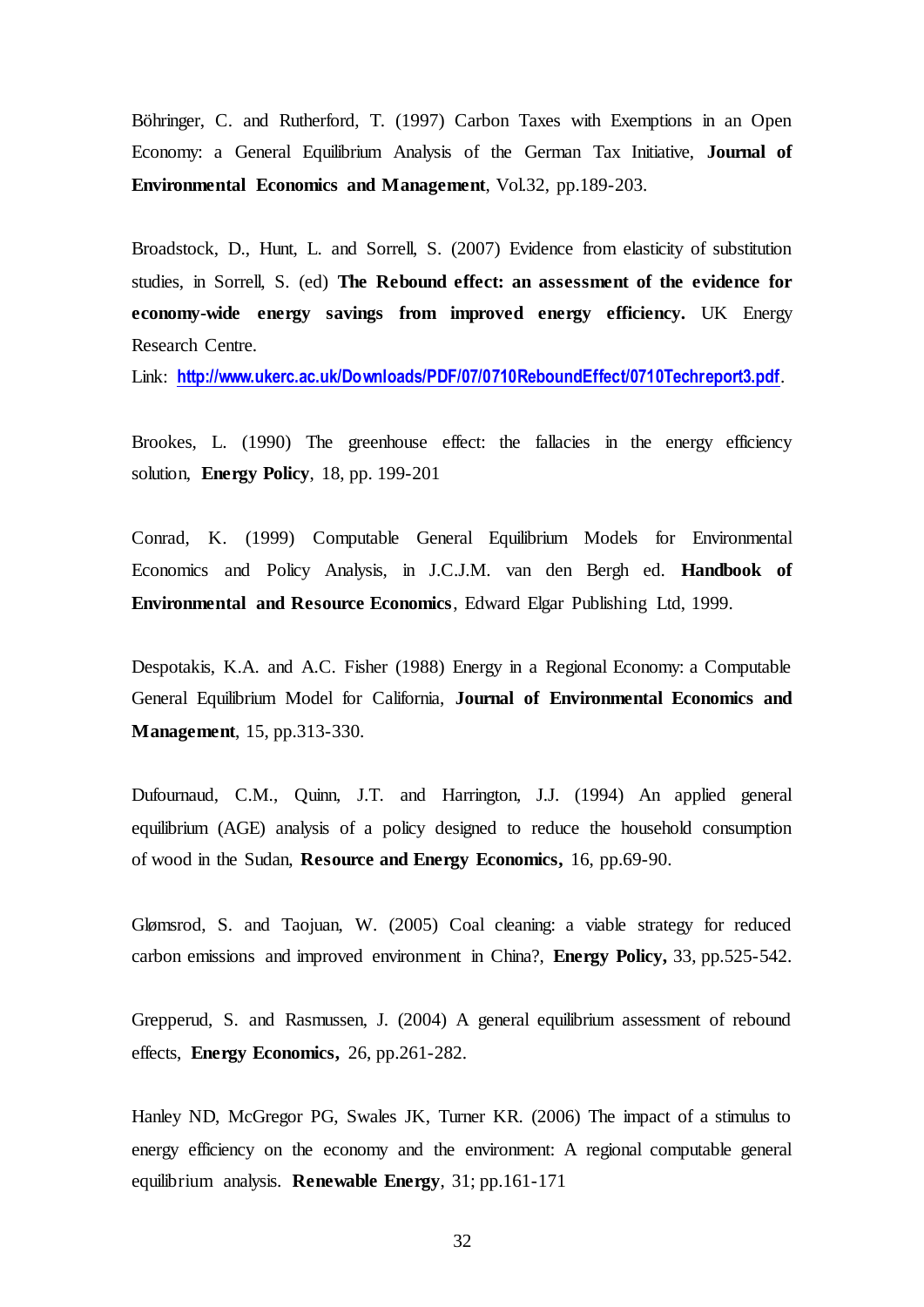Hanley ND, McGregor PG, Swales JK, Turner KR. (2009) Do increases in energy efficiency improve environmental quality and sustainability?, **Ecological Economics,**  68, pp.692-709.

Harrigan, F., P. McGregor, R. Perman, K. Swales and Y. Yin (1991), AMOS: A Macro-Micro Model of Scotland, **Economic Modelling**, 8, pp. 424-479.

Herring, H. (1999) Does energy efficiency save energy? The debate and its consequences, **Applied Energy**, 63, pp. 209-226.

Herring, H. (2006), 'The Macro-Economic Rebound Effect and the UK Economy', Final Report to DEFRA, May 2006.

Hertel, T.W. and T.D. Mount (1985) The Pricing of Natural Resources in a Regional Economy, **Land Economics**, 61, pp.229-243.

House of Lords (2005) Energy efficiency, science and technology committee,  $2<sup>nd</sup>$  report of session 2005-06, Volume 1 report. The Stationary Office: London; 2005.

Jevons, W.S. (1865) **The coal question – can Britain survive?**, first published in 1865, reprinted by MacMillan in 1906. (Relevant extracts appear in **Environment and Changes**, February, 1974)

Kemfert, C. (1998) Estimated substitution elasticities of a nested CES production function approach for Germany, **Energy Economics**, 20, pp. 249-264.

Khazzoom, D.J. (1980) Economic implications of mandated efficiency in standards for household appliances, **Energy Journal**, 1, pp. 21-39.

Learmonth, D., P.G. McGregor, J.K. Swales, K.R. Turner and Y.P. Yin (2007), The importance of the regional/local dimension of sustainable development: An illustrative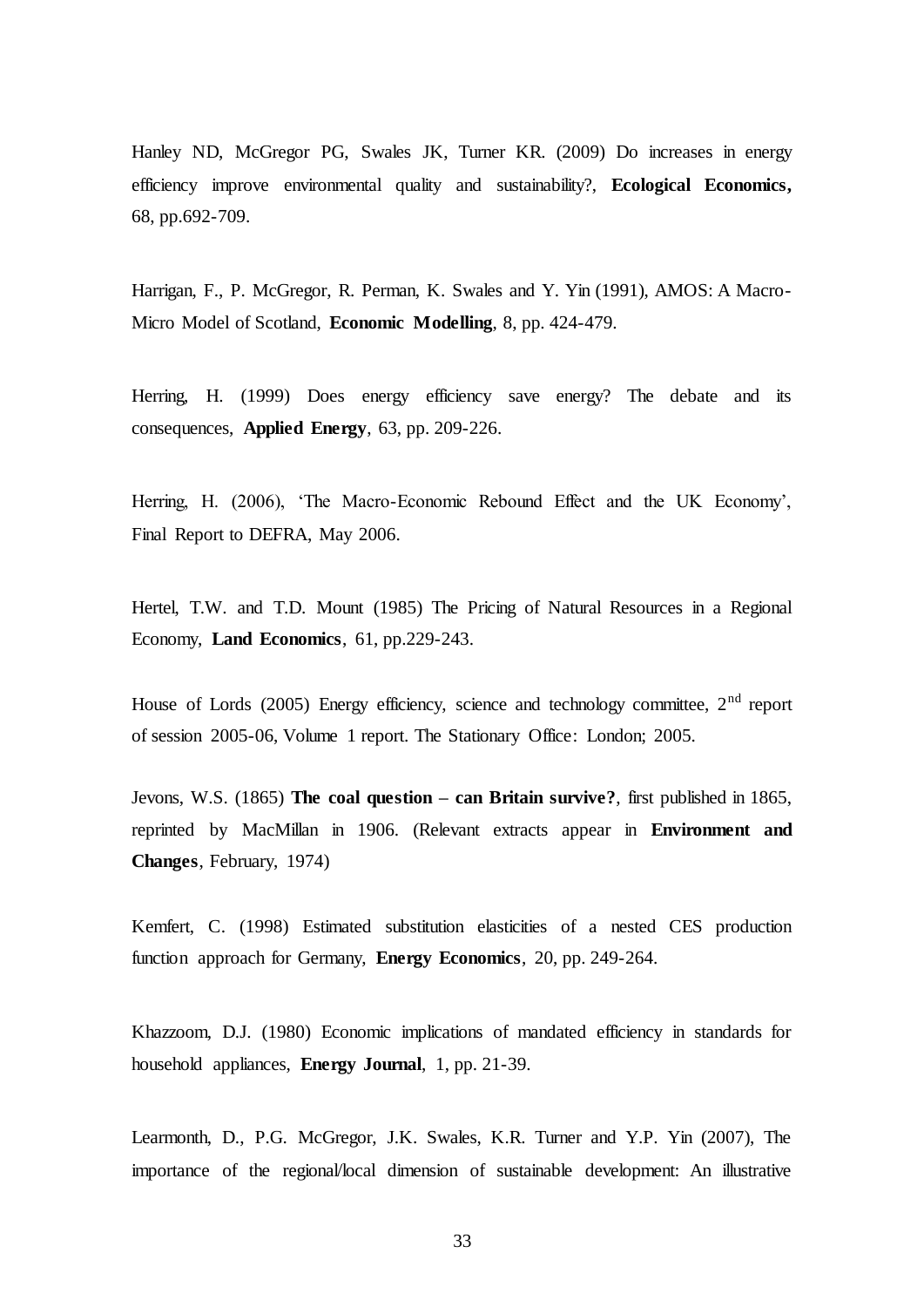Computable General Equilibrium analysis of the Jersey economy, **Economic Modelling**, 24, pp. 15–41.

Lee, H. and D.W. Roland-Holst (1997) Trade and the environment, in J.F. Francois and K.A, Reihert eds. **Applied Methods for Trade Analysis: a Handbook,** Cambridge University Press.

Li, P. and A. Rose (1995) Global Warming Policy and the Pennsylvania Economy: A Computable General Equilibrium Analysis, **Economic Systems Research**, 7, pp.151- 171.

Minford, P., Stoney, P., Riley, J. and Webb, B. (1994), An econometric model of Merseyside: validation and policy simulations, **Regional Studies**, 28, pp. 563-575.

Naqvi, F. (1998) A computable general equilibrium model of energy, economy and equity interactions in Pakistan, **Energy Economics,** 20, pp. 347-373.

National Statistics 2002. United Kingdom Input-Output Analytical Tables, 1995. Web edition, download at [http://www.nationalstatistics.gov.uk.](http://www.nationalstatistics.gov.uk/)

Saunders, H.D. (1992) The Khazzoom-Brookes Postulate and Neoclassical Growth, **The Energy Journal**, 13, pp.131-148.

Saunders, H.D. (2000a) A view from the macro side: rebound, backfire and Khazzoom-Brookes, **Energy Policy**, 28, pp. 439-449.

Saunders, H.D. (2000b) Does predicted rebound depend upon distinguishing between energy and energy services?, **Energy Policy**, 28, pp. 497-500.

Saunders, H.D. (2008), "Fuel conserving (and using) production functions", forthcoming in **Energy Economics**, doi:10.1016/j/eneco.2007.11.006.

34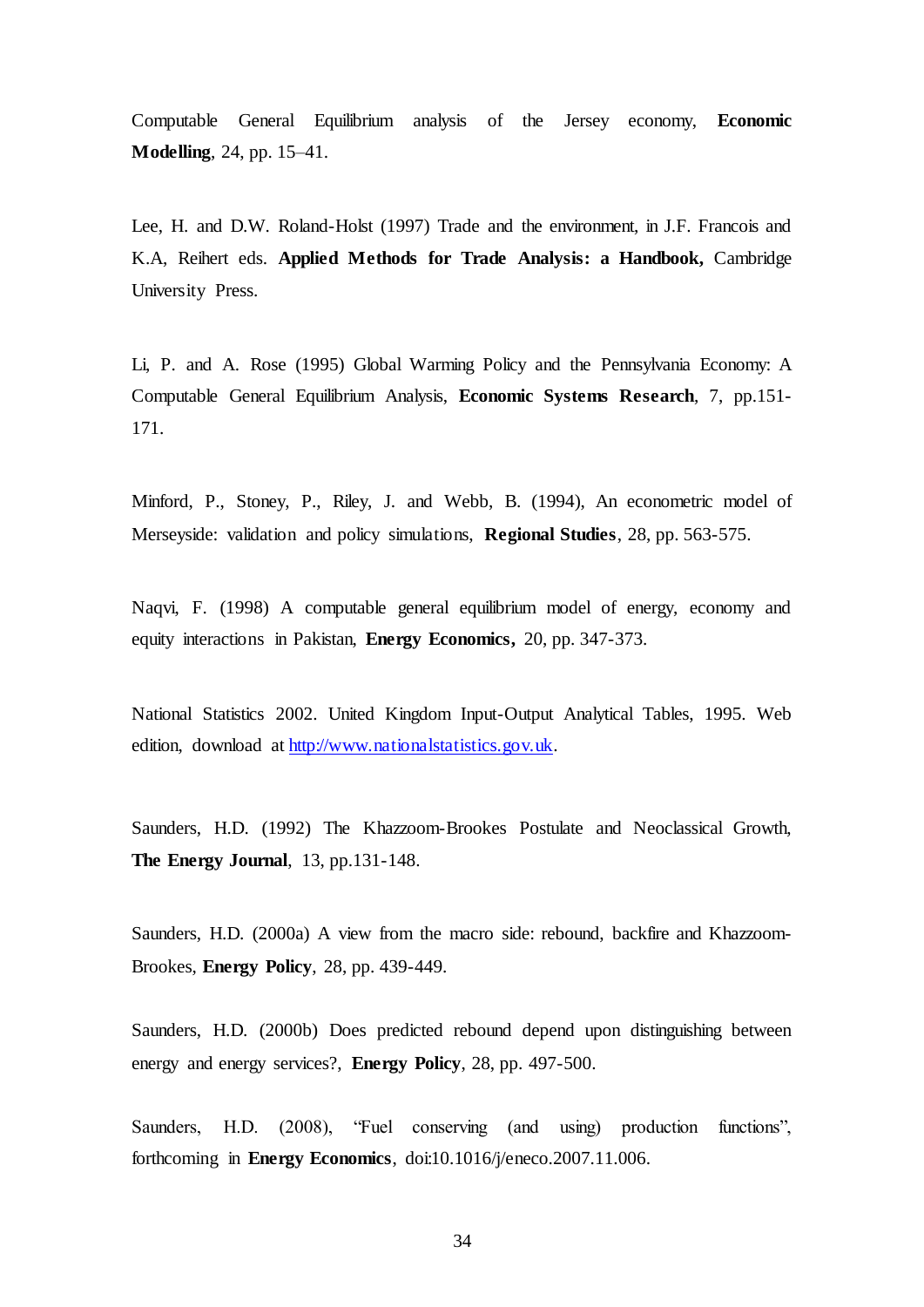Schipper, L. (ed) (2000) On the rebound: the interaction of energy efficiency, energy use and economic activity, **The Energy Journal** (Special Issue), 28, pp. 6-7. Semboja, H.H.H. (1994). The effects of an increase in energy efficiency on the Kenyan economy, **Energy Policy**, 22, pp.217-225.

Sorrell, S. (2007), The rebound effect: an assessment of the evidence for economy-wide energy savings from improved energy efficiency, Report produced by the UK Energy Research Centre. Dowload report at:

http://www.ukerc.ac.uk/Downloads/PDF/07/0710ReboundEffect.

Turner, K. (2002), Modelling the impact of policy and other disturbances on sustainability policy indicators in Jersey: an economic-environmental regional computable general equilibrium analysis, Ph.D. thesis, University of Strathclyde.

Turner, K. (2008), A computable general equilibrium analysis of the relative price sensitivity required to induce rebound effects in response to an improvement in energy efficiency in the UK economy, **Strathclyde Discussion Papers in Economics**, No. 08-07*.*

Wei, T. (2007), Impact of energy efficiency gains on output and energy use with Cobb-Douglas production function, **Energy Policy,** 35, pp. 2023-2030.

Wissema, W. and R. Dellink (2007), AGE analysis of the impact of a carbon energy tax on the Irish economy, **Ecological Economics**, 61, pp.671-683.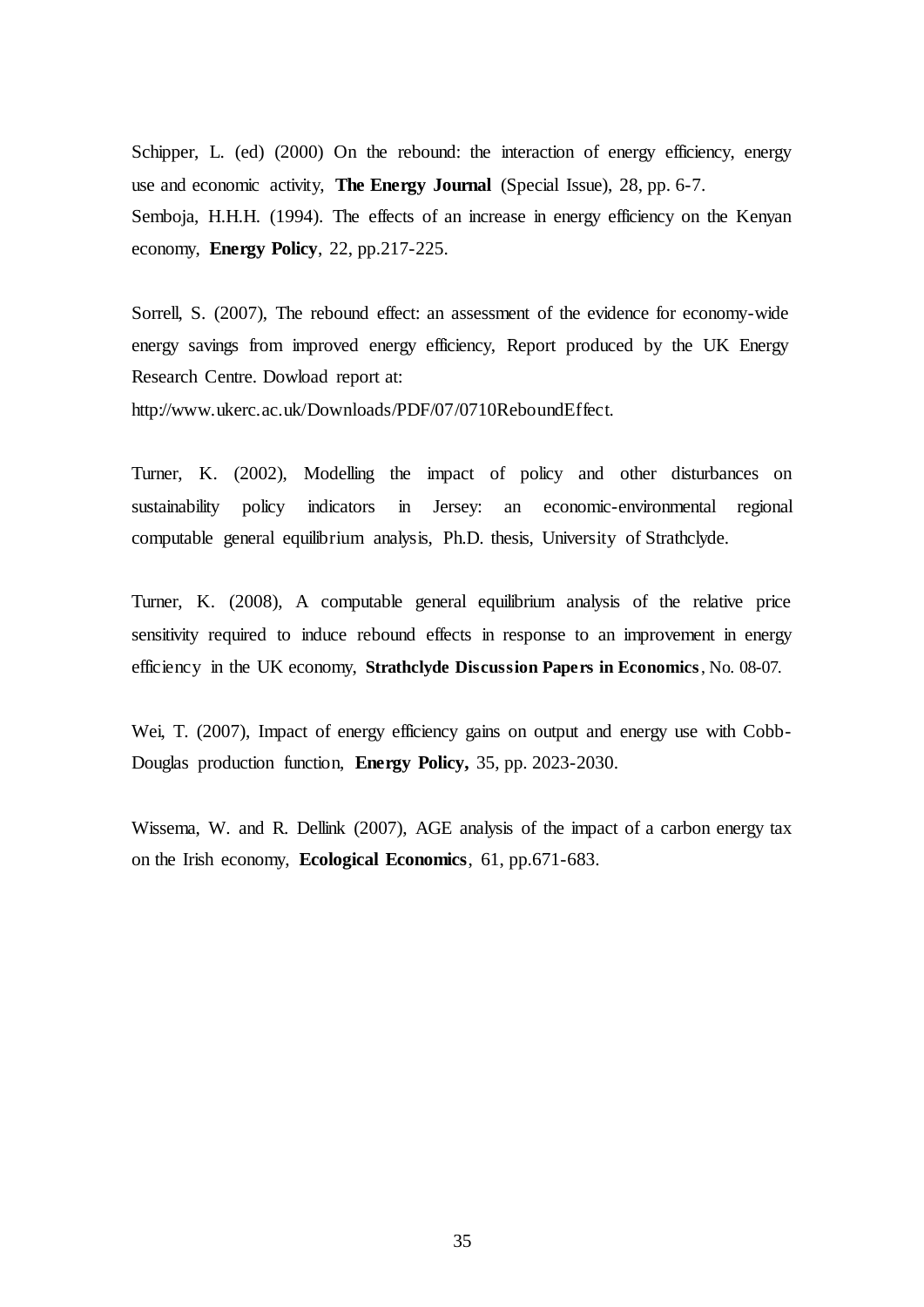# **Appendix 1. A condensed version of the UKENVI framework**

| (1) Gross Output Price              | $pq_i = pq_i (pv_i, pm_i)$                                                    |
|-------------------------------------|-------------------------------------------------------------------------------|
| (2) Value Added Price               | $pv_i = pv_i(w_n, w_{k,i})$                                                   |
| (3) Intermediate Composite<br>Price | $pm_i = pm_i(pq)$                                                             |
| (4) Wage setting                    | $w_n = w_n\left(\frac{N}{L}, cpi, t_n\right)$                                 |
| (5) Labour force                    | $L = \overline{L}$                                                            |
| (6) Consumer price index            | ROW<br>$cpi = \sum_{i} \theta_i$ $pq_i + \sum_{i} \theta_i^{ROM}$ $pq_i$      |
| (7) Short-run capital supply        | $K_i^s = \overline{K}_i^s$                                                    |
| (8) Long-run capital rental         | $w_{k,i} = uck(kpi)$                                                          |
| (9) Capital price index             | $kpi = \sum_i \gamma_i$ $pq_i + \sum_i \gamma_i^{ROW} pq_i^{LOW}$             |
| (10) Labour demand                  | $N_i^d = N_i^d(V_i, w_n, w_{k,i})$                                            |
| $(11)$ Capital demand               | $K_i^d = K_i^d(V_i, w_n, w_{k,i})$                                            |
| (12) Labour market clearing         | $N^s = \sum_i N_i^d = N$                                                      |
| (13) Capital market clearing        | $K_i^s = K_i^d$                                                               |
| (14) Household income               | $Y = \Psi_n N w_n (1 - t_n) + \Psi_k \sum_i w_{k,i} (1 - t_k) + \overline{T}$ |
| (15) Commodity demand               | $Q_i = C_i + I_i + G_i + X_i + R_i$                                           |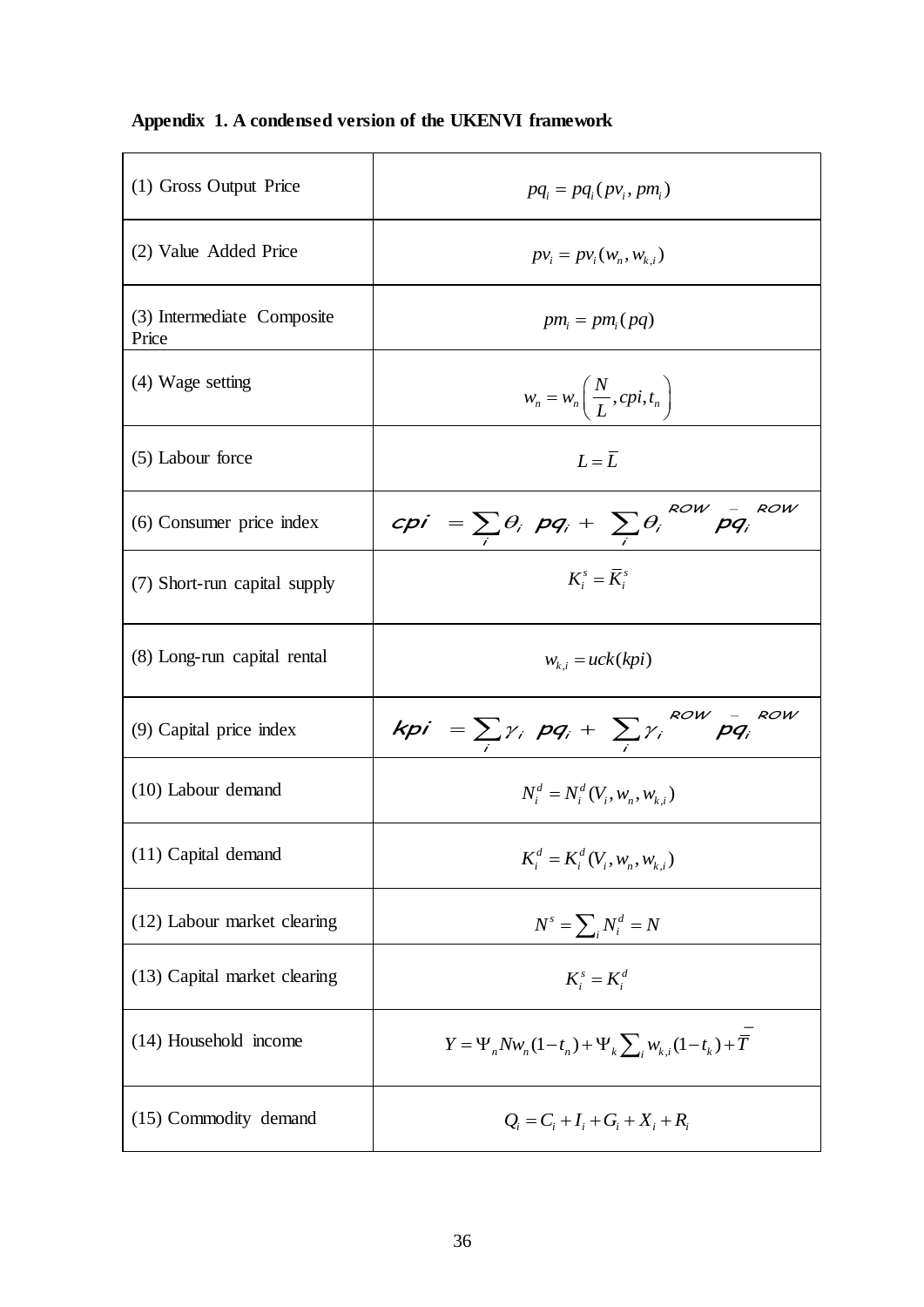| (16) Consumption Demand               | $C_i = C_i \left( p q_i, \overline{p} q_i^{Row}, Y, c p i \right)$                                     |
|---------------------------------------|--------------------------------------------------------------------------------------------------------|
| (17) Investment Demand                | $I_i = I_i\left(pq_i, \overline{pq}_i^{Row}, \sum_i b_{i,j}I_i^d\right)$<br>$I_j^d = h_j(K_j^d - K_j)$ |
| (18) Government Demand                | $G = \overline{G}$ .                                                                                   |
| (19) Export Demand                    | $X_i = X_i (p_i, \overline{p}_i^{ROW}, \overline{D}^{ROW})$                                            |
| (20) Intermediate Demand              | $R_{i,j}^d = R_i^d (pq_i, pm_j, M_j)$<br>$R_i^d = \sum_i R_{i,j}^d$                                    |
| (21) Intermediate Composite<br>Demand | $M_i = M_i (pv_i, pm_i, Q_i)$                                                                          |
| (22) Value Added Demand               | $V_i = V_i (pv_i, pm_i, Q_i)$                                                                          |

# **NOTATION**

## **Activity-Commodities**

i, j are, respectively, the activity and commodity subscripts (There are twenty-five of each in UKENVI, see Table 1)

# **Transactors**

ROW = Rest of World

# **Functions**

| $pm(.)$ , $pq(.)$ , $pv(.)$    | CES cost function                                                                                                           |
|--------------------------------|-----------------------------------------------------------------------------------------------------------------------------|
| $k^{S}(.)$ , w(.)              | Factor supply or wage-setting equations                                                                                     |
| $K^d(.)$ , $N^d(.)$ , $R^d(.)$ | CES input demand functions                                                                                                  |
| $C(.)$ , $I(.)$ , $X(.)$       | Armington consumption, investment and export demand functions,<br>homogenous of degree zero in prices and one in quantities |
| uck                            | User cost of capital                                                                                                        |

## **Variables and parameters**

**C** consumption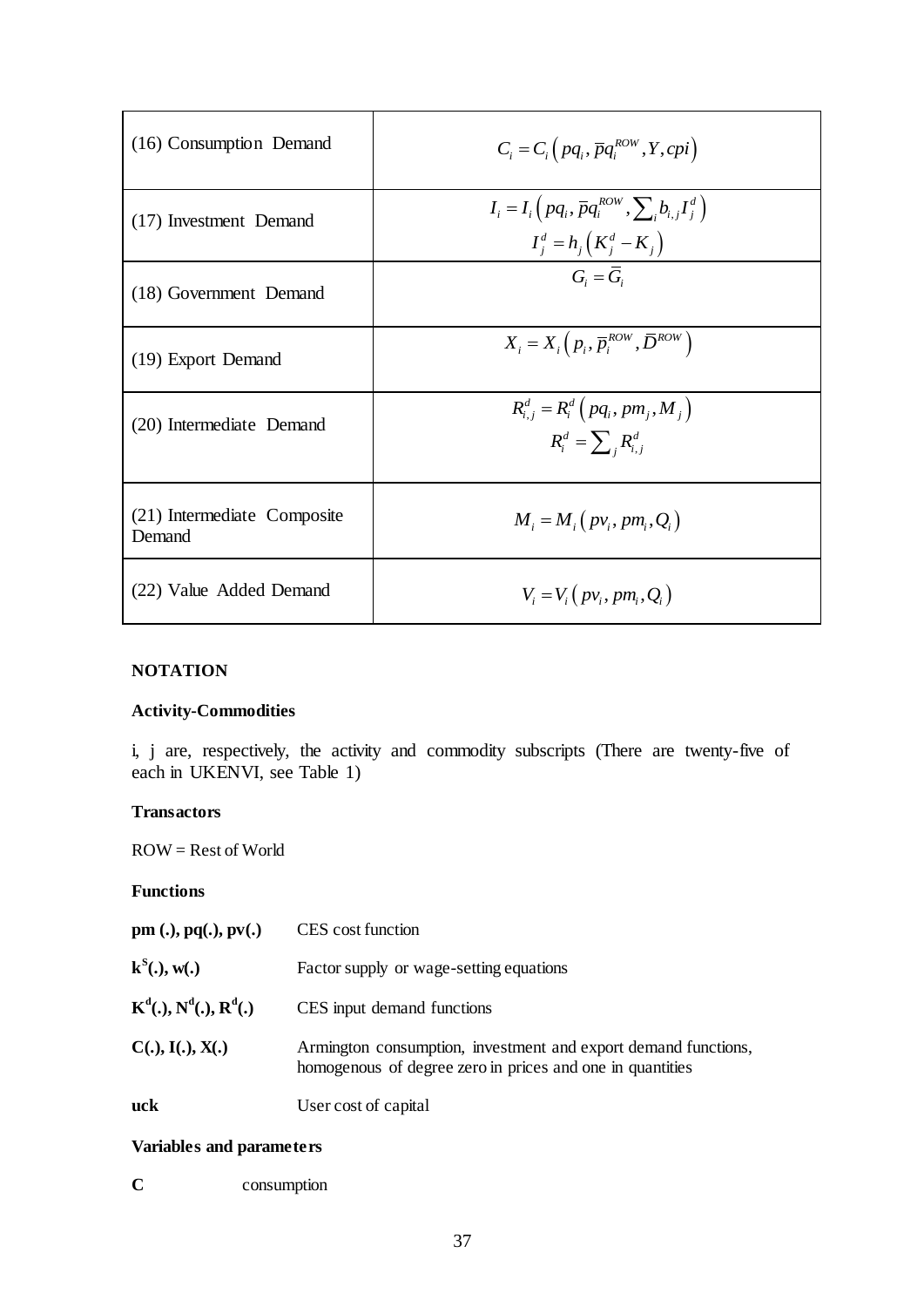| capital demand, capital supply and capital employment |
|-------------------------------------------------------|
|                                                       |
|                                                       |
| labour demand, labour supply and labour employment    |
|                                                       |
|                                                       |
|                                                       |
|                                                       |
|                                                       |
|                                                       |
|                                                       |
|                                                       |
|                                                       |
|                                                       |
|                                                       |
|                                                       |
|                                                       |
|                                                       |
|                                                       |
|                                                       |
|                                                       |
|                                                       |
|                                                       |
|                                                       |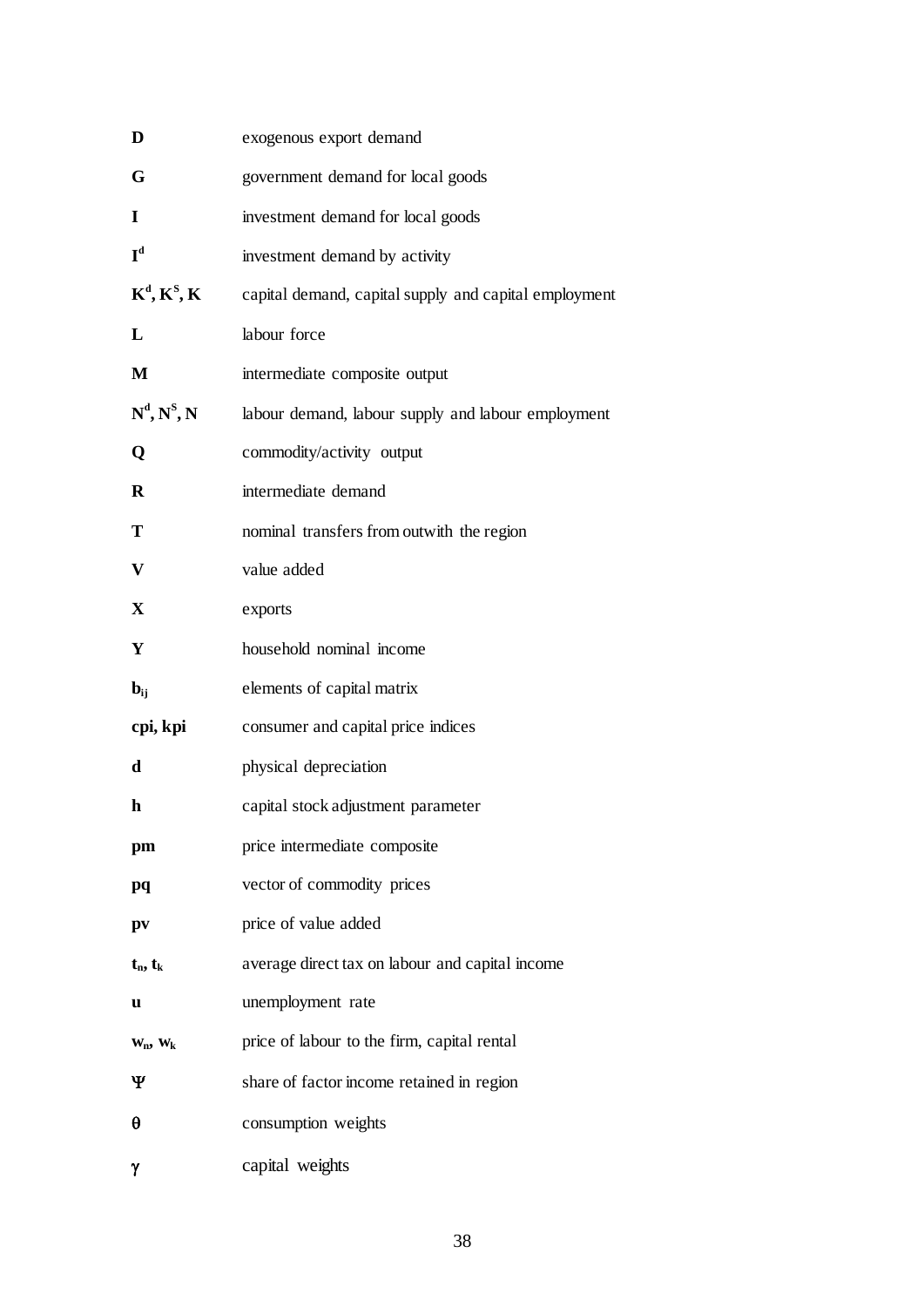# **FIGURES (COLOUR)**

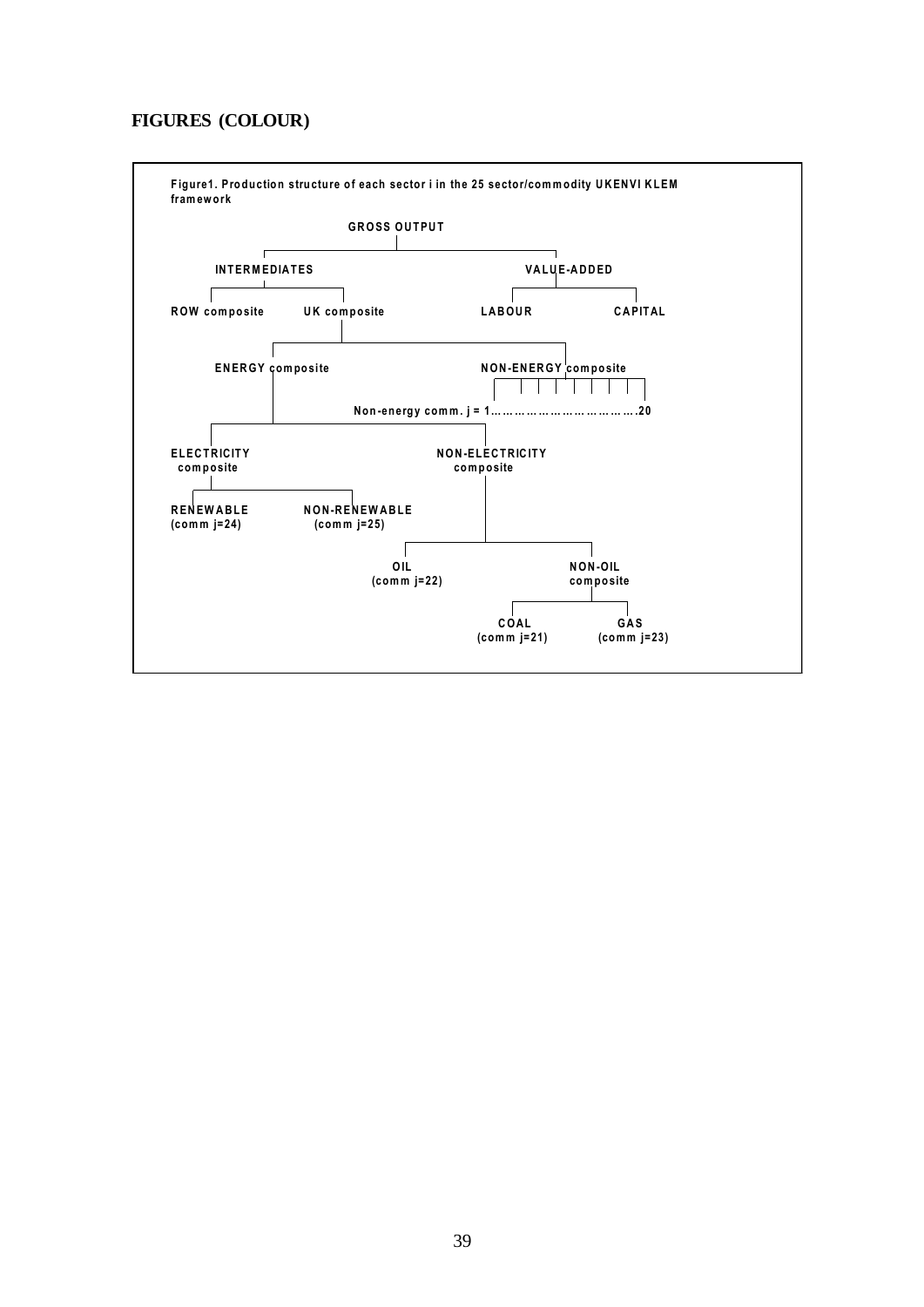# **TABLES**

# **Table 1. Sectoral breakdown of the 2000 UKENVI model**

|                |                                                                           | <b>IOC</b>            |
|----------------|---------------------------------------------------------------------------|-----------------------|
| $\mathbf{1}$   | Agriculture, forestry and fishing                                         | 1, 2, 3               |
| $\overline{2}$ | Other mining and quarrying, including oil and gas extraction              | 5, 6, 7               |
| 3              | Mfr - Food and drink                                                      | 8 to 20               |
| $\overline{4}$ | Mfr - Textiles                                                            | 21 to 30              |
| 5              | Mfr - Pulp, paper and articles of paper and board                         | 32 to 33              |
| 6              | Mfr - Glass and glass products, ceramic goods and clay products           | 49 to 51              |
| $\overline{7}$ | Mfr - Cement, lime plaster and articles in concrete, plaster and cement a | 52 to 53              |
| 8              | Mfr - Iron, steel first processing, and casting                           | 54 to 56              |
| 9              | Mfr - Other metal products                                                | 57 to 61              |
| 10             | Mfr - Other machinery                                                     | 62 to 68              |
| 11             | Mfr - Electrical and electronics                                          | 69 to 76              |
| 12             | Mfr - Other manufacturing                                                 | 31, 34, 36-48, 77-84  |
| 13             | Water                                                                     | 87                    |
| 14             | Construction                                                              | 88                    |
| 15             | Distribution and transport                                                | 89 to 97              |
| 16             | Communications, finance and business                                      | 98 to 107, 109 to 114 |
| 17             | Research and development                                                  | 108                   |
| 18             | Public admin and education                                                | $115+116$             |
| 19             | Health and social work                                                    | $117 + 118$           |
| 20             | Other services                                                            | 119-123               |
|                | <b>ENERGY</b>                                                             |                       |
| 21             | COAL (EXTRACTION)                                                         | 4                     |
| 22             | OIL (REFINING & DISTR OIL AND NUCLEAR)                                    | 35                    |
| 23             | GAS                                                                       | 86                    |
|                | <b>ELECTRICITY</b>                                                        | 85                    |
| 24             | Renewable (hydro and wind)                                                |                       |
| 25             | Non-renewable (coal, nuke and gas)                                        |                       |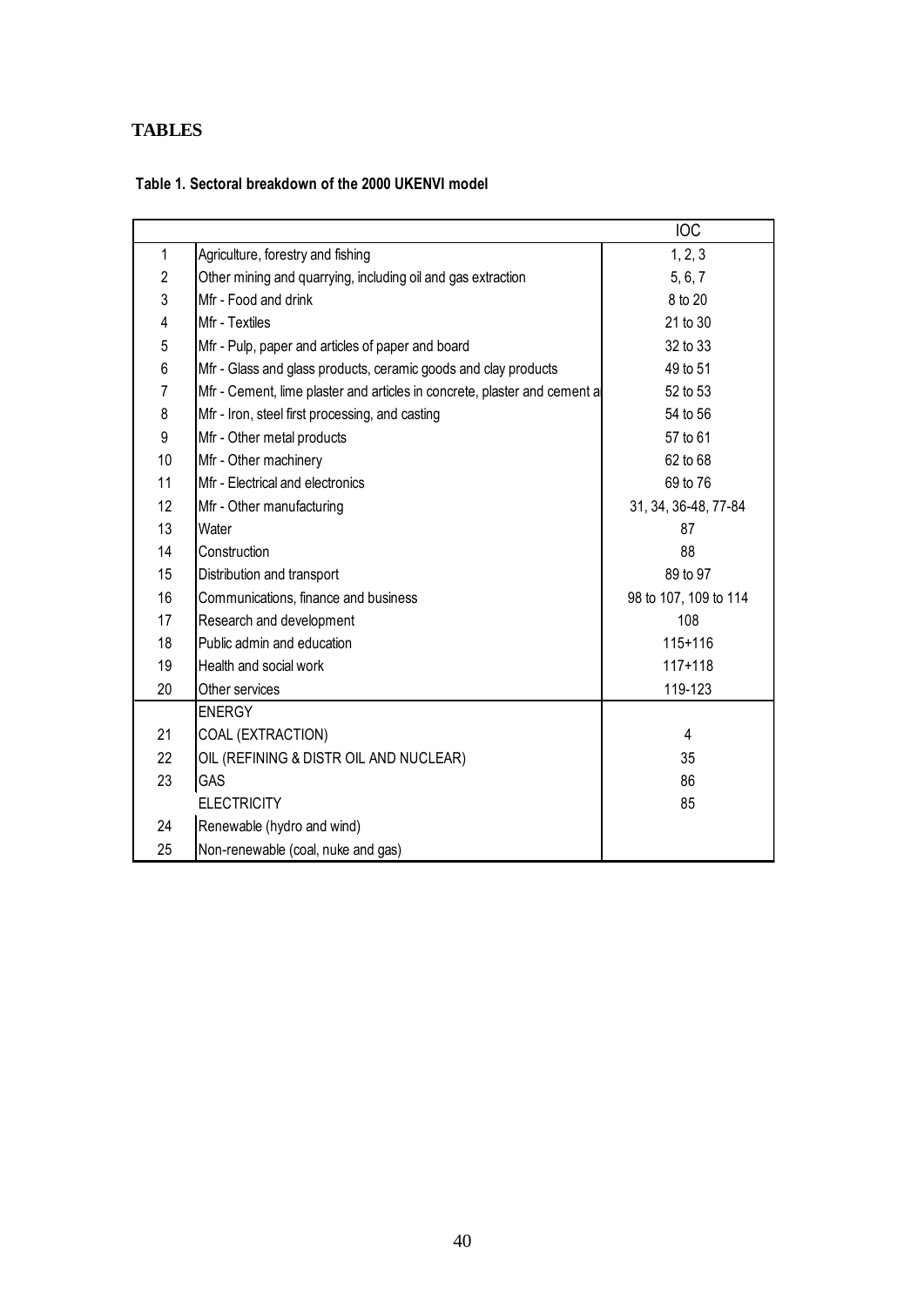**Table 2. The aggregate impact of a 5% increase in energy efficiency (locally supplied inputs) in all production sectors in the UK economy**

**(Percentage changes from base year equilibrum) - Base Case Scenario**

|                                                    | <b>Short-run</b> | Long-run |
|----------------------------------------------------|------------------|----------|
|                                                    |                  |          |
| <b>GDP</b> (income measure)                        | 0.11             | 0.17     |
| <b>Consumption</b>                                 | 0.37             | 0.34     |
| <b>Investment</b>                                  | 0.06             | 0.14     |
| <b>Exports</b>                                     | $-0.03$          | 0.22     |
| <b>Imports</b>                                     | $-0.23$          | $-0.21$  |
|                                                    |                  |          |
| Nominal before-tax wage                            | 0.01             | 0.07     |
| <b>Real T-H consumption wage</b>                   | 0.28             | 0.30     |
| <b>Consumer price index</b>                        | $-0.27$          | $-0.23$  |
|                                                    |                  |          |
| Total employment (000's):                          | 0.20             | 0.21     |
| Unemployment rate (%)                              | $-2.44$          | $-2.61$  |
| Total population (000's)                           | 0.00             | 0.00     |
|                                                    |                  |          |
| <b>Total consumption UK electricity</b>            | $-1.45$          | $-2.76$  |
| Electricity rebound effect (%)                     | 59.6             | 23.1     |
|                                                    |                  |          |
| <b>Total consumption UK non-electricity energy</b> | $-1.35$          | $-2.05$  |
| Non-electricity energy rebound effect $(\% )$      | 54.7             | 30.9     |

#### **Table 3. Sensitivity analysis - simulation identifier**

|               | Trade    |     |     |     |     |     |     |     |     |     |            |     |     |     |
|---------------|----------|-----|-----|-----|-----|-----|-----|-----|-----|-----|------------|-----|-----|-----|
| Production    | 0(0.064) | 0.1 | 0.3 | 0.5 | 0.8 | CD  | 1.1 | 1.3 | 1.5 | 1.8 | $\sqrt{2}$ |     |     |     |
| 0(0.064)      |          |     |     |     |     | 6   |     | 8   |     | 10  | 11         | 12  | 13  | 14  |
| 0.1           | 15       | 16  | 17  | 18  | 19  | 20  | 21  | 22  | 23  | 24  | 25         | 26  | 27  | 28  |
| 0.3           | 29       | 30  | 31  | 32  | 33  | 34  | 35  | 36  | 37  | 38  | 39         | 40  | 41  | 42  |
| 0.5           | 43       | 44  | 45  | 46  | 47  | 48  | 49  | 50  | 51  | 52  | 53         | 54  | 55  | 56  |
| 0.8           | 57       | 58  | 59  | 60  | 61  | 62  | 63  | 64  | 65  | 66  | 67         | 68  | 69  | 70  |
| CD (0.999999) | 71       | 72  | 73  | 74  | 75  | 76  | 77  | 78  | 79  | 80  | 81         | 82  | 83  | 84  |
| 1.1           | 85       | 86  | 87  | 88  | 89  | 90  | 91  | 92  | 93  | 94  | 95         | 96  | 97  | 98  |
| 1.3           | 99       | 100 | 101 | 102 | 103 | 104 | 105 | 106 | 107 | 108 | 109        | 110 | 111 | 112 |
| 1.5           | 113      | 114 | 115 | 116 | 117 | 118 | 119 | 120 | 121 | 122 | 123        | 124 | 125 | 126 |
| 1.8           | 127      | 128 | 129 | 130 | 131 | 132 | 133 | 134 | 135 | 136 | 137        | 138 | 139 | 140 |
|               | 141      | 142 | 143 | 144 | 145 | 146 | 147 | 148 | 149 | 150 | 151        | 152 | 153 | 154 |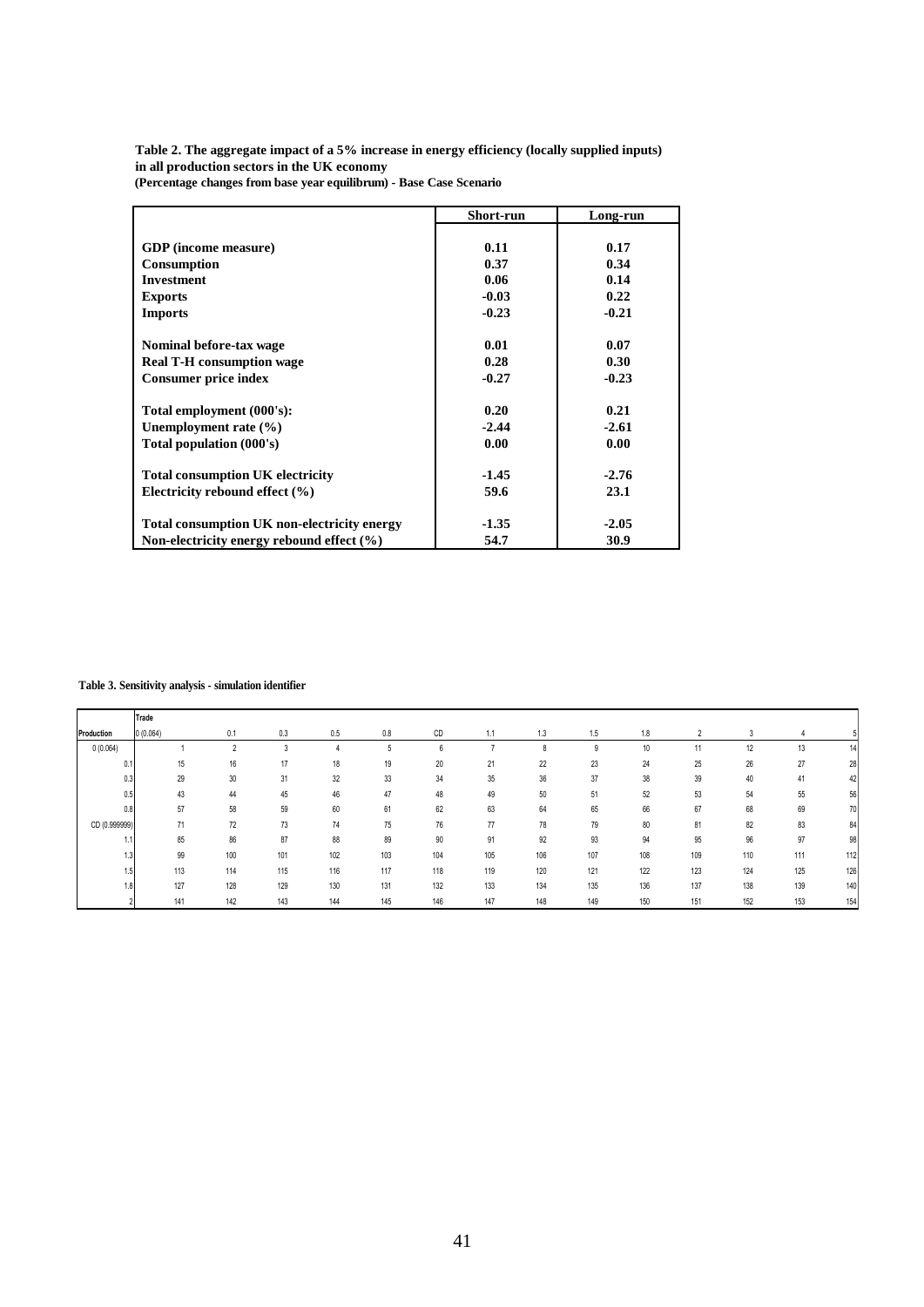**Table 4. Results of sensitivity analysis of non-electricity energy rebound effects in the UK economy in response to a 5% exogenous improvement in energy efficiency in production (applied to use of locally supplied energy)** 

**SHORT RUN NON-ELECTRICITY REBOUND**

| Production         | 0.3     | 0.5    | 0.8    | CD     | 1.1    | 1.3    | 1.5    | 1.8    | 2      | 3      | 4      | 51     |
|--------------------|---------|--------|--------|--------|--------|--------|--------|--------|--------|--------|--------|--------|
| 0(0.064)           | $\star$ | ÷      |        | 25.69  | 28.64  | 33.78  | 38.08  | 43.38  | 46.33  | 56.62  | 62.82  | 66.98  |
| 0.1                | $\star$ |        | 15.96  | 22.53  | 25.43  | 30.58  | 35.02  | 40.64  | 43.85  | 55.59  | 63.07  | 68.30  |
| 0.3                | 1.27    | 14.87  | 25.98  | 31.84  | 34.50  | 39.40  | 43.85  | 49.81  | 53.39  | 67.86  | 78.39  | 86.48  |
| 0.5                | 17.53   | 34.66  | 46.15  | 51.96  | 54.59  | 59.48  | 63.95  | 70.05  | 73.78  | 89.33  | 101.28 | 110.78 |
| 0.8                | 43.38   | 67.70  | 80.79  | 86.96  | 89.72  | 94.81  | 99.49  | 105.89 | 109.60 | 126.77 | 140.25 | 151.30 |
| CD (0.999999)      | 69.68   | 91.02  | 102.94 | 108.84 | 111.53 | 116.54 | 121.18 | 127.64 | 131.65 | 149.16 | 163.41 | 175.26 |
| 1.1                | 67.59   | 102.11 | 117.57 | 124.36 | 127.35 | 132.83 | 137.83 | 144.67 | 148.92 | 167.25 | 182.12 | 194.50 |
| 1.3                | 81.76   | 125.35 | 142.77 | 150.07 | 153.26 | 159.06 | 164.33 | 171.54 | 175.99 | 195.33 | 211.13 | 224.39 |
| $1.5$ <sup>*</sup> |         | 148.64 | 168.36 | 176.28 | 179.68 | 185.84 | 191.42 | 199.01 | 203.72 | 224.12 | 240.89 | 255.05 |
| $1.8$ <sup>*</sup> |         | 183.46 | 207.36 | 216.32 | 220.12 | 226.91 | 233.00 | 241.26 | 246.36 | 268.52 | 286.82 | 302.37 |
| 2 <sup>1</sup>     |         | 206.46 | 233.70 | 243.48 | 247.56 | 254.83 | 261.29 | 270.05 | 275.44 | 298.85 | 318.26 | 334.78 |

#### **LONG RUN NON-ELECTRICITY REBOUND**

| Production    | 0.3            | 0.5     | 0.8      | CD       | 1.1      | 1.3     | 1.5     | 1.8     | 2       | 3      | 4      |        |
|---------------|----------------|---------|----------|----------|----------|---------|---------|---------|---------|--------|--------|--------|
| 0(0.064)      |                |         | $\star$  | $-13.73$ | $-12.26$ | $-9.53$ | $-6.96$ | $-3.34$ | $-1.05$ | 9.44   | 18.79  | 27.32  |
| 0.1           |                | $\star$ | $-12.34$ | $-9.14$  | $-7.67$  | $-4.89$ | $-2.28$ | 1.38    | 3.70    | 14.31  | 23.78  | 32.38  |
| 0.3           | 1.16           | 6.70    | 12.99    | 16.47    | 18.08    | 21.10   | 23.91   | 27.85   | 30.34   | 41.62  | 51.61  | 60.66  |
| 0.5           | 26.00          | 31.89   | 38.67    | 42.44    | 44.19    | 47.44   | 50.47   | 54.70   | 57.35   | 69.35  | 79.90  | 89.43  |
| 0.8           | 64.01          | 70.38   | 77.89    | 82.09    | 84.02    | 87.67   | 91.03   | 95.72   | 98.52   | 111.80 | 123.25 | 133.53 |
| CD (0.999999) | 91.29          | 96.15   | 102.26   | 105.86   | 107.57   | 110.81  | 113.89  | 118.26  | 121.05  | 133.83 | 145.24 | 155.63 |
| 1.1           | 102.91         | 109.76  | 117.97   | 122.61   | 124.76   | 128.76  | 132.49  | 137.66  | 140.89  | 155.27 | 167.71 | 178.82 |
| 1.3           | 129.37         | 136.52  | 145.21   | 150.14   | 152.42   | 156.70  | 160.66  | 166.17  | 169.61  | 184.86 | 198.00 | 209.71 |
| 1.5           |                | 163.70  | 172.87   | 178.08   | 180.50   | 185.05  | 189.27  | 195.12  | 198.76  | 214.95 | 228.83 | 241.16 |
| 1.8           |                | 205.30  | 215.16   | 220.83   | 223.46   | 228.42  | 233.02  | 239.41  | 243.40  | 261.03 | 276.10 | 289.45 |
|               | 2 <sup>1</sup> | 233.60  | 243.92   | 249.89   | 252.68   | 257.91  | 262.78  | 269.55  | 273.77  | 292.41 | 308.32 | 322.40 |

#### **Table 5. Results of sensitivity analysis of GDP effects in the UK economy in response to a 5% exogenous improvement in energy efficiency in production (applied to use of locally supplied energy)**

|            | <b>SHORT RUN GDP:</b> |         |         |      |      |      |      |      |      |                |      |      |      |  |  |
|------------|-----------------------|---------|---------|------|------|------|------|------|------|----------------|------|------|------|--|--|
| Production |                       | 0.3     | 0.5     | 0.8  | CD   | 1.1  | 1.3  | 1.5  | 1.8  | $\overline{2}$ | 3    | 4    | 5    |  |  |
| Leontief   |                       |         | ٠       |      | 0.05 | 0.05 | 0.06 | 0.06 | 0.06 | 0.06           | 0.06 | 0.06 | 0.05 |  |  |
|            | 0.1                   | ٠       |         | 0.07 | 0.07 | 0.07 | 0.07 | 0.07 | 0.07 | 0.07           | 0.07 | 0.07 | 0.07 |  |  |
|            | 0.3                   | 0.00    | 0.07    | 0.10 | 0.10 | 0.10 | 0.10 | 0.11 | 0.11 | 0.11           | 0.11 | 0.11 | 0.11 |  |  |
|            | 0.5                   | $-0.06$ | 0.06    | 0.09 | 0.10 | 0.11 | 0.11 | 0.11 | 0.11 | 0.12           | 0.12 | 0.12 | 0.12 |  |  |
|            | 0.8                   | $-0.14$ | 0.04    | 0.09 | 0.10 | 0.10 | 0.11 | 0.11 | 0.12 | 0.11           | 0.13 | 0.13 | 0.13 |  |  |
|            | CD                    | $-0.20$ | 0.02    | 0.08 | 0.09 | 0.10 | 0.11 | 0.11 | 0.12 | 0.12           | 0.13 | 0.14 | 0.13 |  |  |
|            | 1.1                   | $-0.22$ | 0.02    | 0.08 | 0.09 | 0.10 | 0.11 | 0.11 | 0.12 | 0.12           | 0.13 | 0.13 | 0.13 |  |  |
|            | 1.3                   | $-0.28$ | 0.00    | 0.07 | 0.09 | 0.10 | 0.10 | 0.11 | 0.12 | 0.12           | 0.13 | 0.13 | 0.14 |  |  |
|            | $1.5$ <sup>*</sup>    |         | $-0.01$ | 0.07 | 0.09 | 0.09 | 0.10 | 0.11 | 0.12 | 0.12           | 0.13 | 0.13 | 0.14 |  |  |
|            | 1.8                   |         | $-0.03$ | 0.06 | 0.08 | 0.09 | 0.10 | 0.11 | 0.11 | 0.12           | 0.13 | 0.14 | 0.14 |  |  |
|            | $2^*$                 |         | $-0.04$ | 0.06 | 0.08 | 0.09 | 0.10 | 0.11 | 0.11 | 0.12           | 0.13 | 0.14 | 0.14 |  |  |

| <b>LONG RUN GDP:</b> |                    |         |         |         |         |      |      |      |      |                |      |      |      |
|----------------------|--------------------|---------|---------|---------|---------|------|------|------|------|----------------|------|------|------|
| Production           |                    | 0.3     | 0.5     | 0.8     | CD      | 1.1  | 1.3  | 1.5  | 1.8  | $\overline{c}$ | 3    | 4    |      |
| Leontief             |                    |         |         |         | 0.10    | 0.11 | 0.12 | 0.14 | 0.15 | 0.16           | 0.20 | 0.22 | 0.23 |
|                      | 0.1                | ۰       |         | 0.07    | 0.10    | 0.11 | 0.12 | 0.14 | 0.16 | 0.16           | 0.20 | 0.22 | 0.23 |
|                      | 0.3                | $-0.09$ | $-0.01$ | 0.06    | 0.09    | 0.10 | 0.12 | 0.14 | 0.16 | 0.17           | 0.21 | 0.23 | 0.25 |
|                      | 0.5                | $-0.11$ | $-0.03$ | 0.05    | 0.08    | 0.09 | 0.12 | 0.13 | 0.16 | 0.17           | 0.21 | 0.24 | 0.26 |
|                      | 0.8                | $-0.14$ | $-0.06$ | 0.02    | 0.06    | 0.08 | 0.11 | 0.13 | 0.15 | 0.17           | 0.22 | 0.25 | 0.28 |
|                      | CD                 | $-0.16$ | $-0.08$ | 0.01    | 0.05    | 0.07 | 0.10 | 0.12 | 0.15 | 0.17           | 0.23 | 0.26 | 0.29 |
|                      | 1.1                | $-0.17$ | $-0.09$ | 0.00    | 0.04    | 0.06 | 0.09 | 0.12 | 0.15 | 0.17           | 0.23 | 0.27 | 0.29 |
|                      | 1.3                | $-0.19$ | $-0.10$ | $-0.01$ | 0.03    | 0.05 | 0.08 | 0.11 | 0.14 | 0.16           | 0.23 | 0.27 | 0.30 |
|                      | 1.5                |         | $-0.13$ | $-0.03$ | 0.02    | 0.04 | 0.07 | 0.10 | 0.14 | 0.16           | 0.23 | 0.28 | 0.31 |
|                      | $1.8$ <sup>*</sup> |         | $-0.16$ | $-0.06$ | $-0.01$ | 0.02 | 0.05 | 0.09 | 0.13 | 0.15           | 0.23 | 0.29 | 0.32 |
|                      | $2^{\circ}$        |         | $-0.18$ | $-0.08$ | $-0.02$ | 0.00 | 0.04 | 0.08 | 0.12 | 0.14           | 0.23 | 0.29 | 0.33 |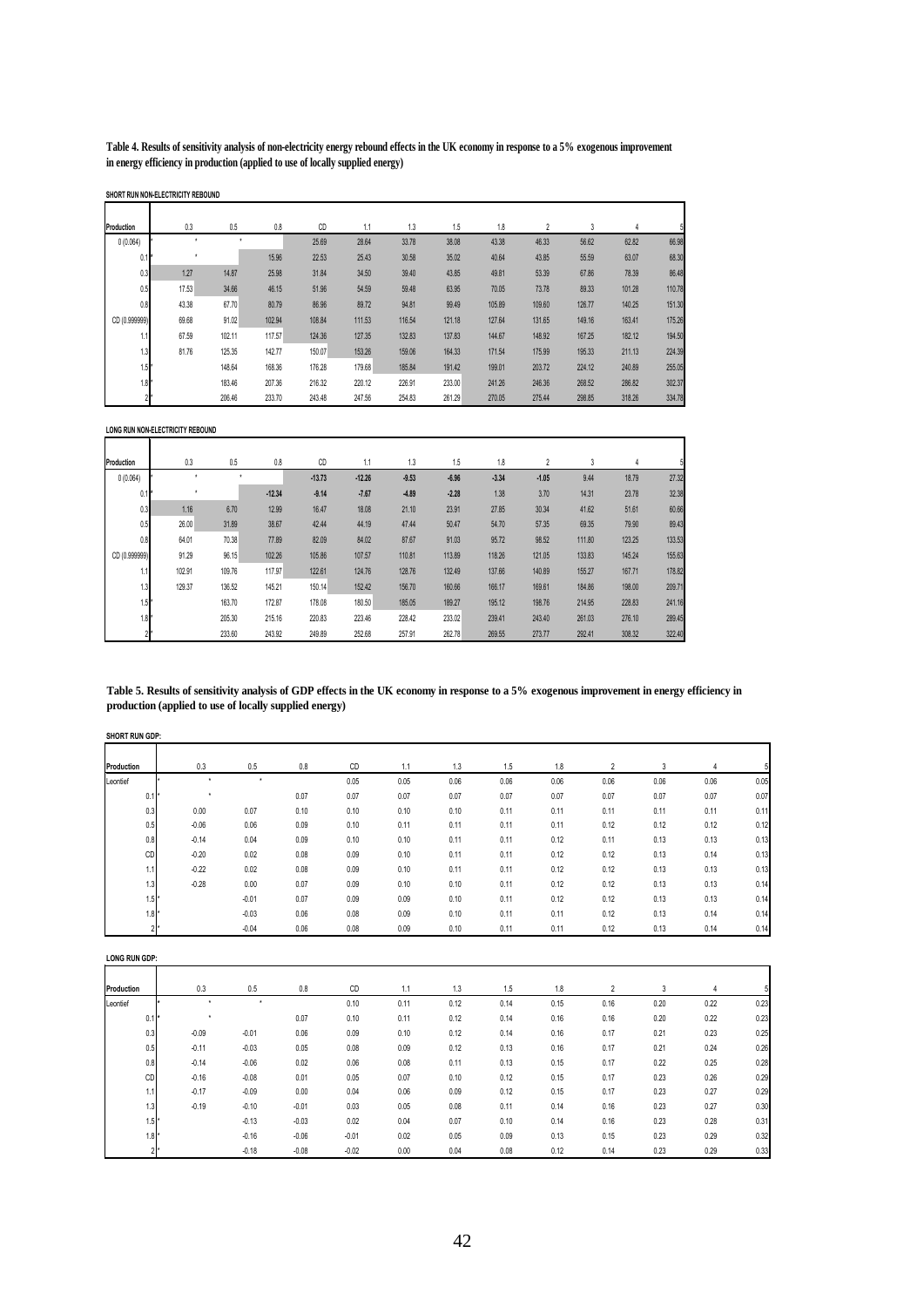#### **Table 6 Impact on UK rebound effects of removing energy use in final consumption from rebound calculations**

| SHORT RUN NON-ELECTRICITY REBOUND: |       |         |     |          |           |          |          |          |         |         |       |
|------------------------------------|-------|---------|-----|----------|-----------|----------|----------|----------|---------|---------|-------|
|                                    | Trade |         |     |          |           |          |          |          |         |         |       |
| Production                         |       | 0.3     | 0.5 | 0.8      | <b>CD</b> | 1.1      | 1.3      | 1.5      | 1.8     | 2       | 3     |
| 0(0.064)                           |       | ٠       | ٠   |          | 20.02     | 22.89    | 27.91    | 32.12    | 37.30   | 40.17   | 50.21 |
| 0.1                                |       | ٠       |     | 10.40    | 16.80     | 19.63    | 24.66    | 29.00    | 34.51   | 37.66   | 49.14 |
| LONG RUN NON-ELECTRICITY REBOUND:  | Trade |         |     |          |           |          |          |          |         |         |       |
| Production                         |       | 0.3     | 0.5 | 0.8      | CD        | 1.1      | 1.3      | 1.5      | 1.8     | ↑       | 3     |
| 0(0.064)                           |       |         |     |          | $-17.99$  | $-16.73$ | $-14.31$ | $-12.01$ | $-8.71$ | $-6.59$ | 3.26  |
| 0.1                                |       | $\star$ |     | $-16.11$ | $-13.40$  | $-12.12$ | $-9.67$  | $-7.33$  | $-3.99$ | $-1.85$ | 8.10  |

**Table 7. The aggregate impact of a 5% increase in energy efficiency (locally supplied inputs) in production sectors 1-20 (non-energy supply) in the UK economy (Percentage changes from base year equilibrum) - Base Case Scenario**

|                                                    | Short-run | Long-run |
|----------------------------------------------------|-----------|----------|
| <b>GDP</b> (income measure)                        | 0.04      | 0.08     |
|                                                    |           |          |
| <b>Consumption</b>                                 | 0.14      | 0.14     |
| <b>Investment</b>                                  | 0.06      | 0.08     |
| <b>Exports</b>                                     | 0.07      | 0.17     |
| <b>Imports</b>                                     | $-0.07$   | $-0.08$  |
| Nominal before-tax wage                            | 0.06      | 0.08     |
| <b>Real T-H</b> consumption wage                   | 0.11      | 0.14     |
| <b>Consumer price index</b>                        | $-0.05$   | $-0.06$  |
| Total employment (000's):                          | 0.08      | 0.10     |
| Unemployment rate $(\% )$                          | $-0.94$   | $-1.21$  |
| Total population (000's)                           | 0.00      | 0.00     |
| <b>Total consumption UK electricity</b>            | $-1.09$   | $-1.47$  |
| Electricity rebound effect $(\% )$                 | 24.75     | $-1.68$  |
| <b>Total consumption UK non-electricity energy</b> | $-1.07$   | $-1.27$  |
| Non-electricity energy rebound effect $(\% )$      | 30.37     | 17.34    |